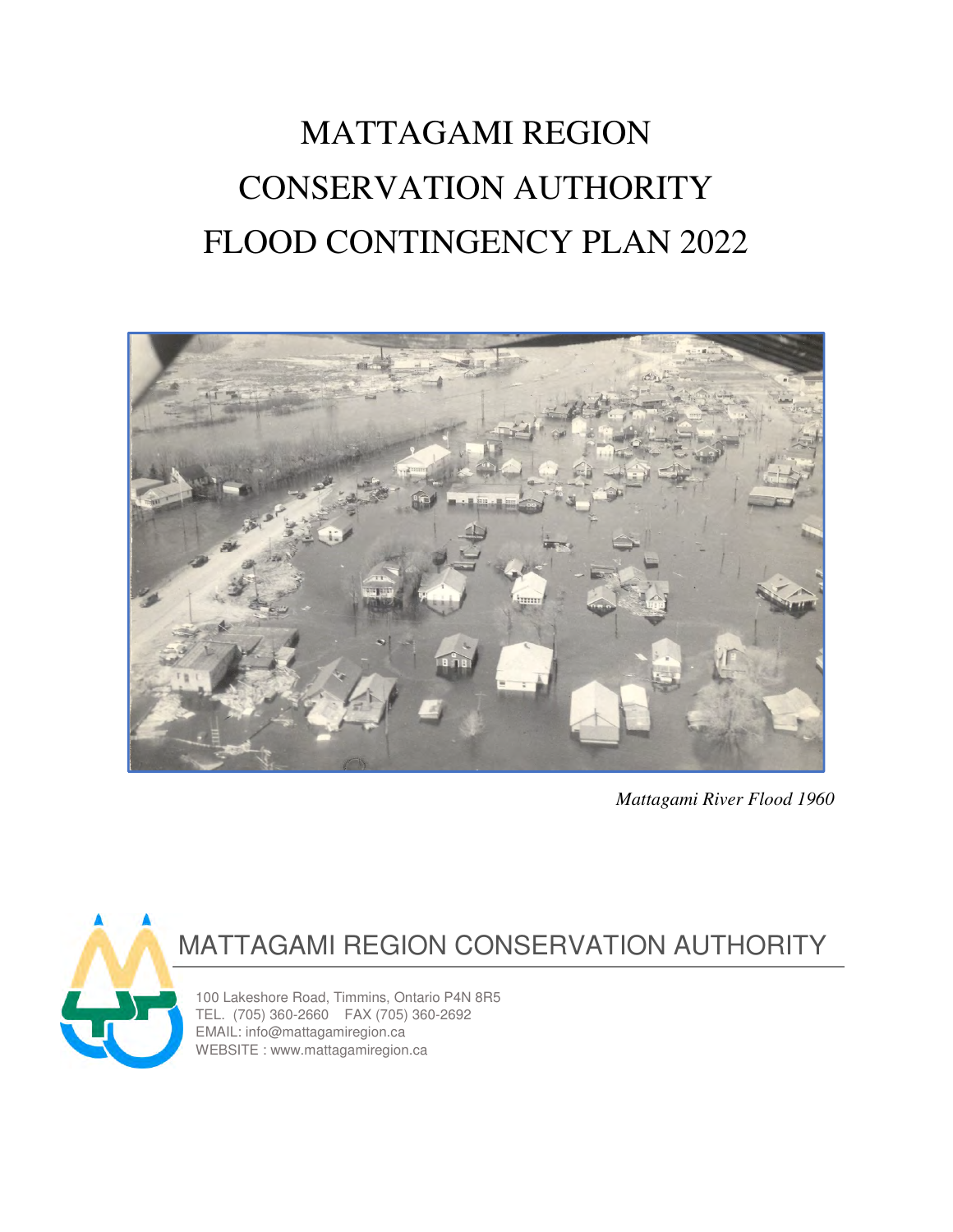# FLOOD RESPONSE PROCEDURES SUMMARY

The following is a brief summary of the procedures and responsibilities of the Mattagami Region Conservation Authority (MRCA) under its Flood Contingency Plan.

- 1. Conservation Authority staff will continuously monitor watershed conditions throughout the year for the possibility of flooding. Monitoring includes the collection and analysis of snow courses, streamflow data, weather, and dam operations data as provided by various agencies within the Upper Mattagami River Watershed including Porcupine Lake, the Mattagami River, Town Creek and Kamiskotia Lake.
- 2. Depending on watershed conditions, the MRCA, in conjunction with the Timmins Flood Advisory Committee (TFAC), will issue flood messaging to the municipality, local media, and the Provincial Surface Water Monitoring Centre (SWMC) in Peterborough.
- 3. Authority staff will continuously monitor all flood damage centres. The Timmins Flood Advisory Committee will continue to meet and make recommendations to the Emergency Management Coordinator. Based on the level of threat, the Municipal Emergency Management Coordinator may, at their discretion, implement their Municipal Emergency Plan.
- 4. In the event of the declaration of a municipal emergency, Conservation Authority staff will continue to liaise with the Timmins Flood Advisory Committee, MNDMNRF Timmins District office and the Municipal Emergency Management Coordinator.

Municipal or provincial personnel, who believe that flooding is occurring or is anticipated, should contact the Conservation Authority at the following numbers:

David Vallier, MRCA General Manager 705-360-2660 ext. 7482

Kevin Gagnon, MRCA Field Supervisor 705-360-2660 ext. 7464

If Conservation Authority staff is unavailable, the Municipal Emergency Management Coordinator should be contacted as per the Municipal Emergency Plan.

Tom Laughren, City of Timmins Fire Chief 705-360-2626 ext. 4082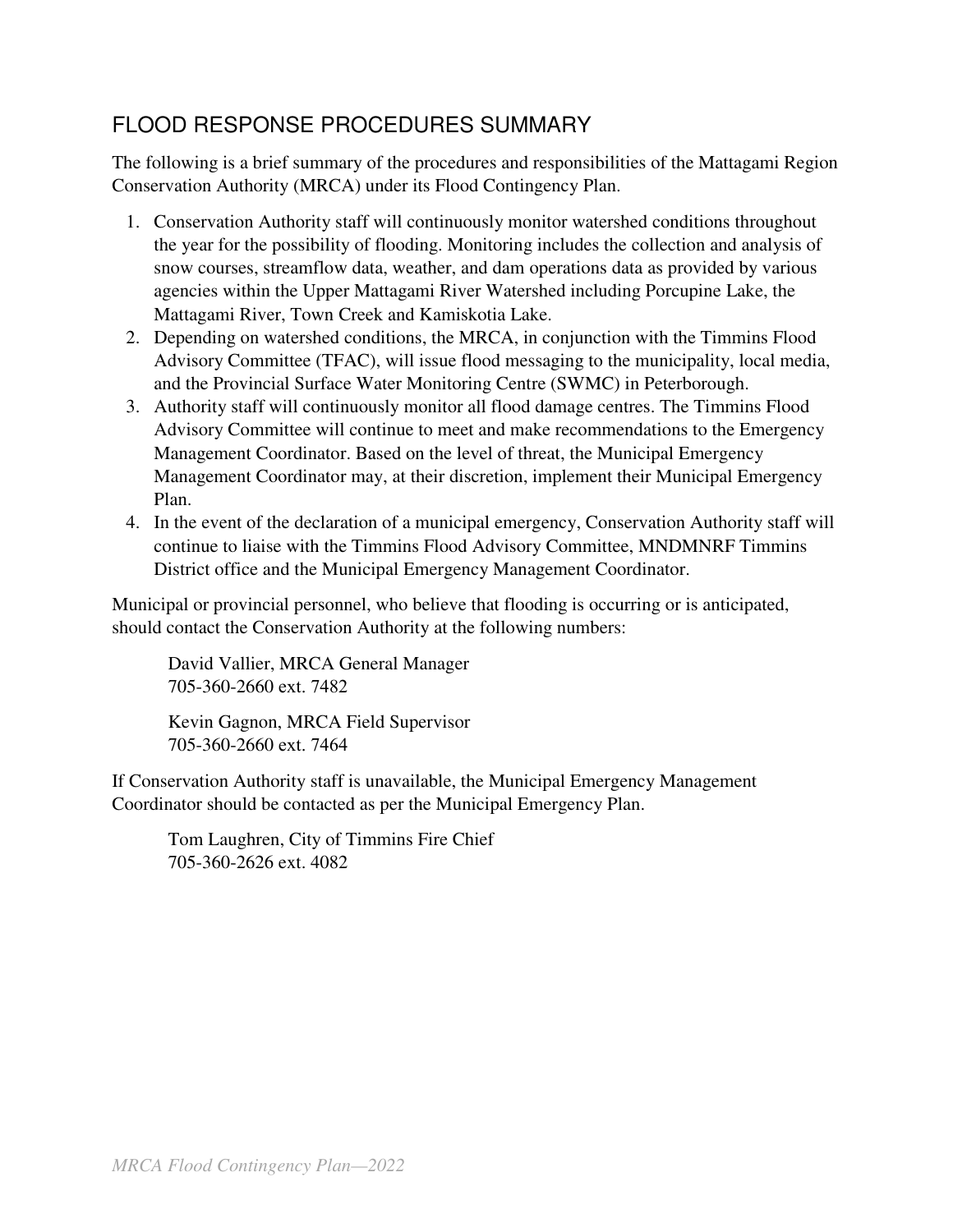# TABLE OF CONTENTS

| 1.0  |                                                                                 |    |
|------|---------------------------------------------------------------------------------|----|
| 2.0  |                                                                                 |    |
| 2.1  |                                                                                 |    |
| 2.2  |                                                                                 |    |
| 2.3  |                                                                                 |    |
| 3.0  |                                                                                 |    |
| 3.1  |                                                                                 |    |
| 4.0  |                                                                                 |    |
| 4.1  |                                                                                 |    |
| 5.0  |                                                                                 |    |
| 5.1  |                                                                                 |    |
| 5.2  |                                                                                 |    |
| 6.0  |                                                                                 |    |
| 7.0  |                                                                                 |    |
| 8.0  |                                                                                 |    |
| 9.0  | FLOOD WARNING SYSTEM - TELEPHONE DIRECTORY (not for public)  12                 |    |
| 9.1  |                                                                                 |    |
| 9.2  |                                                                                 |    |
| 9.3  |                                                                                 |    |
| 9.4  |                                                                                 |    |
| 9.5  |                                                                                 |    |
| 9.6  | News Media                                                                      | 15 |
| 10.0 |                                                                                 |    |
|      |                                                                                 |    |
|      |                                                                                 |    |
|      | Appendix C: Ontario Power Generation Standing Instructions (not for public)  34 |    |
|      |                                                                                 |    |
|      |                                                                                 |    |
|      |                                                                                 |    |
|      |                                                                                 |    |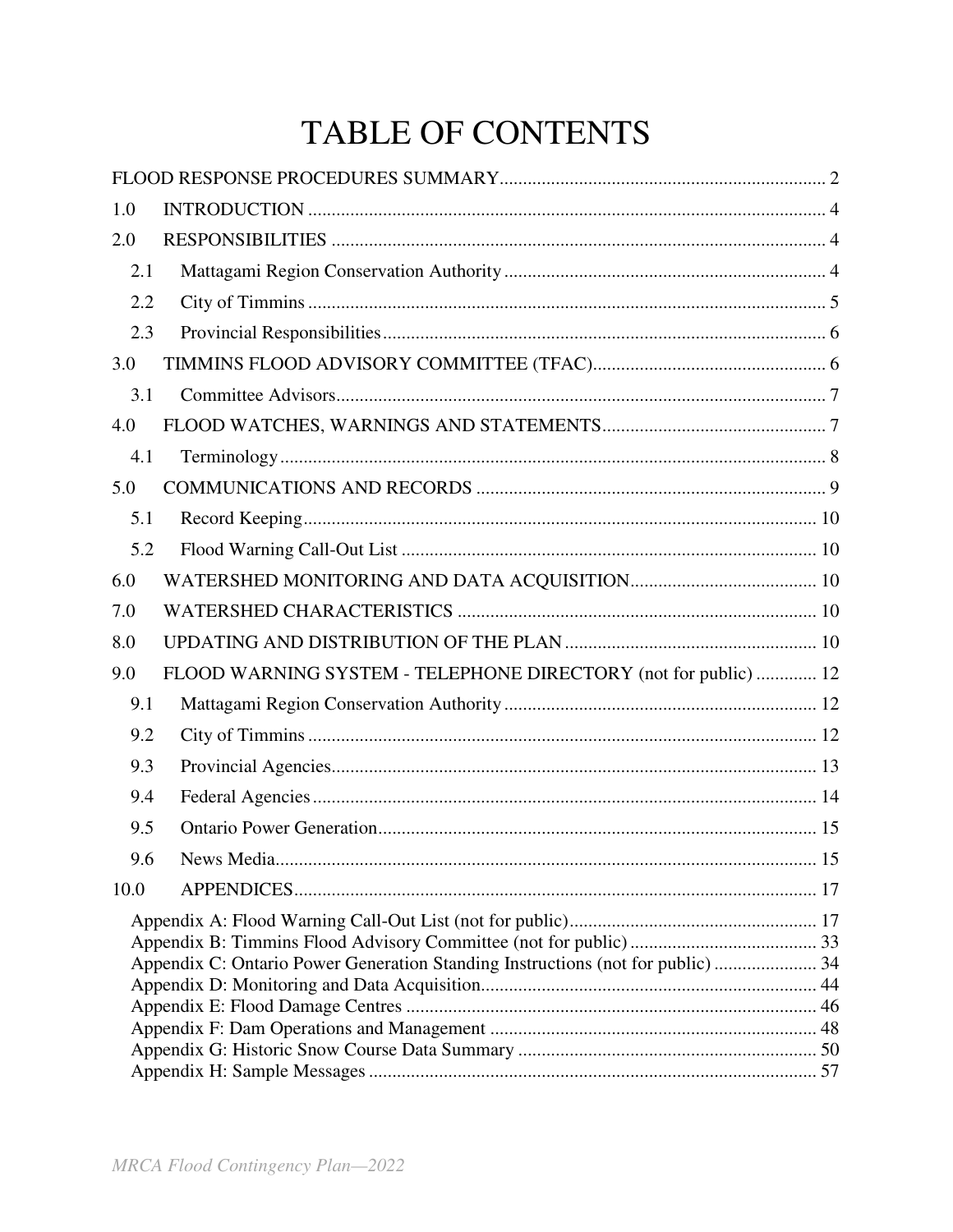# 1.0 INTRODUCTION

Historical records show that flooding within the City of Timmins has occurred regularly since the 1920's. The Mattagami River floods of 1960 and 1996 and the Town Creek flood of 1961 resulted in the loss of life and extensive property damage. It was soon after the two floods in 1960 and 1961 that the Mattagami Region Conservation Authority (MRCA) was established (originally the Mattagami Valley Conservation Authority) and a comprehensive program of water management was implemented. Although much effort has been put into the installation of flood control works and the regulation of new development in flood prone areas, flooding still poses a threat to life and property. Records indicate that a spring thaw combined with warm, wet weather is the leading cause of high water. However, intense summer storms with heavy, localized rainfall can also be very destructive, especially within the smaller waterbodies such as Crawford Creek and Town Creek.

The MRCA Flood Contingency Plan documents the responsibilities and procedures of the Conservation Authority before and during flood emergencies. It is revised, updated and distributed annually to the various agencies and individuals involved in an emergency response to flooding.

The Emergency Management and Civil Protection Act (R.S.O. 1990, c.E.9, amended 2009) in Ontario stipulates that the province and municipalities must develop and implement emergency management programs. A risk management approach is taken when dealing with emergency management, which includes prevention, mitigation, preparedness, response, and recovery (MCSCS, 2016). Some features of risk management include emergency plans, emergency operations centres, emergency information, training programs and exercises, public education, and Hazard Identification and Risk Assessments (HIRA). One of the natural hazards identified in Ontario through HIRA is flooding.

# 2.0 RESPONSIBILITIES

Conservation Authorities and the Ministry of Northern Development, Mines, Natural Resources and Forestry (MNDMNRF) share the responsibility for flood warning and forecasting in Ontario. The MRCA fulfils this responsibility for their area of jurisdiction by maintaining and distributing the MRCA Flood Contingency Plan. The Conservation Authority forecasts flooding potential and issues flood messages to the City of Timmins and the province.

As with all emergencies, municipalities have the primary responsibility for the welfare of residents, and should incorporate flood emergency response into municipal emergency planning.

# 2.1 Mattagami Region Conservation Authority

- Monitor and collect data related to rainfall, snow depth/water equivalent and ice conditions.
- Inform the public of watershed conditions throughout the year and more specifically during the spring and fall.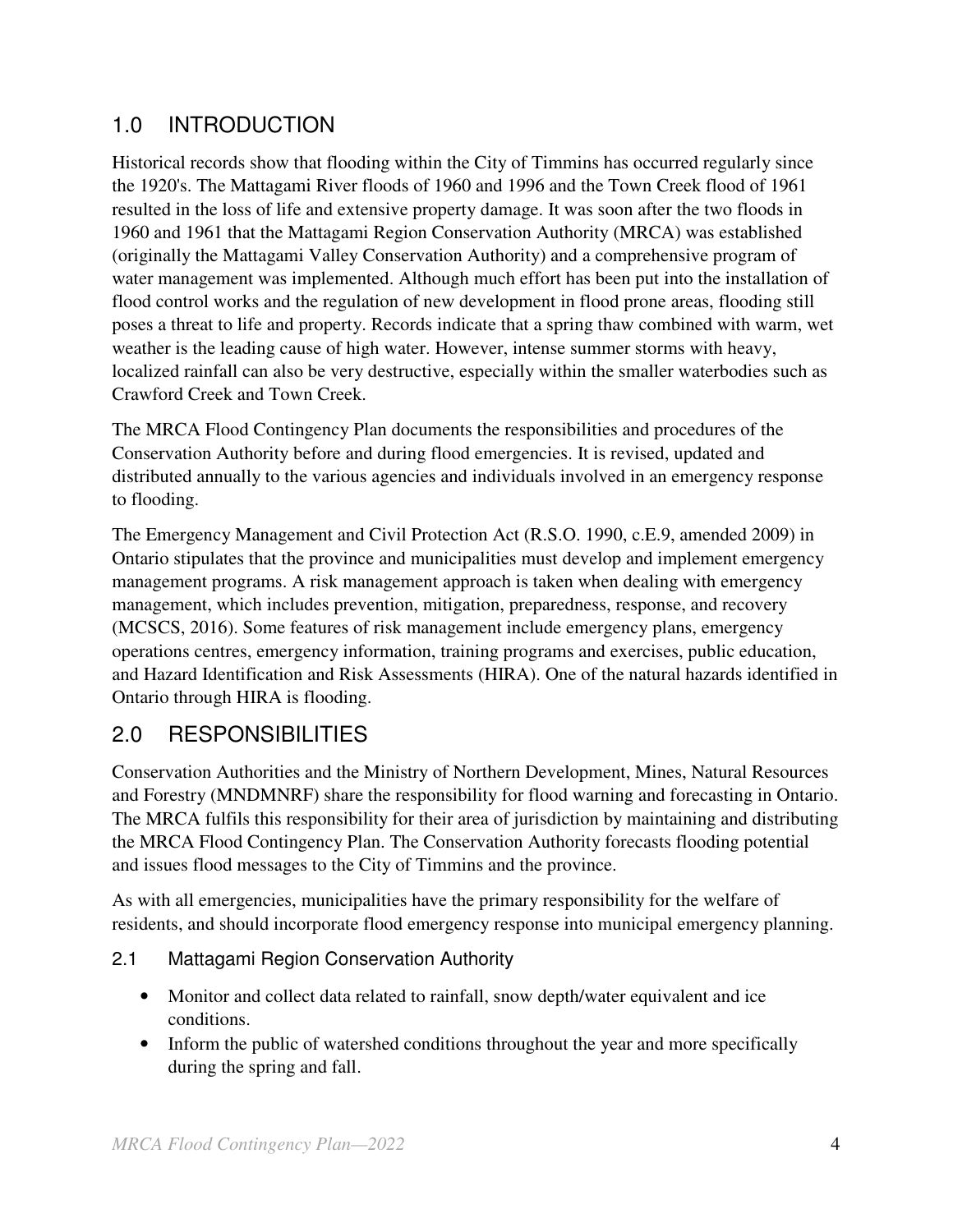- Provide technical advice to the City of Timmins related to preventing or reducing the effects of flooding.
- Provide planning support and advice to the City of Timmins with respect to minimizing the impact of flooding.
- Participate in the development of flood emergency plans with the City of Timmins.
- Maintain a Flood Contingency Plan to alert residents, municipal representatives, media, local police, the Ontario Provincial Police, and the MNDMNRF of high water conditions and any potential flood threats.
- Issue Water Conditions Statements, Flood Watch / Warning messages to City of Timmins, partners and news media and issue notice of cancellations of flood messages when appropriate.
- When flooding is imminent for either the Mattagami River or Porcupine Lake flood centres, the MRCA will implement the appropriate Flood Warning Call-Out List as detailed in Appendix A.
- Initiate coordinated contingency emergency planning by the City of Timmins as per the guidelines and directives contained within the Municipal Emergency Plan.
- Maintain awareness of the status of a flood emergency response through consultation with the local OPG staff.
- Continue to update the City of Timmins and the MNDMNRF of the current situation and outlook.
- Liaise with the City of Timmins in matters related to declaring a municipal emergency and securing provincial resources as necessary.
- Maintain awareness of the status of the provincial response to a flood emergency, through consultation with the MNDMNRF Timmins District office.
- During flood emergencies, provide Conservation Authority staff 24/7 contact information to the MNDMNRF and the City of Timmins.
- Designate personnel who will carry out the functions mentioned above and any other functions as are appropriate.

# 2.2 City of Timmins

- Maintain its own Municipal Emergency Plan (EMO, 2008).
- In the event of a flood, determine the appropriate response in accordance with their municipal emergency planning and dedicate resources to minimize personal risk, property damage and ensure the welfare of the residents.
- The MRCA Flood Contingency Plan will be posted in a convenient location so the municipality can contact appropriate agencies and individuals during a flood event. During a flood emergency, this will include 24/7 contact information for the Conservation Authority and Emergency Management Ontario (EMO). EMO will be able to reach out to other provincial agencies as appropriate.
- If municipal resources are fully committed and additional resources are required, the municipality should directly contact EMO through the Provincial Emergency Operation Centre (PEOC) Duty Officer.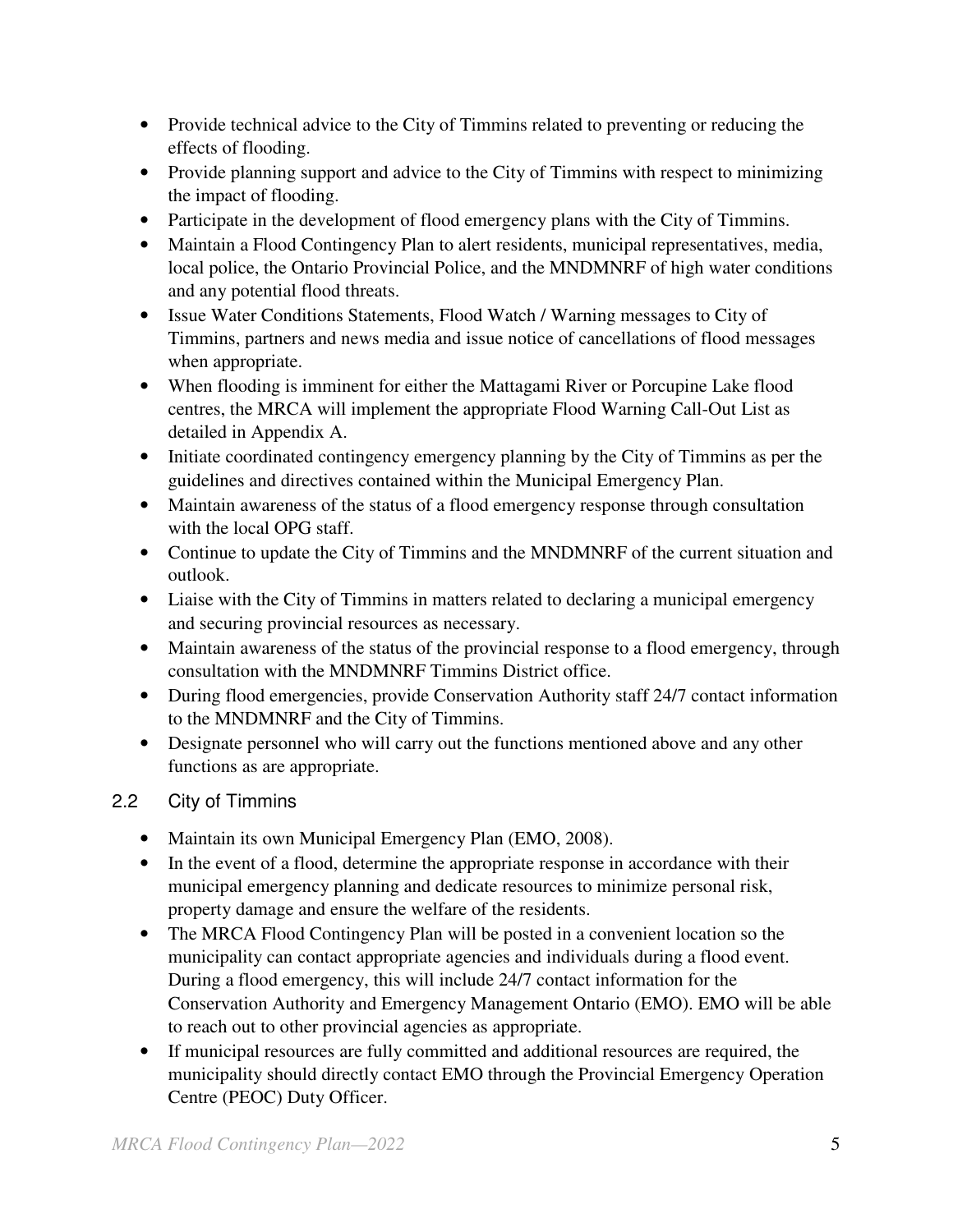#### 2.3 Provincial Responsibilities

The MNDMNRF Surface Water Monitoring Centre monitors weather forecasts and water levels across the province and provides that information to Conservation Authorities. They provide information to the MRCA through online databases that help with forecasting and minimizing flooding potential. If conditions indicate the potential for flooding, the local Conservation Authority is notified, confirms the local information, and issues Flood Messages as required.

The MNDMNRF provides expertise in hazard management and response. MNDMNRF owns and operates a variety of dams based on dam operations plans, including assessment of potential for exceeding design capacity. Where MNDMNRF is aware that another dam owner is unavailable, MNDMNRF has the authority to operate the dam in the absence of that dam owner.

The MRCA's watershed is located within the MNDMNRF Timmins District. When provincial assistance is required outside the City of Timmins, the area in question should communicate directly with the MNDMNRF Timmins District office who will assess the need and the province's capacity to respond to the event.

MNDMNRF may support a municipal request for assistance during a flood emergency through the District when it activates its District Managers Emergency Response Plan and Response Team. Assistance is coordinated through the Ministry Emergency Operations Centre.

# 3.0 TIMMINS FLOOD ADVISORY COMMITTEE (TFAC)

The TFAC is comprised of Ontario Power Generation Inc. (OPG), Mattagami Region Conservation Authority (MRCA) and the Ministry of Northern Development, Mines, Natural Resources and Forestry (MNDMNRF). The primary mandate of the Timmins Flood Advisory Committee (the "Committee") is to act as a vehicle for the exchange of information among all committee members about water management in the watershed. In consideration of this information, OPG, MNDMNRF and MRCA, who are the primary members of the Committee, will make integrated water management decisions required to accommodate the numerous system uses and users. These decisions must respect the multitude of uses/users, and should use natural watershed boundaries, rather than political boundaries.

TFAC is committed to:

- open communication;
- achieving a balance between the needs and desires of all system users in an equitable manner;
- enhancing and refining the use of information management and technology to support decision-making; and
- supporting the management of flows, water levels (high and low) and dam operations as related to public safety, fisheries, recreation, waterpower generation and water supply.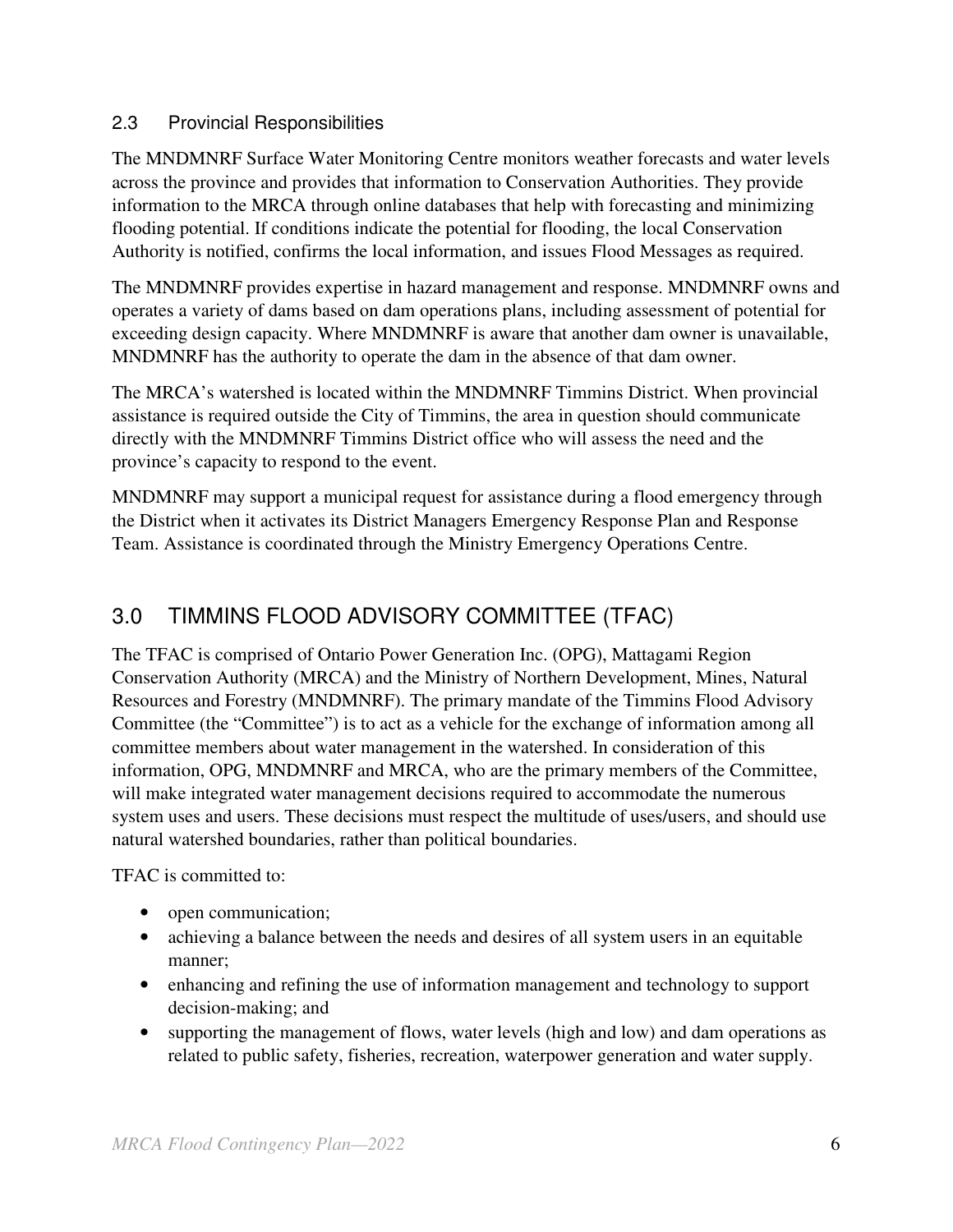A meeting of the Timmins Flood Advisory Committee shall be held each year between March 20 and March 31. The Committee shall maintain a liaison with its members throughout the spring runoff period until such time that any flood risk has passed.

During those meetings specific to flood emergency planning, forecast and warning, weather information, snow course data and streamflow readings will be reviewed and flooding potential assessed. The Committee will ensure that those with delegated responsibilities throughout any period of flood threat maintain a high level of emergency preparedness. When conditions warrant, the MRCA will release Flood Messages on behalf of the Committee.

### 3.1 Committee Advisors

In addition to its primary members, the Committee shall also include community stakeholders from the City of Timmins in an advisory capacity as outlined in the Terms of Reference. The Committee Advisors:

- will have an opportunity to review information pertaining to water management in the watershed and provide comments to the three primary members.
- will assist the primary members in implementing public communication and consultation processes.
- bring knowledge of and experience on the Upper Mattagami Watershed.

A list of members on the Timmins Flood Advisory Committee, including Committee Advisors, is found in Appendix B.

# 4.0 FLOOD WATCHES, WARNINGS AND STATEMENTS

The Surface Water Monitoring Centre (SWMC) issues provincial flood messages to the Conservation Authority, the MNDMNRF districts and posts on the SWMC electronic bulletin board. A Provincial Flood Watch issued by the SWMC to the Authority provides information about the potential for flooding. Authority staff will assess local conditions and determine if a specific public announcement is warranted.

Messages issued by the SWMC are not to be confused with Conservation Authority messages that are issued locally to the City of Timmins, government agencies and the public.

Flood message terminology has been standardized across the province and is used by all Conservation Authorities, the MNDMNRF as well as Environment Canada and the Weather Network. These announcements indicate the state of readiness needed to address potential flooding situations and are issued to the local media and the public. There are four levels of messaging used ranging from "normal" to "flood warning" with each having a specific colour code and graphic. The Mattagami Region Conservation Authority and the Timmins Flood Advisory Committee use these public flood messaging announcements as part of its communications system. Sample messages are found in Appendix H.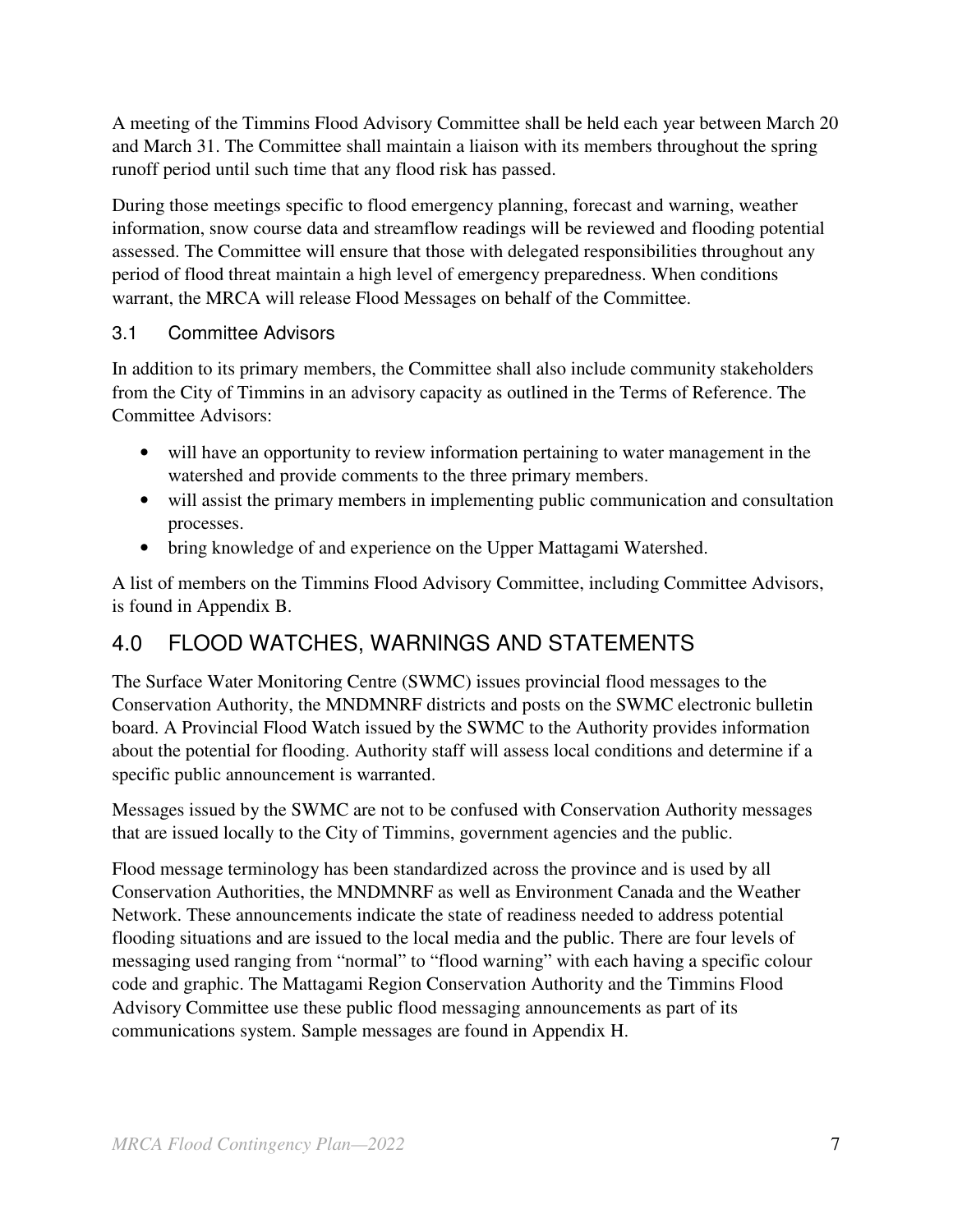#### 4.1 Terminology

#### **Normal**

There are no flood conditions.

#### **Watershed Conditions Statement**

A general notice of weather conditions that could pose a risk to personal safety or which have the potential to lead to flooding. There are two types of statements.

#### • **Watershed Conditions Statement—Water Safety**

A Water Safety Statement is a general notice of potential watershed conditions that pose a risk to personal safety such as high flows, unsafe ice, slippery banks or high lake levels. Flooding is not expected.

#### • **Watershed Conditions Statement—Flood Outlook**

A Flood Outlook Statement is an early notice of the potential for flooding based on weather forecasts calling for heavy rain, snow melt, high wind or other conditions that could lead to high runoff and unsafe river, lake or bank conditions. It is a general public information message to encourage awareness.

#### **Flood Watch**

A Flood Watch message serves as notification that flooding is possible in specific watercourses or municipalities.

Municipalities, emergency services and individual landowners in flood-prone areas should prepare. It is usually issued following the onset of overbank flow or high lake levels. These messages do not require specific action but, having been advised of the potential flood conditions, municipal emergency personnel should initiate a review of their emergency plan and monitor potential problem areas. Flood Watches may be updated depending upon weather and runoff conditions, and will be followed by a notice of cancellation once the potential for flooding has passed.

The content of a standard Flood Watch consists of:

- watch number and sender
- date and time of issuance
- summary of weather forecast information
- description of potential flood magnitude
- assessment of flooding implications
- contact names and numbers for further information





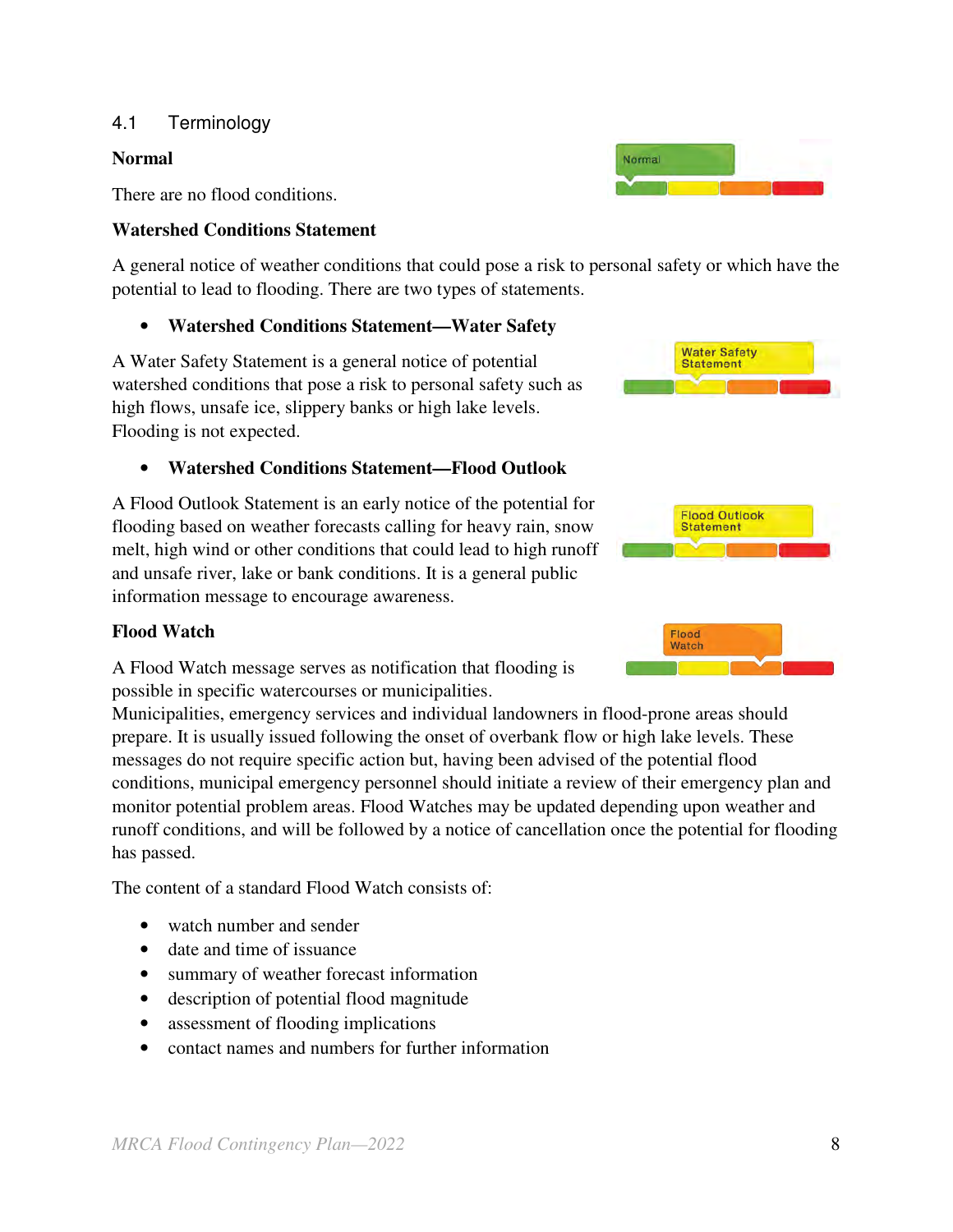#### **Flood Warning**

A Flood Warning is used to warn of impending flooding and should be taken very seriously. A Flood Warning provides notice

to the municipality and emergency services that action is required on their part. Flood Warnings may be updated depending upon weather and runoff conditions, and will be followed by a notice of cancellation once the potential for flooding has passed.

The content of a standard Flood Warning consists of:

- warning number and sender including date and time of issuance
- period message is in effect
- general watershed conditions
- long range forecast
- implication of current conditions and long range forecast
- contact names and numbers for further information

#### **Termination Message (Notice of Cancellation)**

A termination message is issued when the event has concluded. Although it may be combined with an updated Watch or Warning message as described above.

#### **Municipal Emergency Declaration**

A declaration of a municipal emergency is made by an appropriate elected official, usually the Mayor. This municipal declaration would state that the flooding situation is critical and that a coordinated response by several agencies, both government and private, may be required.

#### **Provincial Emergency**

A declaration of a provincial emergency is made by the Premier of Ontario. It states that an urgent situation exists within all or part of the province that exceeds the capacity of the province with available resources or requires special measures to be implemented as per the Provincial Emergency Response Plan in accordance with the Emergency Management and Civil Protection Act (EMCPA).

# 5.0 COMMUNICATIONS AND RECORDS

The MRCA administers its Flood Contingency Plan through the Mattagami Region Conservation Authority office at 100 Lakeshore Road in Timmins. The Authority Coordinator shall be the General Manager in consultation with the Conservation Authority Chair. As such, it is the Coordinator's role to be the key contact person with the Surface Water Monitoring Centre, the MNDMNRF District Coordinator and the Municipal Emergency Management Coordinator.

Communications from the Conservation Authority office will be via telephone, email, mobile phone and the internet.

Communication with the Surface Water Monitoring Centre can be directly by telephone or through the internet.

Flood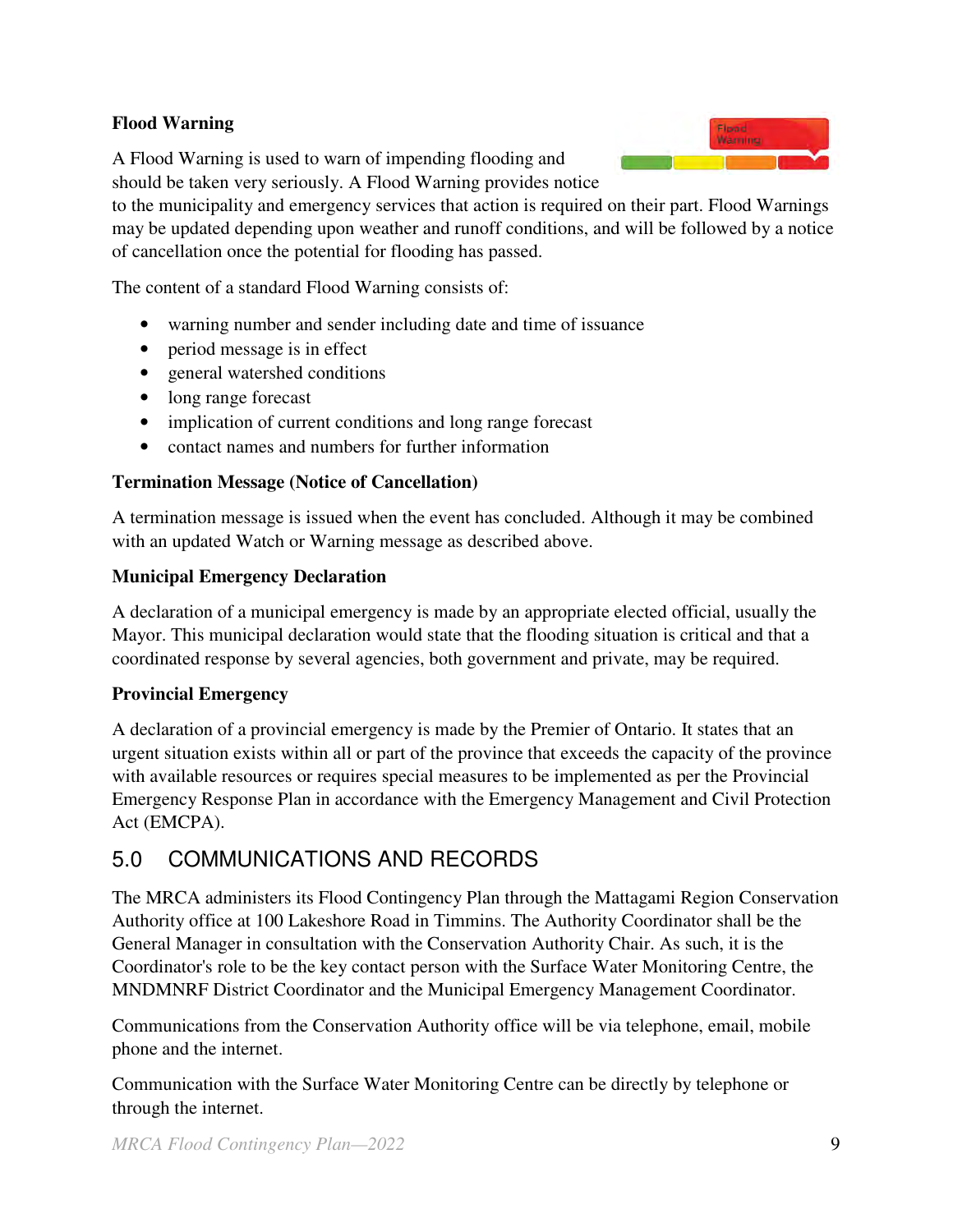# 5.1 Record Keeping

The Conservation Authority collects and keeps all records including flow measurements, snow courses, water elevations and photographs. Ontario Power Generation and the MNDMNRF also keep data on snow courses, weather and stream flows.

## 5.2 Flood Warning Call-Out List

Once it has been determined that flooding is imminent for either the Mattagami River or Porcupine Lake flood centres, the Conservation Authority will implement the appropriate Flood Warning Call-Out List (Appendix A). The list is based on information derived from the Authority's flood plain mapping, property surveys and hydraulic models.

# 6.0 WATERSHED MONITORING AND DATA ACQUISITION

The Upper Mattagami River Watershed is monitored through a system of streamflow gauges, snow courses and a weather forecasting network. The information is collected by several agencies including the Mattagami Region Conservation Authority, Ontario Power Generation, Environment Canada's Water Survey and Atmospheric Environment Services branches and the MNDMNRF's Surface Water Monitoring Centre. Additional monitoring details are found in Appendix D.

# 7.0 WATERSHED CHARACTERISTICS

Flooding within the City of Timmins can be characterized as two main types; a spring freshet accompanied by warm, wet weather; and, an intense seasonal storm with heavy, localized rain over a short period of time. To a lesser degree, flooding can also result from beaver activity on the smaller watercourses and by ice damming within culverts and channels.

Several watercourses within the City of Timmins are regulated by a system of dams and control weirs. These are operated and managed by Ontario Power Generation, the MNDMNRF and the Conservation Authority as multi-purpose structures, including flood control.

Information about MRCA Flood Damage Centres is found in Appendix E.

Information about MRCA Dam Operations and Management is found in Appendix F.

# 8.0 UPDATING AND DISTRIBUTION OF THE PLAN

The MRCA Flood Contingency Plan outlines the responsibilities of the Mattagami Region Conservation Authority prior to and during a flood emergency. The information contained herein is revised annually. Digital copies of this plan will be provided to:

- Chair and Vice-Chair of the Conservation Authority
- City of Timmins CAO
- Director of Public Works or designate
- Municipal Emergency Management Coordinator
- Police Chief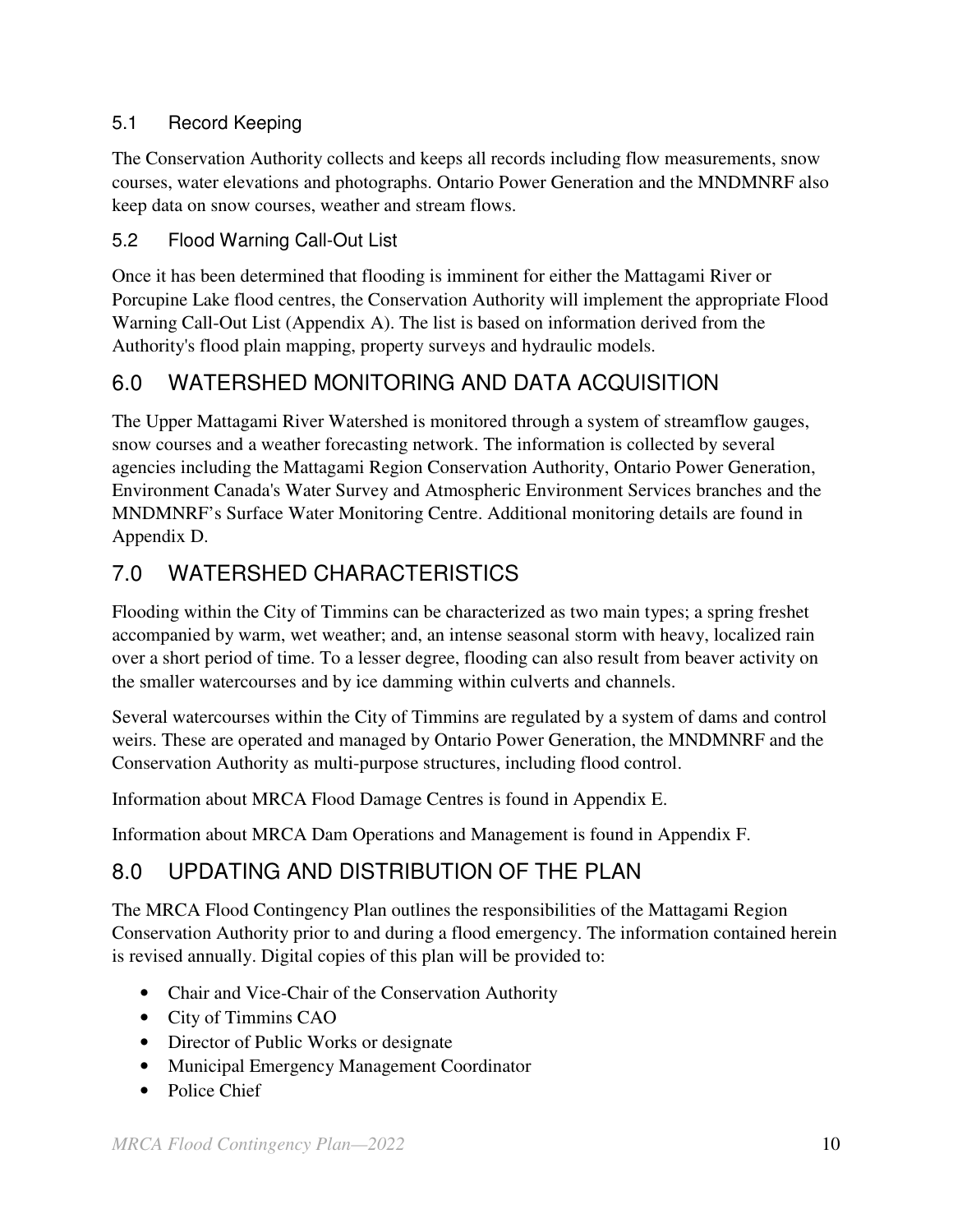- Fire Chief
- Local MNDMNRF Response Coordinator Timmins District
- Ontario Power Generation
- Ontario Provincial Police
- MNDMNRF Regional Emergency Response Coordinator

A public facing version of this document will be made available on the MRCA website.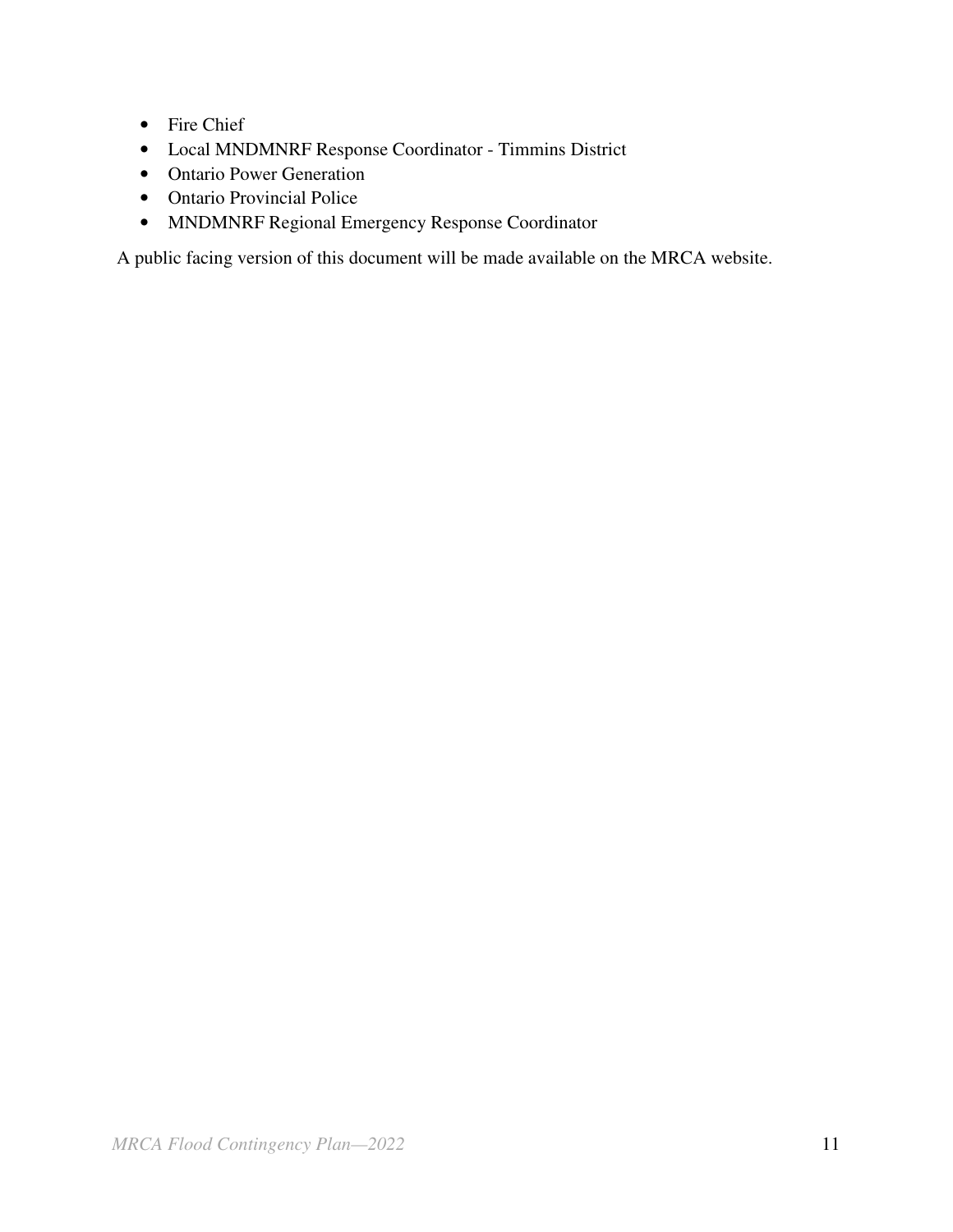# Appendix A: Flood Warning Call-Out List

Properties in the call out lists are those most prone to flooding during high water events on the Mattagami River and Porcupine Lake. As part of the MRCA Flood Contingency Plan for the City of Timmins, this list will allow the Conservation Authority and emergency personnel to forewarn flood plain residents of increased flows and higher lake levels along those watercourses.

#### **Mattagami River**

There are approximately 400 residential and commercial properties located within the flood plain of the Mattagami River. These properties are distributed over seven flood stages and are listed in the following pages of this plan.

#### **Porcupine Lake**

There are approximately 160 residential and commercial properties located within the floodplain of Porcupine Lake and the Porcupine River. These properties are distributed over three flood stages and are listed in the following pages. The Design Flood Elevation for Porcupine Lake is 922.8 feet (281.27 m) C.G.D., based on a 1 in 100 year flood flow, with slightly higher elevations for those properties located adjacent the Upper Porcupine River and Evans Street.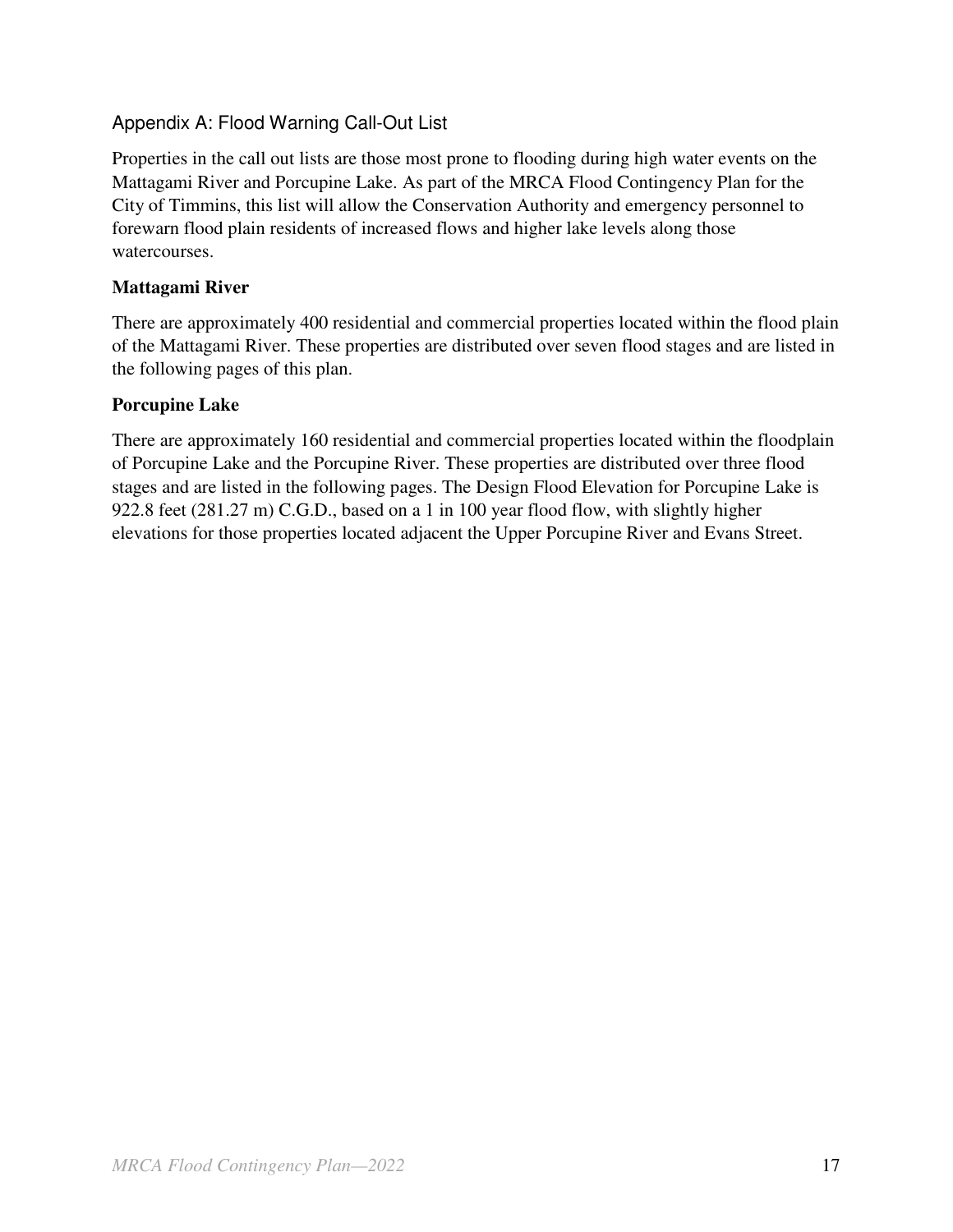# Appendix D: Monitoring and Data Acquisition

Snow courses are used to measure the depth and water content of the snow pack. Streamflow gauges are utilized to measure both the amount of water flowing past a particular point on a river as well as lake levels. Weather forecasts are obtained from a national monitoring network and provide short-range and long-range information on precipitation and temperature. This information is combined to provide an accurate picture of real-time watershed conditions and to predict future conditions. Readings in any given year are compared to past records to determine what percent of normal present conditions represent. Records are compiled and stored by all the agencies involved.

#### **Snow Courses**

At the present time there are a total of seven snow courses in the Upper Mattagami River Watershed:

- Porcupine (No. 7101) monitored by the Conservation Authority
- Mountjoy (No. 7102) monitored by the Conservation Authority
- Mattagami monitored by Ontario Power Generation
- Shillington monitored by Ontario Power Generation
- Shining Tree monitored by Ontario Power Generation
- Timmins Airport monitored by the MNRF
- Gogama MNRF monitored by the MNRF

Snow pack conditions are monitored until the spring freshet is complete. The present snow course network covers most of the major sub watersheds of the Upper Mattagami River Watershed. The SWMC issues snow cover maps for the province identifying snow depth, water content, snow density and percent of normal.

#### **Streamflow Gauges**

A system of streamflow gauges maintained by Water Surveys of Canada monitors water surface elevations throughout the Upper Mattagami River Watershed. The following is a list of those facilities currently in operation. You can also access this information online https://wateroffice.ec.gc.ca/mainmenu/real\_time\_data\_index\_e.html

Mattagami River—Federal gauge Station Number 04LA002 with formal records dating back to 1969. Maintained by Water Surveys of Canada and accessed off Dalton Road. Data Logger/DCP gauge reading is used with stage-discharge chart to obtain flow measurement.

Mountjoy River—Data Logger/DCP gauge (04LA004) keyed in to local datum (top of steel guard rail on the upstream side of the bridge) and with records dating back to 1992. Readings are all in metric. Bench mark is located adjacent building.

Tatachikapika River—Data Logger/DCP gauge (04LA003) keyed in to local datum (top of steel hand rail on the upstream side of the bridge) and with records dating back to 1992. Readings are all in metric. Bench mark is located on southeast corner of bridge in concrete.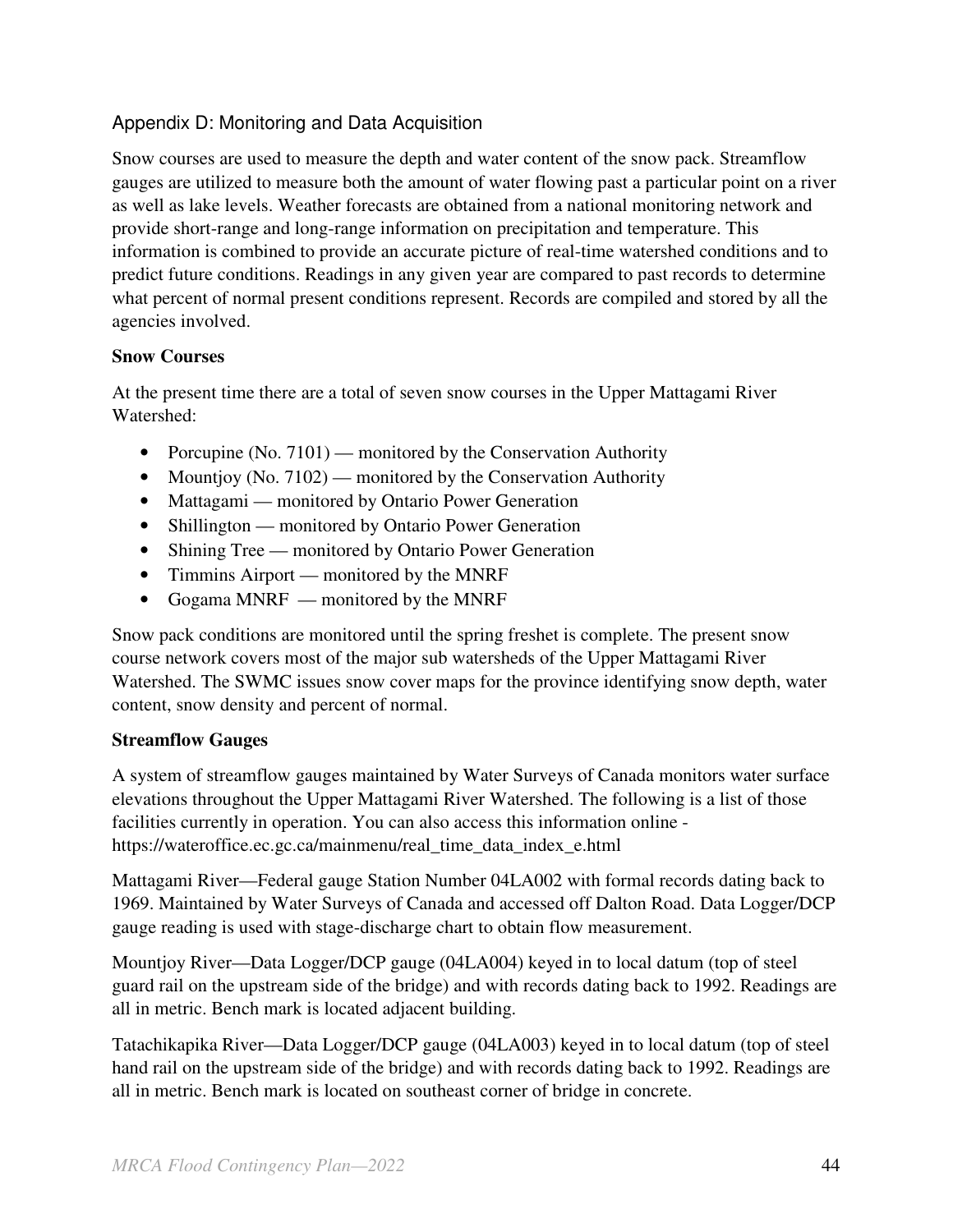Porcupine Lake—Data logger/phone line gauge (04MD005) is located on the south shore of Porcupine Lake and keyed into Canadian Geodetic Datum and in metric measurement. This gauge can be cross-checked with a staff gauge located on the north west side of the Highway 101 bridge at Shallow Lake.

Porcupine River at Hoyle—Data Logger/DCP gauge (04MD004) with records dating back to 2007. Readings are all in metric.

Minisinakwa Lake—Maintained by the MNRF under the Water Surveys of Canada cost-share agreement, this gauge station, number 04LA005, was activated in 2002. It is located immediately upstream of the MNRF's Minisinakwa Lake Dam.

Kamiskotia River—Data Logger/DCP gauge (04LB002) with records dating back to 2008. Readings are all in metric.

Mollie River—Data Logger/DCP gauge (04LA006) with records dating back to 2007. Readings are all in metric.

#### **Weather Forecasts**

The Conservation Authority accesses weather information through government sources and the private sector. The Surface Water Monitoring Centre of the MNRF in Peterborough is the primary source of information. During the spring runoff this information is supplemented with forecasts from Ontario Power Generation and, if available, the Regional Fire Centre of the Ministry of Natural Resources & Forestry. Real time weather data on temperature and rainfall is available through Environment Canada and Flight Services at the Timmins Airport.

#### **Staff Gauges**

As part of its overall monitoring system, staff gauges are maintained at various locations throughout the City of Timmins. On the Porcupine River system, gauges are located at Evans Street, Golden Avenue and the Highway 101 E bridge at the outlet to Porcupine Lake. On the Mattagami River, a staff gauge can be read at the bridge pier (west side) Highway 101 W (Mattagami bridge). Gauges are also installed in conjunction with the streamflow gauges at the Mountjoy and Tatachikapika Rivers. A staff gauge is also available on the Little Kamiskotia River at the outlet to Kamiskotia Lake.

#### **Ice Monitoring**

Ice thickness on major streams and lakes is not monitored on a regular basis. However, ice buildup is watched closely on Town Creek and Crawford Creek. Both locations are monitored starting in the early winter.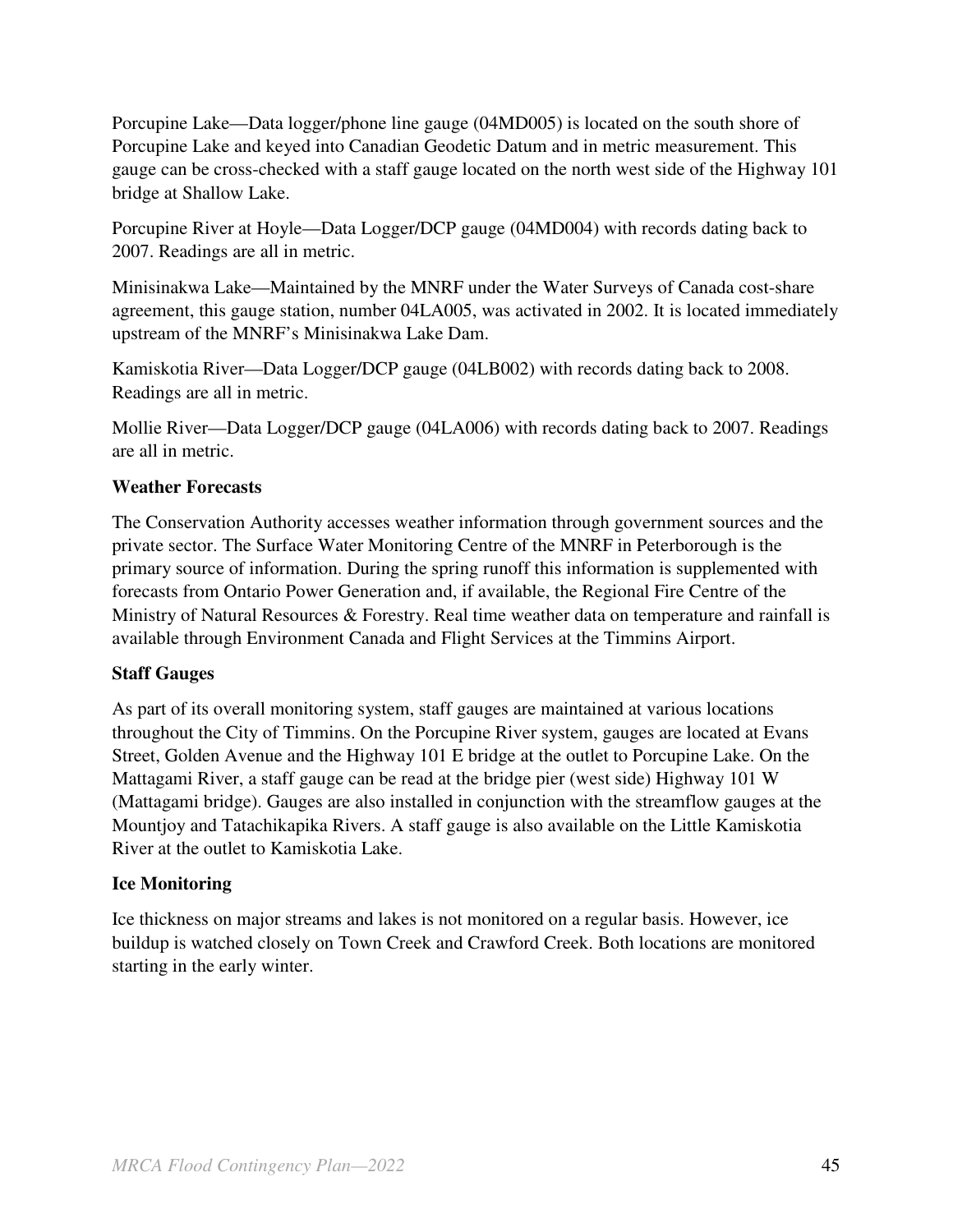### Appendix E: Flood Damage Centres

The following locations are considered the main flood damage centres within the City of Timmins.

**Mattagami River**—along its entire length from the Ogden-Mountjoy Township boundary to the Sandy Falls Dam. Structures include dwellings, commercial sites, accessory buildings and structures such as gazebos and docks, and storage yards containing vehicles and lumber. This flood damage centre is affected mainly by freshet flows with the highest threat occurring from mid-April to the end of May. High flows during the fall can result in some nuisance flooding. The first stage of flooding is considered to occur when river flows exceeds 280 cms at Sandy Falls Dam.

**Porcupine Lake and River—including the Upper Porcupine River at Quebec Avenue and** Evans Street and the entire shoreline of Porcupine Lake. The latter includes the westerly end of the lake and the Bristol Road area. The highest flood threat occurs during the spring freshet from the beginning of April to the beginning of June although prolonged summer rains can raise lake levels substantially. A potential flood threat from the Goldcorp Mine Number Six tailings pond has also been identified. Porcupine Lake is in its first flood stage when the lake elevation exceeds 280.5 metres C.G.D.

**Town Creek**—from its headwaters at Murray Street to Rea Street North. Although all structures have been removed from the flood plain, high water as a result of ice blockages within channels and culverts remains a threat in the late winter and early spring. Intense summer storms will result in backup of storm and sanitary sewers throughout the Town Creek watershed. Some road flooding will also result.

**Polaris Creek**—several dwellings are at risk along Waterloo Road adjacent the Polaris Creek. Flooding is the result of either intense summer storms or a spring runoff combined with iceblocked channels.

**Frederick House Lake and River**—the entire lake shoreline including the Frederick House River to Nighthawk Lake. The potential for flooding is the result of high water levels during the spring freshet. Several residences and accessory structures are affected.

**Crawford Creek**—that part of the watershed located within South Porcupine. Flooding may occur in the late spring as a result of an ice blockage within the culvert section of the creek either at the inlet on Crawford Street or at the outlet at Highway 101.

**Kamiskotia Lake**—the entire lake shoreline. The potential for flooding is the result of high water levels during the spring freshet and beaver activity downstream on the Little Kamiskotia River. Several residences and accessory structures are located within the flood plain.

**Mountjoy Creek**—the entire creek system from Riverside Drive North to Sandy Falls Road to the Mattagami River. The potential for flooding is the result of high water levels during the spring freshet and beaver activity.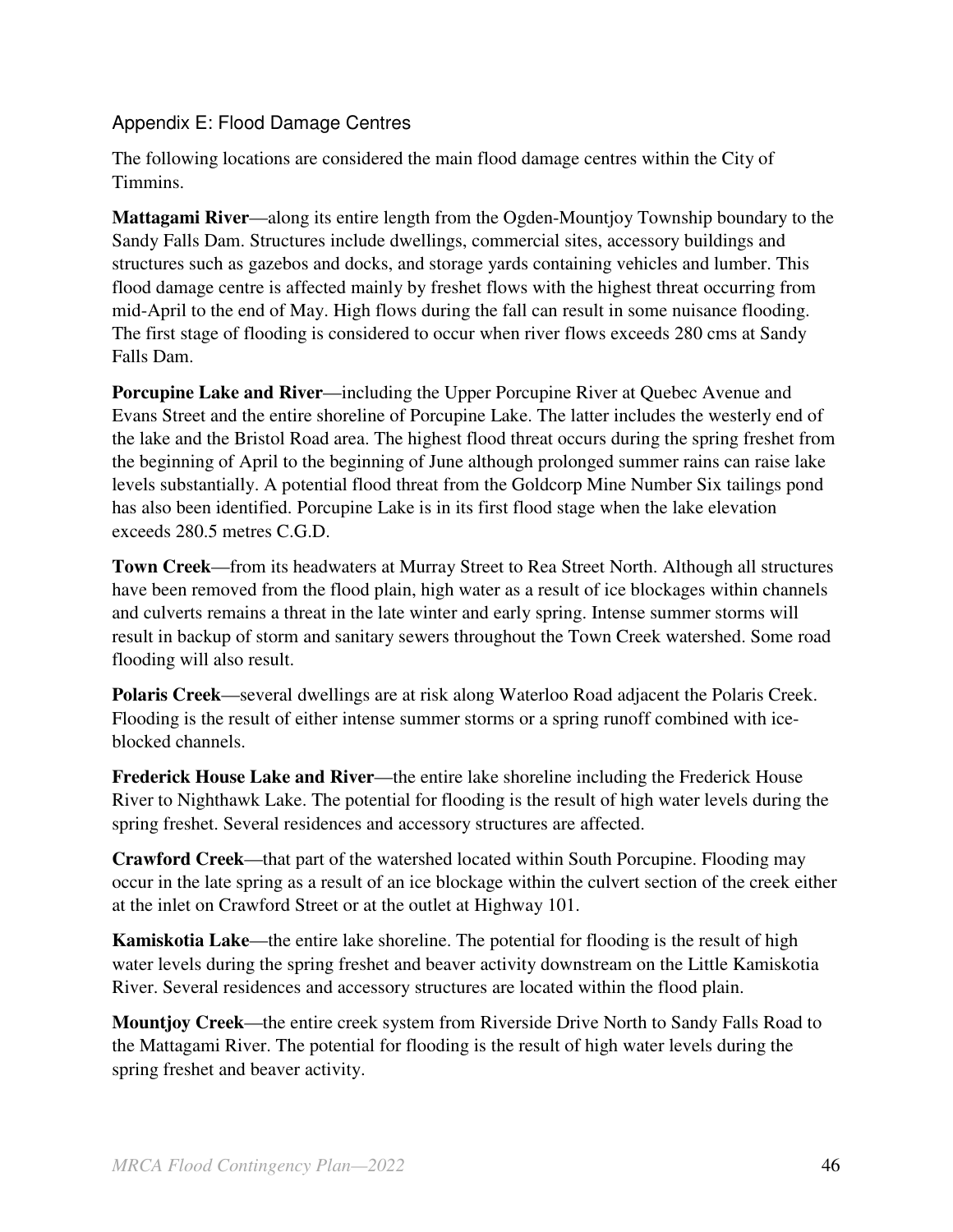In addition to these main flood centres, localized flooding may occur at various locations throughout the City of Timmins as a result of beaver activity. To address this problem, the Mattagami Region Conservation Authority, with the participation of the City, the MNRF and the local Fur Council, has implemented a beaver management strategy.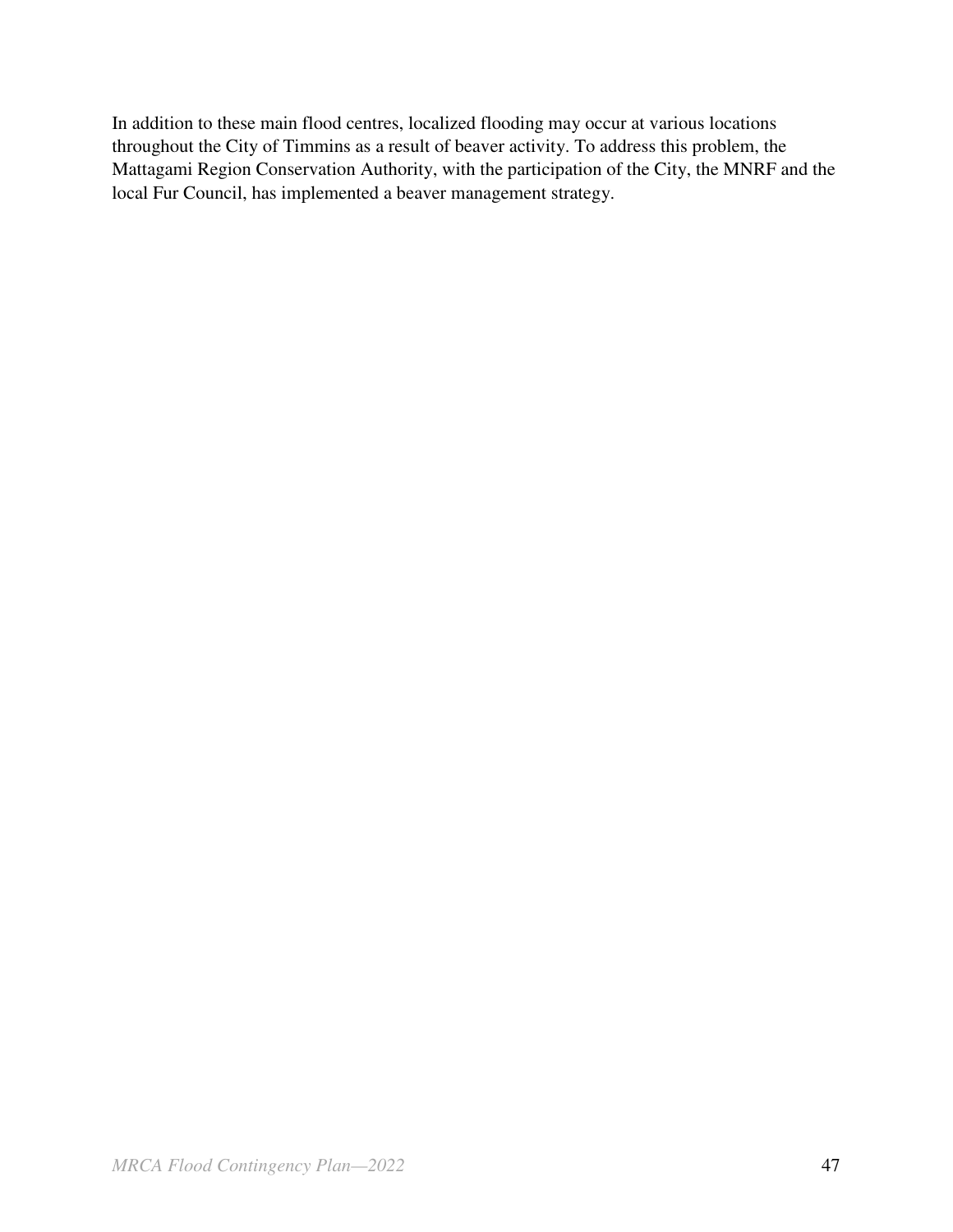## Appendix F: Dam Operations and Management

Several watercourses within the City are regulated by a system of dams and control weirs. These are operated and managed by Ontario Power Generation, the Ministry of Natural Resources & Forestry and the Conservation Authority as multi-purpose structures, including flood control.

**Mattagami River**—The Mattagami River system is the largest watercourse flowing through the City of Timmins and is responsible for the most extensive flood damage centre in the community. Upstream of the City, the river is partially regulated by a series of five dams and reservoirs established primarily for power generation purposes. The ability of these dams to hold back and regulate flows in order to reduce downstream flooding during the spring freshet is limited. There is however some capacity to "shave peaks" of flood flows. This ability to reduce the severity of a particular flood event forms part of the Conservation Authority's overall flood management program. The Upper Mattagami River system is managed on the basis of a "water year". This "year" reflects not only when water is stored and released as a result of natural inflows and outflows, but also when the water is needed the most. Starting in late fall, all storages are brought up to maximum elevations in anticipation of peak winter power demands. By mid-April reservoir storages will have been lowered to a minimum, ready to be filled by the spring freshet. During the period of mid-April to mid-June, elevations and outflows are regulated to meet several water management goals including "peak shaving" of flood flows to reduce downstream flood damages, maintaining minimum elevations at pickerel spawning locations and ensuring minimum water requirements are met at the Timmins water filtration plant. After mid June all reservoirs are kept at near full capacity to meet the recreational needs of cottagers and commercial operators. Through August and September, reservoirs are lowered to accommodate inflows associated with the fall rains. Once the reservoirs are again full in the late fall, the "water year" is repeated. Streamflow contributed by the Tatachikapika and Mountjoy Rivers is unregulated and contributes approximately one-third of the flow passing through Timmins.

**Porcupine Lake—Unlike the Mattagami River system, the Porcupine River is largely an** unregulated watercourse with only two minor water control structures located on it. Downstream at the Owl Creek mine site the Authority owns and operates a low flow weir designed to maintain minimum summer water levels on Porcupine Lake. This weir however cannot be used for flood control purposes. Instead, the Authority will open the weir's gates in the late fall to lower river and lake levels to about 914 feet (278.6 m) C.G.D. in anticipation of the spring runoff. Once the spring freshet has passed, the weir is again closed and used to keep water levels at about 915.5 (279 m) feet until the next fall.

The other flow control structure on the Porcupine River is the Number Six Tailings Dam owned and operated by Goldcorp Mines Ltd. Located upstream of Porcupine Lake, the dam is a large structure designed to hold tailings and to decant excess process water once this water has met provincial water quality guidelines. This tailings impoundment is able to contain substantial quantities of water and can have a significant downstream impact if water has to be released during the spring freshet. There is no capacity within the system to "shave peaks" as can be done on the Mattagami River. The Porcupine Lake and River system has a very flat gradient resulting in slow outflows and a high susceptibility to flooding.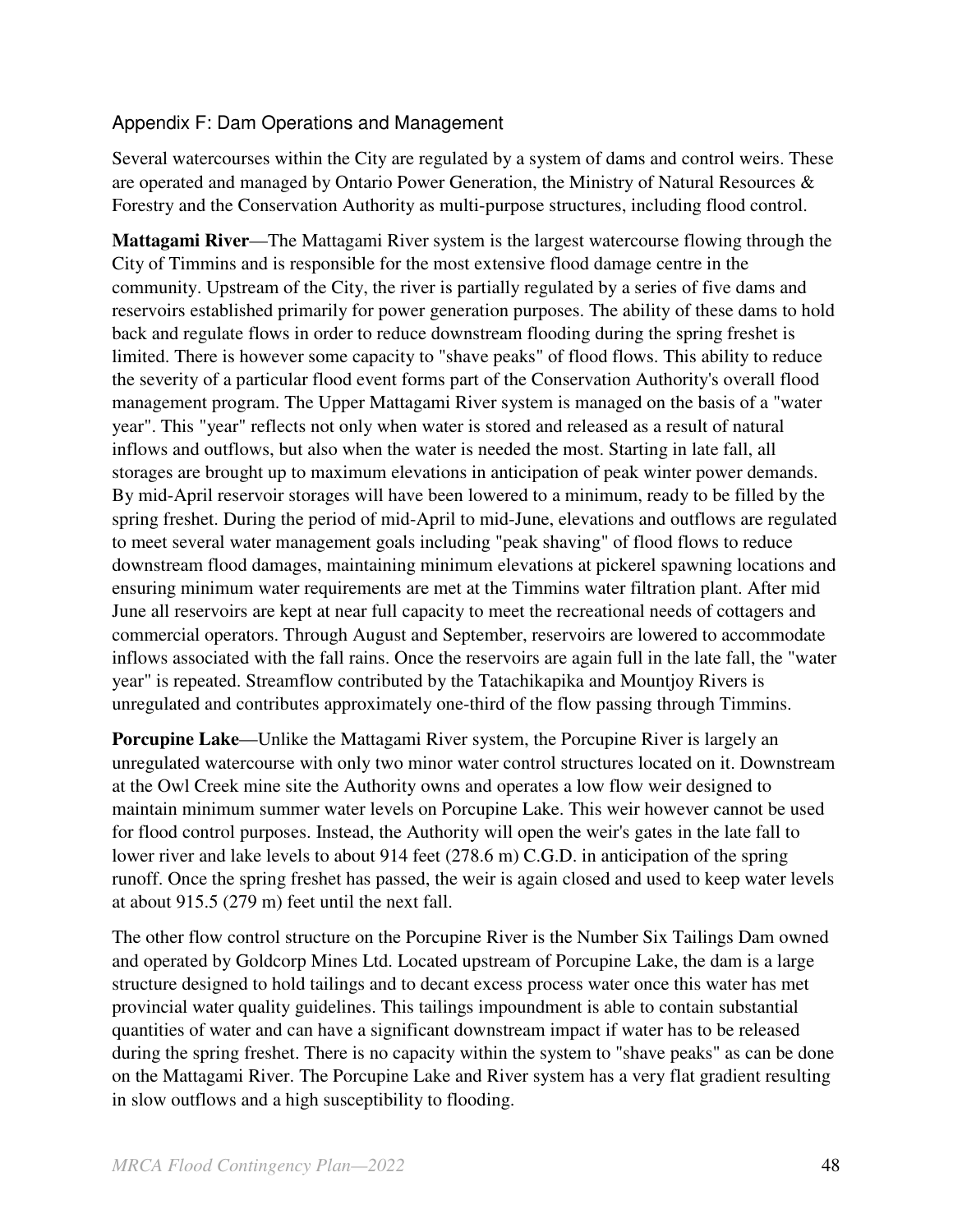**Gillies Lake** - Located within the Town Creek watershed, Gillies Lake is used during the winter months for low flow augmentation purposes. A gate and valve system permit the slow, continuous release of about 0.5 to 1.0 cfs into the Town Creek starting at freeze up around the middle of November. Flow augmentation, in conjunction with low flow channels, has helped control downstream ice build-up in the culverts between Vimy and Waterloo. During the spring freshet, lake levels are monitored and the outlet regulated to ensure no shoreline flooding occurs. Summer lake levels are kept at around 5 to 10 cm below the gravity overflow of the outlet.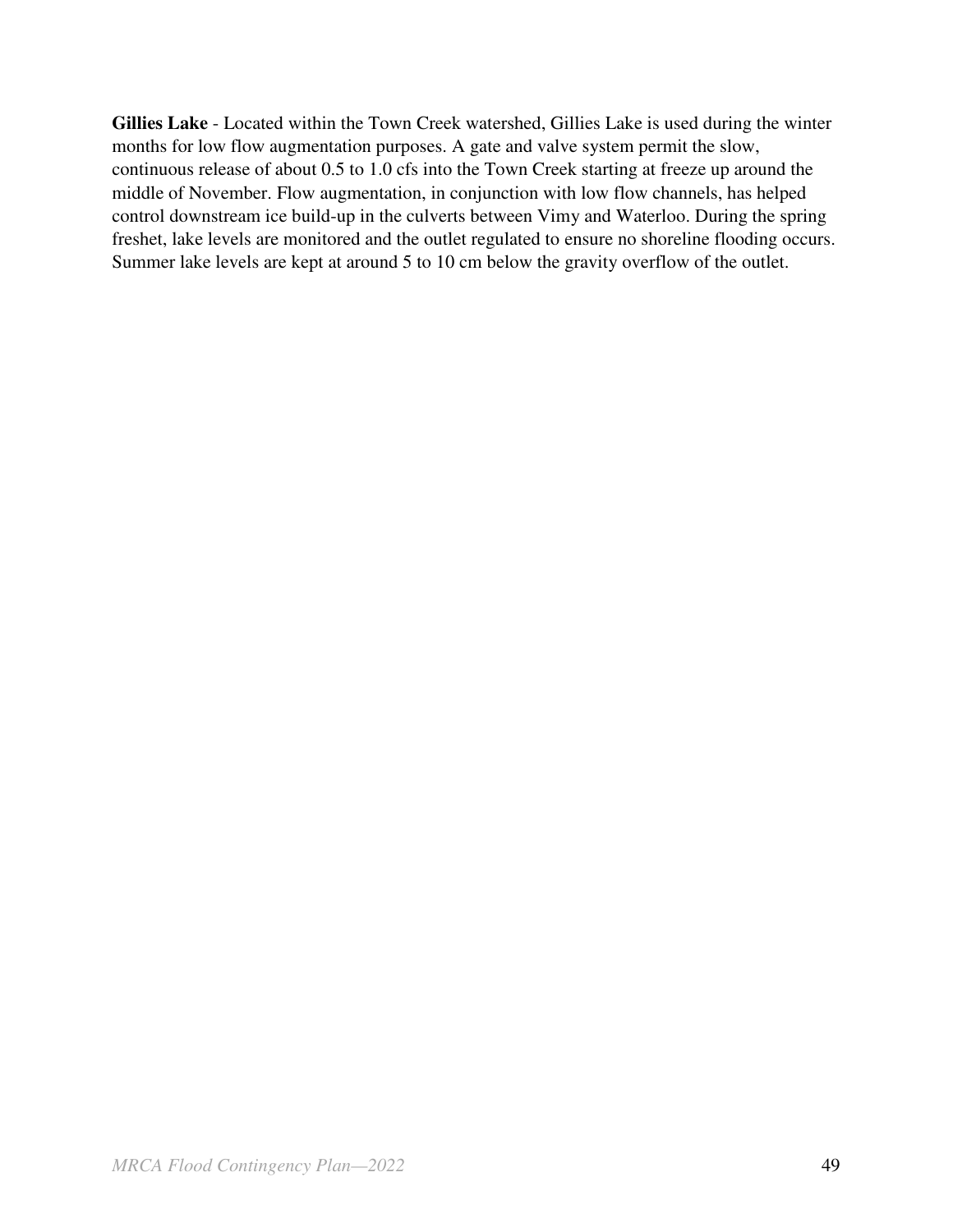# Appendix G: Historic Snow Course Data Summary

The following charts summarize the historical snow course data collected by Ontario Power Generation and the Mattagami Region Conservation Authority.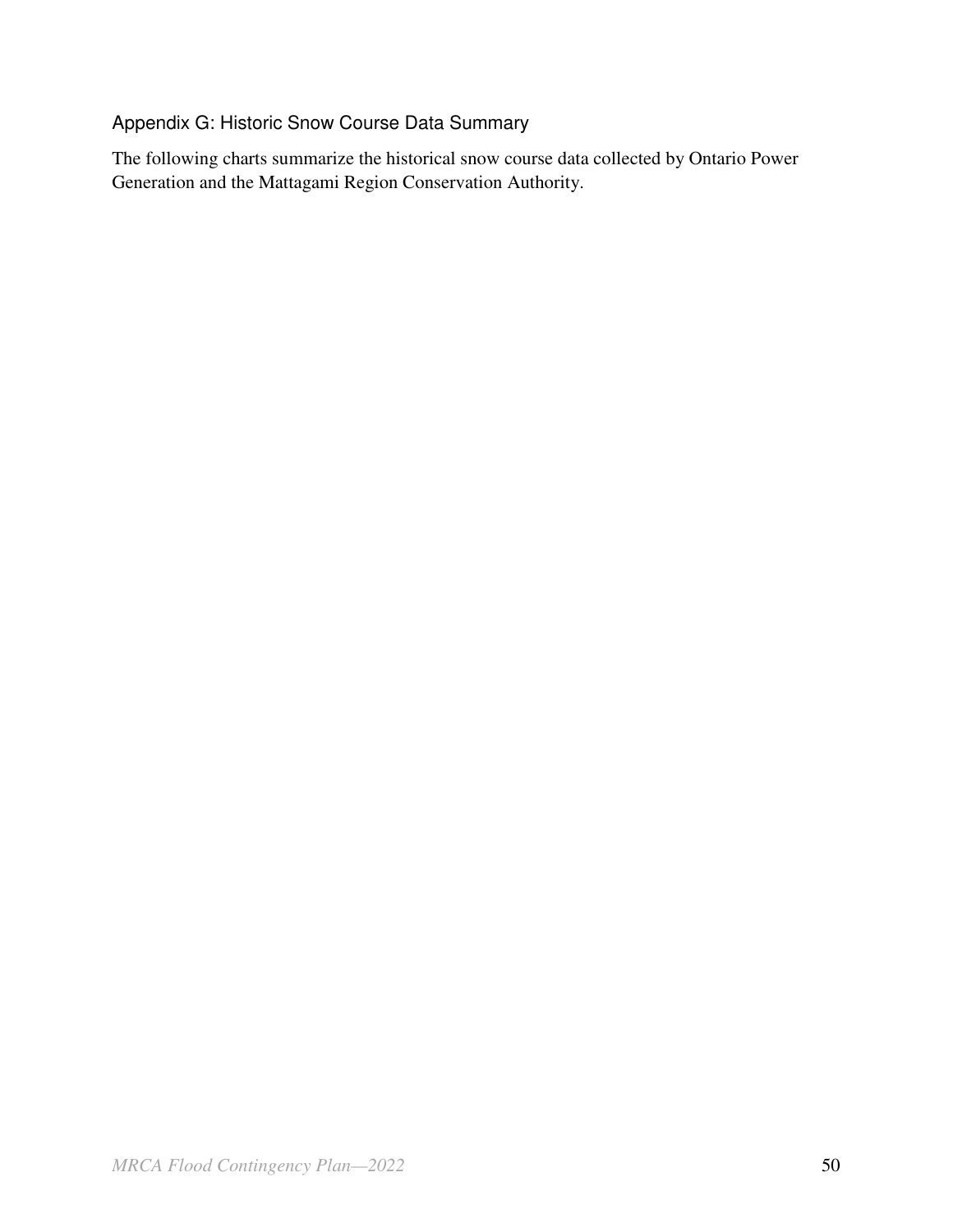#### **HISTORIC SNOW COURSE DATA REPORT MATTAGAMI**

| <b>SD</b><br><b>WC</b><br><b>WC</b><br><b>SD</b><br><b>WC</b><br><b>WC</b><br><b>SD</b><br><b>WC</b><br><b>SD</b><br><b>WC</b><br><b>SD</b><br><b>SD</b><br>1948<br>$\overline{\phantom{a}}$<br>$\overline{\phantom{a}}$<br>$\blacksquare$<br>÷.<br>$\overline{\phantom{a}}$<br>$\frac{1}{2}$<br>$\sim$<br>$\overline{\phantom{a}}$<br>$\blacksquare$<br>$\overline{\phantom{a}}$<br>$\sim$<br>1949<br>$\overline{\phantom{a}}$<br>$\overline{\phantom{a}}$<br>$\frac{1}{2}$<br>$\overline{\phantom{a}}$<br>$\overline{\phantom{a}}$<br>$\overline{\phantom{a}}$<br>$\frac{1}{2}$<br>$\ddot{\phantom{a}}$<br>$\overline{\phantom{a}}$<br>$\overline{a}$<br>$\overline{\phantom{a}}$<br>$\overline{\phantom{a}}$<br>1950<br>L.<br>$\Box$<br>$\overline{a}$<br>$\overline{\phantom{a}}$<br>$\frac{1}{2}$<br>$\mathbf{r}$<br>$\overline{\phantom{a}}$<br>$\overline{\phantom{a}}$<br>$\overline{\phantom{a}}$<br>$\overline{\phantom{a}}$<br>$\overline{\phantom{a}}$<br>÷,<br>1951<br>$\overline{\phantom{a}}$<br>$\overline{\phantom{a}}$<br>$\blacksquare$<br>$\overline{\phantom{a}}$<br>$\blacksquare$<br>ä,<br>$\overline{\phantom{a}}$<br>$\overline{\phantom{a}}$<br>÷.<br>$\frac{1}{2}$<br>$\overline{\phantom{a}}$<br>÷,<br>1952<br>$\overline{\phantom{a}}$<br>$\overline{a}$<br>$\overline{a}$<br>$\overline{\phantom{a}}$<br>$\overline{\phantom{a}}$<br>÷,<br>$\overline{a}$<br>÷,<br>L.<br>1953<br>229<br>86<br>170<br>102<br>216<br>86<br>185<br>42<br>127<br>66<br>$\overline{\phantom{a}}$<br>÷,<br>1954<br>107<br>81<br>183<br>55<br>81<br>196<br>49<br>119<br>0<br>0<br>0<br>0<br>1955<br>56<br>104<br>73<br>119<br>69<br>140<br>10<br>15<br>0<br>0<br>0<br>0<br>1956<br>83<br>163<br>86<br>150<br>87<br>193<br>54<br>135<br>53<br>157<br>0<br>0<br>1957<br>74<br>122<br>80<br>168<br>72<br>168<br>66<br>145<br>0<br>0<br>0<br>0<br>1958<br>65<br>157<br>57<br>0<br>130<br>62<br>145<br>0<br>0<br>0<br>0<br>0<br>1959<br>152<br>8<br>61<br>122<br>78<br>71<br>137<br>$\overline{\phantom{a}}$<br>$\overline{\phantom{a}}$<br>25<br>$\overline{\phantom{a}}$<br>1960<br>244<br>$\overline{0}$<br>$\overline{0}$<br>98<br>97<br>231<br>101<br>244<br>78<br>267<br>34<br>104<br>1961<br>89<br>61<br>130<br>54<br>112<br>49<br>42<br>119<br>$\blacksquare$<br>$\blacksquare$<br>$\overline{\phantom{a}}$<br>$\sim$<br>1962<br>75<br>38<br>101<br>224<br>241<br>213<br>56<br>216<br>127<br>91<br>$\overline{\phantom{a}}$<br>$\overline{\phantom{a}}$<br>1963<br>68<br>137<br>78<br>157<br>70<br>188<br>58<br>178<br>10<br>28<br>$\overline{\phantom{a}}$<br>1964<br>$\overline{0}$<br>224<br>0<br>87<br>99<br>267<br>106<br>310<br>72<br>236<br>0<br>0<br>1965<br>79<br>78<br>44<br>145<br>0<br>0<br>155<br>173<br>82<br>193<br>62<br>168<br>1966<br>22<br>63<br>145<br>72<br>157<br>71<br>191<br>65<br>188<br>69<br>$\overline{\phantom{a}}$<br>$\overline{\phantom{a}}$<br>1967<br>100<br>221<br>110<br>262<br>94<br>226<br>75<br>216<br>41<br>157<br>$\overline{\phantom{a}}$<br>1968<br>0<br>72<br>175<br>69<br>175<br>38<br>147<br>11<br>46<br>0<br>0<br>0<br>1969<br>84<br>218<br>82<br>203<br>91<br>277<br>85<br>241<br>24<br>84<br>$\overline{\phantom{a}}$<br>1970<br>0<br>70<br>163<br>71<br>163<br>75<br>198<br>47<br>157<br>3<br>8<br>0<br>1971<br>89<br>203<br>83<br>203<br>94<br>246<br>66<br>221<br>29<br>112<br>0<br>0<br>1972<br>83<br>178<br>98<br>234<br>101<br>302<br>229<br>26<br>91<br>0<br>0<br>73<br>1973<br>80<br>170<br>45<br>112<br>27<br>97<br>22<br>71<br>L,<br>$\overline{\phantom{a}}$<br>÷,<br>1974<br>84<br>211<br>81<br>208<br>75<br>224<br>29<br>97<br>15<br>61<br>84<br>226<br>1975<br>81<br>251<br>82<br>203<br>85<br>236<br>30<br>102<br>0<br>0<br>÷,<br>1976<br>70<br>152<br>75<br>39<br>0<br>152<br>45<br>168<br>160<br>0<br>0<br>0<br>1977<br>86<br>178<br>53<br>155<br>66<br>168<br>15<br>$\mathbf 0$<br>0<br>0<br>0<br>58<br>1978<br>73<br>167<br>38<br>165<br>77<br>179<br>79<br>231<br>79<br>232<br>$\blacksquare$<br>1979<br>0<br>77<br>168<br>86<br>251<br>78<br>233<br>299<br>29<br>115<br>0<br>66<br>1980<br>43<br>75<br>52<br>92<br>50<br>117<br>78<br>3<br>9<br>36<br>$\overline{\phantom{a}}$<br>1981<br>47<br>139<br>151<br>136<br>31<br>62<br>36<br>6<br>0<br>0<br>0<br>0<br>1982<br>73<br>192<br>55<br>177<br>0<br>0<br>0<br>163<br>66<br>135<br>53<br>0<br>1983<br>57<br>114<br>42<br>130<br>166<br>151<br>23<br>134<br>69<br>47<br>0<br>0<br>1984<br>53<br>49<br>152<br>134<br>41<br>131<br>$\pmb{0}$<br>$\mathbf 0$<br>0<br>0<br>0<br>0<br>1985<br>70<br>67<br>134<br>83<br>159<br>193<br>69<br>205<br>$\mathbf 0$<br>0<br>0<br>0<br>1986<br>63<br>138<br>75<br>165<br>60<br>164<br>42<br>134<br>0<br>0<br>0<br>0<br>1987<br>0<br>0<br>55<br>112<br>49<br>124<br>30<br>61<br>0<br>0<br>0<br>0<br>1988<br>193<br>91<br>49<br>180<br>33<br>119<br>0<br>0<br>88<br>226<br>91<br>220<br>1989<br>48<br>49<br>0<br>57<br>104<br>85<br>155<br>206<br>193<br>44<br>170<br>0<br>1990<br>119<br>102<br>246<br>83<br>211<br>56<br>173<br>49<br>150<br>27<br>0<br>0<br>1991<br>56<br>94<br>65<br>132<br>61<br>114<br>29<br>64<br>0<br>0<br>0<br>0<br>1992<br>74<br>152<br>75<br>150<br>75<br>173<br>51<br>117<br>14<br>38<br>0<br>0<br>1993<br>53<br>91<br>65<br>137<br>44<br>96<br>0<br>0<br>0<br>0<br>0<br>0<br>1994<br>48<br>83<br>52<br>107<br>58<br>124<br>42<br>86<br>24<br>58<br>0<br>0<br>1995<br>53<br>102<br>49<br>119<br>38<br>130<br>35<br>41<br>31<br>119<br>0<br>0<br>1996<br>73<br>106<br>193<br>101<br>206<br>$\overline{\phantom{a}}$<br>$\overline{\phantom{a}}$<br>100<br>246<br>79<br>175<br>229<br>1997<br>95<br>234<br>97<br>105<br>285<br>224<br>38<br>102<br>264<br>61<br>$\blacksquare$<br>$\overline{a}$<br>1998<br>65<br>173<br>83<br>183<br>42<br>109<br>23<br>99<br>$\overline{\phantom{a}}$<br>$\overline{\phantom{a}}$<br>÷,<br>$\overline{\phantom{a}}$<br>1999<br>66<br>109<br>22<br>$\overline{\phantom{a}}$<br>114<br>61<br>155<br>54<br>61<br>$\ddot{\phantom{a}}$<br>$\overline{\phantom{a}}$<br>$\overline{a}$<br>2000<br>42<br>127<br>51<br>160<br>33<br>134<br>25<br>91<br>$\overline{a}$<br>$\overline{\phantom{a}}$<br>÷,<br>2001<br>0<br>72<br>70<br>75<br>140<br>140<br>168<br>0<br>0<br>0<br>66<br>44<br>2002<br>203<br>221<br>272<br>37<br>140<br>98<br>92<br>101<br>89<br>282<br>0<br>0<br>2003<br>72<br>173<br>70<br>59<br>168<br>46<br>24<br>114<br>0<br>0<br>155<br>165<br>2004<br>76<br>178<br>198<br>53<br>147<br>49<br>165<br>19<br>0<br>0<br>76<br>86<br>2005<br>31<br>0<br>81<br>146<br>87<br>177<br>77<br>146<br>102<br>0<br>0<br>0<br>2006<br>71<br>165<br>51<br>162<br>59<br>163<br>46<br>152<br>0<br>0<br>0<br>0<br>2007<br>48<br>99<br>48<br>124<br>84<br>30<br>$\overline{0}$<br>0<br>30<br>114<br>0<br>0<br>2008<br>134<br>74<br>162<br>84<br>187<br>200<br>$\overline{0}$<br>64<br>55<br>$\mathbf 0$<br>0<br>0<br>2009<br>72<br>127<br>68<br>117<br>62<br>142<br>69<br>175<br>27<br>84<br>0<br>0<br>2010<br>20<br>36<br>23<br>30<br>0<br>0<br>0<br>0<br>0<br>0<br>0<br>0<br>2011<br>39<br>61<br>49<br>58<br>39<br>66<br>27<br>69<br>14<br>43<br>0<br>0<br>51<br>119<br>2012<br>62<br>125<br>0<br>0<br>0<br>0<br>0<br>0<br>0<br>0<br>2013<br>60<br>137<br>74<br>157<br>71<br>160<br>79<br>208<br>53<br>155<br>0<br>0<br>2014<br>60<br>107<br>74<br>147<br>78<br>165<br>73<br>29<br>0<br>135<br>99<br>0<br>2015<br>152<br>71<br>155<br>83<br>152<br>174<br>24<br>0<br>76<br>64<br>62<br>0<br>2016<br>62<br>155<br>61<br>168<br>39<br>137<br>62<br>155<br>36<br>0<br>8<br>0<br>2017<br>46<br>137<br>51<br>130<br>45<br>152<br>32<br>119<br>2<br>10<br>$\overline{0}$<br>0<br>2018<br>59<br>89<br>67<br>119<br>58.4<br>119<br>137<br>58<br>$\overline{0}$<br>0<br>63<br>26<br>2019<br>101<br>178<br>88<br>231<br>75.9<br>228.4<br>74.2<br>200.7<br>42.9<br>139.7<br>8.13<br>27.9<br>2020<br>89<br>188<br>83<br>198<br>74.9<br>203.2<br>59<br>127<br>31<br>89<br>16<br>53<br>2021<br>39<br>43<br>30<br>84<br>9<br>36<br>0<br>0<br>0<br>0<br>0<br>0<br>Metric<br>SD - Snow Depth in cm<br>WC - Water Content in mm<br>69.5<br>$63.\overline{4}$<br>165.3<br>47.0<br>140.2<br>2.1<br>Mean<br>146.7<br>71.8<br>165.7<br>18.0<br>60.5<br>6.9<br>110.0<br>100.0<br>Maximum<br>106.0<br>246.0<br>267.0<br>106.0<br>310.0<br>299.0<br>79.0<br>175.0<br>73.0<br>229.0<br>0.0<br>20.0<br>23.0<br>30.0<br>0.0<br>0.0<br>0.0<br>0.0<br>0.0<br>0.0<br>0.0<br>Minimum<br>36.0 | Year | 1-Mar | 15-Mar | 1-Apr | 15-Apr | 1-May | 15-May |
|---------------------------------------------------------------------------------------------------------------------------------------------------------------------------------------------------------------------------------------------------------------------------------------------------------------------------------------------------------------------------------------------------------------------------------------------------------------------------------------------------------------------------------------------------------------------------------------------------------------------------------------------------------------------------------------------------------------------------------------------------------------------------------------------------------------------------------------------------------------------------------------------------------------------------------------------------------------------------------------------------------------------------------------------------------------------------------------------------------------------------------------------------------------------------------------------------------------------------------------------------------------------------------------------------------------------------------------------------------------------------------------------------------------------------------------------------------------------------------------------------------------------------------------------------------------------------------------------------------------------------------------------------------------------------------------------------------------------------------------------------------------------------------------------------------------------------------------------------------------------------------------------------------------------------------------------------------------------------------------------------------------------------------------------------------------------------------------------------------------------------------------------------------------------------------------------------------------------------------------------------------------------------------------------------------------------------------------------------------------------------------------------------------------------------------------------------------------------------------------------------------------------------------------------------------------------------------------------------------------------------------------------------------------------------------------------------------------------------------------------------------------------------------------------------------------------------------------------------------------------------------------------------------------------------------------------------------------------------------------------------------------------------------------------------------------------------------------------------------------------------------------------------------------------------------------------------------------------------------------------------------------------------------------------------------------------------------------------------------------------------------------------------------------------------------------------------------------------------------------------------------------------------------------------------------------------------------------------------------------------------------------------------------------------------------------------------------------------------------------------------------------------------------------------------------------------------------------------------------------------------------------------------------------------------------------------------------------------------------------------------------------------------------------------------------------------------------------------------------------------------------------------------------------------------------------------------------------------------------------------------------------------------------------------------------------------------------------------------------------------------------------------------------------------------------------------------------------------------------------------------------------------------------------------------------------------------------------------------------------------------------------------------------------------------------------------------------------------------------------------------------------------------------------------------------------------------------------------------------------------------------------------------------------------------------------------------------------------------------------------------------------------------------------------------------------------------------------------------------------------------------------------------------------------------------------------------------------------------------------------------------------------------------------------------------------------------------------------------------------------------------------------------------------------------------------------------------------------------------------------------------------------------------------------------------------------------------------------------------------------------------------------------------------------------------------------------------------------------------------------------------------------------------------------------------------------------------------------------------------------------------------------------------------------------------------------------------------------------------------------------------------------------------------------------------------------------------------------------------------------------------------------------------------------------------------------------------------------------------------------------------------------------------------------------------------------------------------------------------------------------------------------------------------------------------------------------------------------------------------------------------------------------------------------------------------------------------------------------------------------------------------------------------------------------------------------------------------------------------------------------------------------------------------------------------------------------------------------------------------------------------------------------------------------------------------------------------------------------------------------------------------------------------------------------------------------------------------------------------------------------------------------------------------------------------------------------------------------------------------------------------------------------------------------------------------------------------------------------------------------------------------------------------------------------------------------------------------------------------------------------------------------------------------------------------------------------------------------------------------------------------------------------------------------------------------------------------------------------------------------------------------------------------------------------------------------------------------------------------------------------------------------------------------------------------------------------------------------------------------------------------------------------------------------------------------------------------------------------------------------------------------------------------------------------------------------------------------------------------------------------------------------------------------------------------------------------------------------------------------------------------------|------|-------|--------|-------|--------|-------|--------|
|                                                                                                                                                                                                                                                                                                                                                                                                                                                                                                                                                                                                                                                                                                                                                                                                                                                                                                                                                                                                                                                                                                                                                                                                                                                                                                                                                                                                                                                                                                                                                                                                                                                                                                                                                                                                                                                                                                                                                                                                                                                                                                                                                                                                                                                                                                                                                                                                                                                                                                                                                                                                                                                                                                                                                                                                                                                                                                                                                                                                                                                                                                                                                                                                                                                                                                                                                                                                                                                                                                                                                                                                                                                                                                                                                                                                                                                                                                                                                                                                                                                                                                                                                                                                                                                                                                                                                                                                                                                                                                                                                                                                                                                                                                                                                                                                                                                                                                                                                                                                                                                                                                                                                                                                                                                                                                                                                                                                                                                                                                                                                                                                                                                                                                                                                                                                                                                                                                                                                                                                                                                                                                                                                                                                                                                                                                                                                                                                                                                                                                                                                                                                                                                                                                                                                                                                                                                                                                                                                                                                                                                                                                                                                                                                                                                                                                                                                                                                                                                                                                                                                                                                                                                                                                                                                                                                                                                                                                                                                                                                                                                                                                                                                                                                                                                                                                                                                                                       |      |       |        |       |        |       |        |
|                                                                                                                                                                                                                                                                                                                                                                                                                                                                                                                                                                                                                                                                                                                                                                                                                                                                                                                                                                                                                                                                                                                                                                                                                                                                                                                                                                                                                                                                                                                                                                                                                                                                                                                                                                                                                                                                                                                                                                                                                                                                                                                                                                                                                                                                                                                                                                                                                                                                                                                                                                                                                                                                                                                                                                                                                                                                                                                                                                                                                                                                                                                                                                                                                                                                                                                                                                                                                                                                                                                                                                                                                                                                                                                                                                                                                                                                                                                                                                                                                                                                                                                                                                                                                                                                                                                                                                                                                                                                                                                                                                                                                                                                                                                                                                                                                                                                                                                                                                                                                                                                                                                                                                                                                                                                                                                                                                                                                                                                                                                                                                                                                                                                                                                                                                                                                                                                                                                                                                                                                                                                                                                                                                                                                                                                                                                                                                                                                                                                                                                                                                                                                                                                                                                                                                                                                                                                                                                                                                                                                                                                                                                                                                                                                                                                                                                                                                                                                                                                                                                                                                                                                                                                                                                                                                                                                                                                                                                                                                                                                                                                                                                                                                                                                                                                                                                                                                                       |      |       |        |       |        |       |        |
|                                                                                                                                                                                                                                                                                                                                                                                                                                                                                                                                                                                                                                                                                                                                                                                                                                                                                                                                                                                                                                                                                                                                                                                                                                                                                                                                                                                                                                                                                                                                                                                                                                                                                                                                                                                                                                                                                                                                                                                                                                                                                                                                                                                                                                                                                                                                                                                                                                                                                                                                                                                                                                                                                                                                                                                                                                                                                                                                                                                                                                                                                                                                                                                                                                                                                                                                                                                                                                                                                                                                                                                                                                                                                                                                                                                                                                                                                                                                                                                                                                                                                                                                                                                                                                                                                                                                                                                                                                                                                                                                                                                                                                                                                                                                                                                                                                                                                                                                                                                                                                                                                                                                                                                                                                                                                                                                                                                                                                                                                                                                                                                                                                                                                                                                                                                                                                                                                                                                                                                                                                                                                                                                                                                                                                                                                                                                                                                                                                                                                                                                                                                                                                                                                                                                                                                                                                                                                                                                                                                                                                                                                                                                                                                                                                                                                                                                                                                                                                                                                                                                                                                                                                                                                                                                                                                                                                                                                                                                                                                                                                                                                                                                                                                                                                                                                                                                                                                       |      |       |        |       |        |       |        |
|                                                                                                                                                                                                                                                                                                                                                                                                                                                                                                                                                                                                                                                                                                                                                                                                                                                                                                                                                                                                                                                                                                                                                                                                                                                                                                                                                                                                                                                                                                                                                                                                                                                                                                                                                                                                                                                                                                                                                                                                                                                                                                                                                                                                                                                                                                                                                                                                                                                                                                                                                                                                                                                                                                                                                                                                                                                                                                                                                                                                                                                                                                                                                                                                                                                                                                                                                                                                                                                                                                                                                                                                                                                                                                                                                                                                                                                                                                                                                                                                                                                                                                                                                                                                                                                                                                                                                                                                                                                                                                                                                                                                                                                                                                                                                                                                                                                                                                                                                                                                                                                                                                                                                                                                                                                                                                                                                                                                                                                                                                                                                                                                                                                                                                                                                                                                                                                                                                                                                                                                                                                                                                                                                                                                                                                                                                                                                                                                                                                                                                                                                                                                                                                                                                                                                                                                                                                                                                                                                                                                                                                                                                                                                                                                                                                                                                                                                                                                                                                                                                                                                                                                                                                                                                                                                                                                                                                                                                                                                                                                                                                                                                                                                                                                                                                                                                                                                                                       |      |       |        |       |        |       |        |
|                                                                                                                                                                                                                                                                                                                                                                                                                                                                                                                                                                                                                                                                                                                                                                                                                                                                                                                                                                                                                                                                                                                                                                                                                                                                                                                                                                                                                                                                                                                                                                                                                                                                                                                                                                                                                                                                                                                                                                                                                                                                                                                                                                                                                                                                                                                                                                                                                                                                                                                                                                                                                                                                                                                                                                                                                                                                                                                                                                                                                                                                                                                                                                                                                                                                                                                                                                                                                                                                                                                                                                                                                                                                                                                                                                                                                                                                                                                                                                                                                                                                                                                                                                                                                                                                                                                                                                                                                                                                                                                                                                                                                                                                                                                                                                                                                                                                                                                                                                                                                                                                                                                                                                                                                                                                                                                                                                                                                                                                                                                                                                                                                                                                                                                                                                                                                                                                                                                                                                                                                                                                                                                                                                                                                                                                                                                                                                                                                                                                                                                                                                                                                                                                                                                                                                                                                                                                                                                                                                                                                                                                                                                                                                                                                                                                                                                                                                                                                                                                                                                                                                                                                                                                                                                                                                                                                                                                                                                                                                                                                                                                                                                                                                                                                                                                                                                                                                                       |      |       |        |       |        |       |        |
|                                                                                                                                                                                                                                                                                                                                                                                                                                                                                                                                                                                                                                                                                                                                                                                                                                                                                                                                                                                                                                                                                                                                                                                                                                                                                                                                                                                                                                                                                                                                                                                                                                                                                                                                                                                                                                                                                                                                                                                                                                                                                                                                                                                                                                                                                                                                                                                                                                                                                                                                                                                                                                                                                                                                                                                                                                                                                                                                                                                                                                                                                                                                                                                                                                                                                                                                                                                                                                                                                                                                                                                                                                                                                                                                                                                                                                                                                                                                                                                                                                                                                                                                                                                                                                                                                                                                                                                                                                                                                                                                                                                                                                                                                                                                                                                                                                                                                                                                                                                                                                                                                                                                                                                                                                                                                                                                                                                                                                                                                                                                                                                                                                                                                                                                                                                                                                                                                                                                                                                                                                                                                                                                                                                                                                                                                                                                                                                                                                                                                                                                                                                                                                                                                                                                                                                                                                                                                                                                                                                                                                                                                                                                                                                                                                                                                                                                                                                                                                                                                                                                                                                                                                                                                                                                                                                                                                                                                                                                                                                                                                                                                                                                                                                                                                                                                                                                                                                       |      |       |        |       |        |       |        |
|                                                                                                                                                                                                                                                                                                                                                                                                                                                                                                                                                                                                                                                                                                                                                                                                                                                                                                                                                                                                                                                                                                                                                                                                                                                                                                                                                                                                                                                                                                                                                                                                                                                                                                                                                                                                                                                                                                                                                                                                                                                                                                                                                                                                                                                                                                                                                                                                                                                                                                                                                                                                                                                                                                                                                                                                                                                                                                                                                                                                                                                                                                                                                                                                                                                                                                                                                                                                                                                                                                                                                                                                                                                                                                                                                                                                                                                                                                                                                                                                                                                                                                                                                                                                                                                                                                                                                                                                                                                                                                                                                                                                                                                                                                                                                                                                                                                                                                                                                                                                                                                                                                                                                                                                                                                                                                                                                                                                                                                                                                                                                                                                                                                                                                                                                                                                                                                                                                                                                                                                                                                                                                                                                                                                                                                                                                                                                                                                                                                                                                                                                                                                                                                                                                                                                                                                                                                                                                                                                                                                                                                                                                                                                                                                                                                                                                                                                                                                                                                                                                                                                                                                                                                                                                                                                                                                                                                                                                                                                                                                                                                                                                                                                                                                                                                                                                                                                                                       |      |       |        |       |        |       |        |
|                                                                                                                                                                                                                                                                                                                                                                                                                                                                                                                                                                                                                                                                                                                                                                                                                                                                                                                                                                                                                                                                                                                                                                                                                                                                                                                                                                                                                                                                                                                                                                                                                                                                                                                                                                                                                                                                                                                                                                                                                                                                                                                                                                                                                                                                                                                                                                                                                                                                                                                                                                                                                                                                                                                                                                                                                                                                                                                                                                                                                                                                                                                                                                                                                                                                                                                                                                                                                                                                                                                                                                                                                                                                                                                                                                                                                                                                                                                                                                                                                                                                                                                                                                                                                                                                                                                                                                                                                                                                                                                                                                                                                                                                                                                                                                                                                                                                                                                                                                                                                                                                                                                                                                                                                                                                                                                                                                                                                                                                                                                                                                                                                                                                                                                                                                                                                                                                                                                                                                                                                                                                                                                                                                                                                                                                                                                                                                                                                                                                                                                                                                                                                                                                                                                                                                                                                                                                                                                                                                                                                                                                                                                                                                                                                                                                                                                                                                                                                                                                                                                                                                                                                                                                                                                                                                                                                                                                                                                                                                                                                                                                                                                                                                                                                                                                                                                                                                                       |      |       |        |       |        |       |        |
|                                                                                                                                                                                                                                                                                                                                                                                                                                                                                                                                                                                                                                                                                                                                                                                                                                                                                                                                                                                                                                                                                                                                                                                                                                                                                                                                                                                                                                                                                                                                                                                                                                                                                                                                                                                                                                                                                                                                                                                                                                                                                                                                                                                                                                                                                                                                                                                                                                                                                                                                                                                                                                                                                                                                                                                                                                                                                                                                                                                                                                                                                                                                                                                                                                                                                                                                                                                                                                                                                                                                                                                                                                                                                                                                                                                                                                                                                                                                                                                                                                                                                                                                                                                                                                                                                                                                                                                                                                                                                                                                                                                                                                                                                                                                                                                                                                                                                                                                                                                                                                                                                                                                                                                                                                                                                                                                                                                                                                                                                                                                                                                                                                                                                                                                                                                                                                                                                                                                                                                                                                                                                                                                                                                                                                                                                                                                                                                                                                                                                                                                                                                                                                                                                                                                                                                                                                                                                                                                                                                                                                                                                                                                                                                                                                                                                                                                                                                                                                                                                                                                                                                                                                                                                                                                                                                                                                                                                                                                                                                                                                                                                                                                                                                                                                                                                                                                                                                       |      |       |        |       |        |       |        |
|                                                                                                                                                                                                                                                                                                                                                                                                                                                                                                                                                                                                                                                                                                                                                                                                                                                                                                                                                                                                                                                                                                                                                                                                                                                                                                                                                                                                                                                                                                                                                                                                                                                                                                                                                                                                                                                                                                                                                                                                                                                                                                                                                                                                                                                                                                                                                                                                                                                                                                                                                                                                                                                                                                                                                                                                                                                                                                                                                                                                                                                                                                                                                                                                                                                                                                                                                                                                                                                                                                                                                                                                                                                                                                                                                                                                                                                                                                                                                                                                                                                                                                                                                                                                                                                                                                                                                                                                                                                                                                                                                                                                                                                                                                                                                                                                                                                                                                                                                                                                                                                                                                                                                                                                                                                                                                                                                                                                                                                                                                                                                                                                                                                                                                                                                                                                                                                                                                                                                                                                                                                                                                                                                                                                                                                                                                                                                                                                                                                                                                                                                                                                                                                                                                                                                                                                                                                                                                                                                                                                                                                                                                                                                                                                                                                                                                                                                                                                                                                                                                                                                                                                                                                                                                                                                                                                                                                                                                                                                                                                                                                                                                                                                                                                                                                                                                                                                                                       |      |       |        |       |        |       |        |
|                                                                                                                                                                                                                                                                                                                                                                                                                                                                                                                                                                                                                                                                                                                                                                                                                                                                                                                                                                                                                                                                                                                                                                                                                                                                                                                                                                                                                                                                                                                                                                                                                                                                                                                                                                                                                                                                                                                                                                                                                                                                                                                                                                                                                                                                                                                                                                                                                                                                                                                                                                                                                                                                                                                                                                                                                                                                                                                                                                                                                                                                                                                                                                                                                                                                                                                                                                                                                                                                                                                                                                                                                                                                                                                                                                                                                                                                                                                                                                                                                                                                                                                                                                                                                                                                                                                                                                                                                                                                                                                                                                                                                                                                                                                                                                                                                                                                                                                                                                                                                                                                                                                                                                                                                                                                                                                                                                                                                                                                                                                                                                                                                                                                                                                                                                                                                                                                                                                                                                                                                                                                                                                                                                                                                                                                                                                                                                                                                                                                                                                                                                                                                                                                                                                                                                                                                                                                                                                                                                                                                                                                                                                                                                                                                                                                                                                                                                                                                                                                                                                                                                                                                                                                                                                                                                                                                                                                                                                                                                                                                                                                                                                                                                                                                                                                                                                                                                                       |      |       |        |       |        |       |        |
|                                                                                                                                                                                                                                                                                                                                                                                                                                                                                                                                                                                                                                                                                                                                                                                                                                                                                                                                                                                                                                                                                                                                                                                                                                                                                                                                                                                                                                                                                                                                                                                                                                                                                                                                                                                                                                                                                                                                                                                                                                                                                                                                                                                                                                                                                                                                                                                                                                                                                                                                                                                                                                                                                                                                                                                                                                                                                                                                                                                                                                                                                                                                                                                                                                                                                                                                                                                                                                                                                                                                                                                                                                                                                                                                                                                                                                                                                                                                                                                                                                                                                                                                                                                                                                                                                                                                                                                                                                                                                                                                                                                                                                                                                                                                                                                                                                                                                                                                                                                                                                                                                                                                                                                                                                                                                                                                                                                                                                                                                                                                                                                                                                                                                                                                                                                                                                                                                                                                                                                                                                                                                                                                                                                                                                                                                                                                                                                                                                                                                                                                                                                                                                                                                                                                                                                                                                                                                                                                                                                                                                                                                                                                                                                                                                                                                                                                                                                                                                                                                                                                                                                                                                                                                                                                                                                                                                                                                                                                                                                                                                                                                                                                                                                                                                                                                                                                                                                       |      |       |        |       |        |       |        |
|                                                                                                                                                                                                                                                                                                                                                                                                                                                                                                                                                                                                                                                                                                                                                                                                                                                                                                                                                                                                                                                                                                                                                                                                                                                                                                                                                                                                                                                                                                                                                                                                                                                                                                                                                                                                                                                                                                                                                                                                                                                                                                                                                                                                                                                                                                                                                                                                                                                                                                                                                                                                                                                                                                                                                                                                                                                                                                                                                                                                                                                                                                                                                                                                                                                                                                                                                                                                                                                                                                                                                                                                                                                                                                                                                                                                                                                                                                                                                                                                                                                                                                                                                                                                                                                                                                                                                                                                                                                                                                                                                                                                                                                                                                                                                                                                                                                                                                                                                                                                                                                                                                                                                                                                                                                                                                                                                                                                                                                                                                                                                                                                                                                                                                                                                                                                                                                                                                                                                                                                                                                                                                                                                                                                                                                                                                                                                                                                                                                                                                                                                                                                                                                                                                                                                                                                                                                                                                                                                                                                                                                                                                                                                                                                                                                                                                                                                                                                                                                                                                                                                                                                                                                                                                                                                                                                                                                                                                                                                                                                                                                                                                                                                                                                                                                                                                                                                                                       |      |       |        |       |        |       |        |
|                                                                                                                                                                                                                                                                                                                                                                                                                                                                                                                                                                                                                                                                                                                                                                                                                                                                                                                                                                                                                                                                                                                                                                                                                                                                                                                                                                                                                                                                                                                                                                                                                                                                                                                                                                                                                                                                                                                                                                                                                                                                                                                                                                                                                                                                                                                                                                                                                                                                                                                                                                                                                                                                                                                                                                                                                                                                                                                                                                                                                                                                                                                                                                                                                                                                                                                                                                                                                                                                                                                                                                                                                                                                                                                                                                                                                                                                                                                                                                                                                                                                                                                                                                                                                                                                                                                                                                                                                                                                                                                                                                                                                                                                                                                                                                                                                                                                                                                                                                                                                                                                                                                                                                                                                                                                                                                                                                                                                                                                                                                                                                                                                                                                                                                                                                                                                                                                                                                                                                                                                                                                                                                                                                                                                                                                                                                                                                                                                                                                                                                                                                                                                                                                                                                                                                                                                                                                                                                                                                                                                                                                                                                                                                                                                                                                                                                                                                                                                                                                                                                                                                                                                                                                                                                                                                                                                                                                                                                                                                                                                                                                                                                                                                                                                                                                                                                                                                                       |      |       |        |       |        |       |        |
|                                                                                                                                                                                                                                                                                                                                                                                                                                                                                                                                                                                                                                                                                                                                                                                                                                                                                                                                                                                                                                                                                                                                                                                                                                                                                                                                                                                                                                                                                                                                                                                                                                                                                                                                                                                                                                                                                                                                                                                                                                                                                                                                                                                                                                                                                                                                                                                                                                                                                                                                                                                                                                                                                                                                                                                                                                                                                                                                                                                                                                                                                                                                                                                                                                                                                                                                                                                                                                                                                                                                                                                                                                                                                                                                                                                                                                                                                                                                                                                                                                                                                                                                                                                                                                                                                                                                                                                                                                                                                                                                                                                                                                                                                                                                                                                                                                                                                                                                                                                                                                                                                                                                                                                                                                                                                                                                                                                                                                                                                                                                                                                                                                                                                                                                                                                                                                                                                                                                                                                                                                                                                                                                                                                                                                                                                                                                                                                                                                                                                                                                                                                                                                                                                                                                                                                                                                                                                                                                                                                                                                                                                                                                                                                                                                                                                                                                                                                                                                                                                                                                                                                                                                                                                                                                                                                                                                                                                                                                                                                                                                                                                                                                                                                                                                                                                                                                                                                       |      |       |        |       |        |       |        |
|                                                                                                                                                                                                                                                                                                                                                                                                                                                                                                                                                                                                                                                                                                                                                                                                                                                                                                                                                                                                                                                                                                                                                                                                                                                                                                                                                                                                                                                                                                                                                                                                                                                                                                                                                                                                                                                                                                                                                                                                                                                                                                                                                                                                                                                                                                                                                                                                                                                                                                                                                                                                                                                                                                                                                                                                                                                                                                                                                                                                                                                                                                                                                                                                                                                                                                                                                                                                                                                                                                                                                                                                                                                                                                                                                                                                                                                                                                                                                                                                                                                                                                                                                                                                                                                                                                                                                                                                                                                                                                                                                                                                                                                                                                                                                                                                                                                                                                                                                                                                                                                                                                                                                                                                                                                                                                                                                                                                                                                                                                                                                                                                                                                                                                                                                                                                                                                                                                                                                                                                                                                                                                                                                                                                                                                                                                                                                                                                                                                                                                                                                                                                                                                                                                                                                                                                                                                                                                                                                                                                                                                                                                                                                                                                                                                                                                                                                                                                                                                                                                                                                                                                                                                                                                                                                                                                                                                                                                                                                                                                                                                                                                                                                                                                                                                                                                                                                                                       |      |       |        |       |        |       |        |
|                                                                                                                                                                                                                                                                                                                                                                                                                                                                                                                                                                                                                                                                                                                                                                                                                                                                                                                                                                                                                                                                                                                                                                                                                                                                                                                                                                                                                                                                                                                                                                                                                                                                                                                                                                                                                                                                                                                                                                                                                                                                                                                                                                                                                                                                                                                                                                                                                                                                                                                                                                                                                                                                                                                                                                                                                                                                                                                                                                                                                                                                                                                                                                                                                                                                                                                                                                                                                                                                                                                                                                                                                                                                                                                                                                                                                                                                                                                                                                                                                                                                                                                                                                                                                                                                                                                                                                                                                                                                                                                                                                                                                                                                                                                                                                                                                                                                                                                                                                                                                                                                                                                                                                                                                                                                                                                                                                                                                                                                                                                                                                                                                                                                                                                                                                                                                                                                                                                                                                                                                                                                                                                                                                                                                                                                                                                                                                                                                                                                                                                                                                                                                                                                                                                                                                                                                                                                                                                                                                                                                                                                                                                                                                                                                                                                                                                                                                                                                                                                                                                                                                                                                                                                                                                                                                                                                                                                                                                                                                                                                                                                                                                                                                                                                                                                                                                                                                                       |      |       |        |       |        |       |        |
|                                                                                                                                                                                                                                                                                                                                                                                                                                                                                                                                                                                                                                                                                                                                                                                                                                                                                                                                                                                                                                                                                                                                                                                                                                                                                                                                                                                                                                                                                                                                                                                                                                                                                                                                                                                                                                                                                                                                                                                                                                                                                                                                                                                                                                                                                                                                                                                                                                                                                                                                                                                                                                                                                                                                                                                                                                                                                                                                                                                                                                                                                                                                                                                                                                                                                                                                                                                                                                                                                                                                                                                                                                                                                                                                                                                                                                                                                                                                                                                                                                                                                                                                                                                                                                                                                                                                                                                                                                                                                                                                                                                                                                                                                                                                                                                                                                                                                                                                                                                                                                                                                                                                                                                                                                                                                                                                                                                                                                                                                                                                                                                                                                                                                                                                                                                                                                                                                                                                                                                                                                                                                                                                                                                                                                                                                                                                                                                                                                                                                                                                                                                                                                                                                                                                                                                                                                                                                                                                                                                                                                                                                                                                                                                                                                                                                                                                                                                                                                                                                                                                                                                                                                                                                                                                                                                                                                                                                                                                                                                                                                                                                                                                                                                                                                                                                                                                                                                       |      |       |        |       |        |       |        |
|                                                                                                                                                                                                                                                                                                                                                                                                                                                                                                                                                                                                                                                                                                                                                                                                                                                                                                                                                                                                                                                                                                                                                                                                                                                                                                                                                                                                                                                                                                                                                                                                                                                                                                                                                                                                                                                                                                                                                                                                                                                                                                                                                                                                                                                                                                                                                                                                                                                                                                                                                                                                                                                                                                                                                                                                                                                                                                                                                                                                                                                                                                                                                                                                                                                                                                                                                                                                                                                                                                                                                                                                                                                                                                                                                                                                                                                                                                                                                                                                                                                                                                                                                                                                                                                                                                                                                                                                                                                                                                                                                                                                                                                                                                                                                                                                                                                                                                                                                                                                                                                                                                                                                                                                                                                                                                                                                                                                                                                                                                                                                                                                                                                                                                                                                                                                                                                                                                                                                                                                                                                                                                                                                                                                                                                                                                                                                                                                                                                                                                                                                                                                                                                                                                                                                                                                                                                                                                                                                                                                                                                                                                                                                                                                                                                                                                                                                                                                                                                                                                                                                                                                                                                                                                                                                                                                                                                                                                                                                                                                                                                                                                                                                                                                                                                                                                                                                                                       |      |       |        |       |        |       |        |
|                                                                                                                                                                                                                                                                                                                                                                                                                                                                                                                                                                                                                                                                                                                                                                                                                                                                                                                                                                                                                                                                                                                                                                                                                                                                                                                                                                                                                                                                                                                                                                                                                                                                                                                                                                                                                                                                                                                                                                                                                                                                                                                                                                                                                                                                                                                                                                                                                                                                                                                                                                                                                                                                                                                                                                                                                                                                                                                                                                                                                                                                                                                                                                                                                                                                                                                                                                                                                                                                                                                                                                                                                                                                                                                                                                                                                                                                                                                                                                                                                                                                                                                                                                                                                                                                                                                                                                                                                                                                                                                                                                                                                                                                                                                                                                                                                                                                                                                                                                                                                                                                                                                                                                                                                                                                                                                                                                                                                                                                                                                                                                                                                                                                                                                                                                                                                                                                                                                                                                                                                                                                                                                                                                                                                                                                                                                                                                                                                                                                                                                                                                                                                                                                                                                                                                                                                                                                                                                                                                                                                                                                                                                                                                                                                                                                                                                                                                                                                                                                                                                                                                                                                                                                                                                                                                                                                                                                                                                                                                                                                                                                                                                                                                                                                                                                                                                                                                                       |      |       |        |       |        |       |        |
|                                                                                                                                                                                                                                                                                                                                                                                                                                                                                                                                                                                                                                                                                                                                                                                                                                                                                                                                                                                                                                                                                                                                                                                                                                                                                                                                                                                                                                                                                                                                                                                                                                                                                                                                                                                                                                                                                                                                                                                                                                                                                                                                                                                                                                                                                                                                                                                                                                                                                                                                                                                                                                                                                                                                                                                                                                                                                                                                                                                                                                                                                                                                                                                                                                                                                                                                                                                                                                                                                                                                                                                                                                                                                                                                                                                                                                                                                                                                                                                                                                                                                                                                                                                                                                                                                                                                                                                                                                                                                                                                                                                                                                                                                                                                                                                                                                                                                                                                                                                                                                                                                                                                                                                                                                                                                                                                                                                                                                                                                                                                                                                                                                                                                                                                                                                                                                                                                                                                                                                                                                                                                                                                                                                                                                                                                                                                                                                                                                                                                                                                                                                                                                                                                                                                                                                                                                                                                                                                                                                                                                                                                                                                                                                                                                                                                                                                                                                                                                                                                                                                                                                                                                                                                                                                                                                                                                                                                                                                                                                                                                                                                                                                                                                                                                                                                                                                                                                       |      |       |        |       |        |       |        |
|                                                                                                                                                                                                                                                                                                                                                                                                                                                                                                                                                                                                                                                                                                                                                                                                                                                                                                                                                                                                                                                                                                                                                                                                                                                                                                                                                                                                                                                                                                                                                                                                                                                                                                                                                                                                                                                                                                                                                                                                                                                                                                                                                                                                                                                                                                                                                                                                                                                                                                                                                                                                                                                                                                                                                                                                                                                                                                                                                                                                                                                                                                                                                                                                                                                                                                                                                                                                                                                                                                                                                                                                                                                                                                                                                                                                                                                                                                                                                                                                                                                                                                                                                                                                                                                                                                                                                                                                                                                                                                                                                                                                                                                                                                                                                                                                                                                                                                                                                                                                                                                                                                                                                                                                                                                                                                                                                                                                                                                                                                                                                                                                                                                                                                                                                                                                                                                                                                                                                                                                                                                                                                                                                                                                                                                                                                                                                                                                                                                                                                                                                                                                                                                                                                                                                                                                                                                                                                                                                                                                                                                                                                                                                                                                                                                                                                                                                                                                                                                                                                                                                                                                                                                                                                                                                                                                                                                                                                                                                                                                                                                                                                                                                                                                                                                                                                                                                                                       |      |       |        |       |        |       |        |
|                                                                                                                                                                                                                                                                                                                                                                                                                                                                                                                                                                                                                                                                                                                                                                                                                                                                                                                                                                                                                                                                                                                                                                                                                                                                                                                                                                                                                                                                                                                                                                                                                                                                                                                                                                                                                                                                                                                                                                                                                                                                                                                                                                                                                                                                                                                                                                                                                                                                                                                                                                                                                                                                                                                                                                                                                                                                                                                                                                                                                                                                                                                                                                                                                                                                                                                                                                                                                                                                                                                                                                                                                                                                                                                                                                                                                                                                                                                                                                                                                                                                                                                                                                                                                                                                                                                                                                                                                                                                                                                                                                                                                                                                                                                                                                                                                                                                                                                                                                                                                                                                                                                                                                                                                                                                                                                                                                                                                                                                                                                                                                                                                                                                                                                                                                                                                                                                                                                                                                                                                                                                                                                                                                                                                                                                                                                                                                                                                                                                                                                                                                                                                                                                                                                                                                                                                                                                                                                                                                                                                                                                                                                                                                                                                                                                                                                                                                                                                                                                                                                                                                                                                                                                                                                                                                                                                                                                                                                                                                                                                                                                                                                                                                                                                                                                                                                                                                                       |      |       |        |       |        |       |        |
|                                                                                                                                                                                                                                                                                                                                                                                                                                                                                                                                                                                                                                                                                                                                                                                                                                                                                                                                                                                                                                                                                                                                                                                                                                                                                                                                                                                                                                                                                                                                                                                                                                                                                                                                                                                                                                                                                                                                                                                                                                                                                                                                                                                                                                                                                                                                                                                                                                                                                                                                                                                                                                                                                                                                                                                                                                                                                                                                                                                                                                                                                                                                                                                                                                                                                                                                                                                                                                                                                                                                                                                                                                                                                                                                                                                                                                                                                                                                                                                                                                                                                                                                                                                                                                                                                                                                                                                                                                                                                                                                                                                                                                                                                                                                                                                                                                                                                                                                                                                                                                                                                                                                                                                                                                                                                                                                                                                                                                                                                                                                                                                                                                                                                                                                                                                                                                                                                                                                                                                                                                                                                                                                                                                                                                                                                                                                                                                                                                                                                                                                                                                                                                                                                                                                                                                                                                                                                                                                                                                                                                                                                                                                                                                                                                                                                                                                                                                                                                                                                                                                                                                                                                                                                                                                                                                                                                                                                                                                                                                                                                                                                                                                                                                                                                                                                                                                                                                       |      |       |        |       |        |       |        |
|                                                                                                                                                                                                                                                                                                                                                                                                                                                                                                                                                                                                                                                                                                                                                                                                                                                                                                                                                                                                                                                                                                                                                                                                                                                                                                                                                                                                                                                                                                                                                                                                                                                                                                                                                                                                                                                                                                                                                                                                                                                                                                                                                                                                                                                                                                                                                                                                                                                                                                                                                                                                                                                                                                                                                                                                                                                                                                                                                                                                                                                                                                                                                                                                                                                                                                                                                                                                                                                                                                                                                                                                                                                                                                                                                                                                                                                                                                                                                                                                                                                                                                                                                                                                                                                                                                                                                                                                                                                                                                                                                                                                                                                                                                                                                                                                                                                                                                                                                                                                                                                                                                                                                                                                                                                                                                                                                                                                                                                                                                                                                                                                                                                                                                                                                                                                                                                                                                                                                                                                                                                                                                                                                                                                                                                                                                                                                                                                                                                                                                                                                                                                                                                                                                                                                                                                                                                                                                                                                                                                                                                                                                                                                                                                                                                                                                                                                                                                                                                                                                                                                                                                                                                                                                                                                                                                                                                                                                                                                                                                                                                                                                                                                                                                                                                                                                                                                                                       |      |       |        |       |        |       |        |
|                                                                                                                                                                                                                                                                                                                                                                                                                                                                                                                                                                                                                                                                                                                                                                                                                                                                                                                                                                                                                                                                                                                                                                                                                                                                                                                                                                                                                                                                                                                                                                                                                                                                                                                                                                                                                                                                                                                                                                                                                                                                                                                                                                                                                                                                                                                                                                                                                                                                                                                                                                                                                                                                                                                                                                                                                                                                                                                                                                                                                                                                                                                                                                                                                                                                                                                                                                                                                                                                                                                                                                                                                                                                                                                                                                                                                                                                                                                                                                                                                                                                                                                                                                                                                                                                                                                                                                                                                                                                                                                                                                                                                                                                                                                                                                                                                                                                                                                                                                                                                                                                                                                                                                                                                                                                                                                                                                                                                                                                                                                                                                                                                                                                                                                                                                                                                                                                                                                                                                                                                                                                                                                                                                                                                                                                                                                                                                                                                                                                                                                                                                                                                                                                                                                                                                                                                                                                                                                                                                                                                                                                                                                                                                                                                                                                                                                                                                                                                                                                                                                                                                                                                                                                                                                                                                                                                                                                                                                                                                                                                                                                                                                                                                                                                                                                                                                                                                                       |      |       |        |       |        |       |        |
|                                                                                                                                                                                                                                                                                                                                                                                                                                                                                                                                                                                                                                                                                                                                                                                                                                                                                                                                                                                                                                                                                                                                                                                                                                                                                                                                                                                                                                                                                                                                                                                                                                                                                                                                                                                                                                                                                                                                                                                                                                                                                                                                                                                                                                                                                                                                                                                                                                                                                                                                                                                                                                                                                                                                                                                                                                                                                                                                                                                                                                                                                                                                                                                                                                                                                                                                                                                                                                                                                                                                                                                                                                                                                                                                                                                                                                                                                                                                                                                                                                                                                                                                                                                                                                                                                                                                                                                                                                                                                                                                                                                                                                                                                                                                                                                                                                                                                                                                                                                                                                                                                                                                                                                                                                                                                                                                                                                                                                                                                                                                                                                                                                                                                                                                                                                                                                                                                                                                                                                                                                                                                                                                                                                                                                                                                                                                                                                                                                                                                                                                                                                                                                                                                                                                                                                                                                                                                                                                                                                                                                                                                                                                                                                                                                                                                                                                                                                                                                                                                                                                                                                                                                                                                                                                                                                                                                                                                                                                                                                                                                                                                                                                                                                                                                                                                                                                                                                       |      |       |        |       |        |       |        |
|                                                                                                                                                                                                                                                                                                                                                                                                                                                                                                                                                                                                                                                                                                                                                                                                                                                                                                                                                                                                                                                                                                                                                                                                                                                                                                                                                                                                                                                                                                                                                                                                                                                                                                                                                                                                                                                                                                                                                                                                                                                                                                                                                                                                                                                                                                                                                                                                                                                                                                                                                                                                                                                                                                                                                                                                                                                                                                                                                                                                                                                                                                                                                                                                                                                                                                                                                                                                                                                                                                                                                                                                                                                                                                                                                                                                                                                                                                                                                                                                                                                                                                                                                                                                                                                                                                                                                                                                                                                                                                                                                                                                                                                                                                                                                                                                                                                                                                                                                                                                                                                                                                                                                                                                                                                                                                                                                                                                                                                                                                                                                                                                                                                                                                                                                                                                                                                                                                                                                                                                                                                                                                                                                                                                                                                                                                                                                                                                                                                                                                                                                                                                                                                                                                                                                                                                                                                                                                                                                                                                                                                                                                                                                                                                                                                                                                                                                                                                                                                                                                                                                                                                                                                                                                                                                                                                                                                                                                                                                                                                                                                                                                                                                                                                                                                                                                                                                                                       |      |       |        |       |        |       |        |
|                                                                                                                                                                                                                                                                                                                                                                                                                                                                                                                                                                                                                                                                                                                                                                                                                                                                                                                                                                                                                                                                                                                                                                                                                                                                                                                                                                                                                                                                                                                                                                                                                                                                                                                                                                                                                                                                                                                                                                                                                                                                                                                                                                                                                                                                                                                                                                                                                                                                                                                                                                                                                                                                                                                                                                                                                                                                                                                                                                                                                                                                                                                                                                                                                                                                                                                                                                                                                                                                                                                                                                                                                                                                                                                                                                                                                                                                                                                                                                                                                                                                                                                                                                                                                                                                                                                                                                                                                                                                                                                                                                                                                                                                                                                                                                                                                                                                                                                                                                                                                                                                                                                                                                                                                                                                                                                                                                                                                                                                                                                                                                                                                                                                                                                                                                                                                                                                                                                                                                                                                                                                                                                                                                                                                                                                                                                                                                                                                                                                                                                                                                                                                                                                                                                                                                                                                                                                                                                                                                                                                                                                                                                                                                                                                                                                                                                                                                                                                                                                                                                                                                                                                                                                                                                                                                                                                                                                                                                                                                                                                                                                                                                                                                                                                                                                                                                                                                                       |      |       |        |       |        |       |        |
|                                                                                                                                                                                                                                                                                                                                                                                                                                                                                                                                                                                                                                                                                                                                                                                                                                                                                                                                                                                                                                                                                                                                                                                                                                                                                                                                                                                                                                                                                                                                                                                                                                                                                                                                                                                                                                                                                                                                                                                                                                                                                                                                                                                                                                                                                                                                                                                                                                                                                                                                                                                                                                                                                                                                                                                                                                                                                                                                                                                                                                                                                                                                                                                                                                                                                                                                                                                                                                                                                                                                                                                                                                                                                                                                                                                                                                                                                                                                                                                                                                                                                                                                                                                                                                                                                                                                                                                                                                                                                                                                                                                                                                                                                                                                                                                                                                                                                                                                                                                                                                                                                                                                                                                                                                                                                                                                                                                                                                                                                                                                                                                                                                                                                                                                                                                                                                                                                                                                                                                                                                                                                                                                                                                                                                                                                                                                                                                                                                                                                                                                                                                                                                                                                                                                                                                                                                                                                                                                                                                                                                                                                                                                                                                                                                                                                                                                                                                                                                                                                                                                                                                                                                                                                                                                                                                                                                                                                                                                                                                                                                                                                                                                                                                                                                                                                                                                                                                       |      |       |        |       |        |       |        |
|                                                                                                                                                                                                                                                                                                                                                                                                                                                                                                                                                                                                                                                                                                                                                                                                                                                                                                                                                                                                                                                                                                                                                                                                                                                                                                                                                                                                                                                                                                                                                                                                                                                                                                                                                                                                                                                                                                                                                                                                                                                                                                                                                                                                                                                                                                                                                                                                                                                                                                                                                                                                                                                                                                                                                                                                                                                                                                                                                                                                                                                                                                                                                                                                                                                                                                                                                                                                                                                                                                                                                                                                                                                                                                                                                                                                                                                                                                                                                                                                                                                                                                                                                                                                                                                                                                                                                                                                                                                                                                                                                                                                                                                                                                                                                                                                                                                                                                                                                                                                                                                                                                                                                                                                                                                                                                                                                                                                                                                                                                                                                                                                                                                                                                                                                                                                                                                                                                                                                                                                                                                                                                                                                                                                                                                                                                                                                                                                                                                                                                                                                                                                                                                                                                                                                                                                                                                                                                                                                                                                                                                                                                                                                                                                                                                                                                                                                                                                                                                                                                                                                                                                                                                                                                                                                                                                                                                                                                                                                                                                                                                                                                                                                                                                                                                                                                                                                                                       |      |       |        |       |        |       |        |
|                                                                                                                                                                                                                                                                                                                                                                                                                                                                                                                                                                                                                                                                                                                                                                                                                                                                                                                                                                                                                                                                                                                                                                                                                                                                                                                                                                                                                                                                                                                                                                                                                                                                                                                                                                                                                                                                                                                                                                                                                                                                                                                                                                                                                                                                                                                                                                                                                                                                                                                                                                                                                                                                                                                                                                                                                                                                                                                                                                                                                                                                                                                                                                                                                                                                                                                                                                                                                                                                                                                                                                                                                                                                                                                                                                                                                                                                                                                                                                                                                                                                                                                                                                                                                                                                                                                                                                                                                                                                                                                                                                                                                                                                                                                                                                                                                                                                                                                                                                                                                                                                                                                                                                                                                                                                                                                                                                                                                                                                                                                                                                                                                                                                                                                                                                                                                                                                                                                                                                                                                                                                                                                                                                                                                                                                                                                                                                                                                                                                                                                                                                                                                                                                                                                                                                                                                                                                                                                                                                                                                                                                                                                                                                                                                                                                                                                                                                                                                                                                                                                                                                                                                                                                                                                                                                                                                                                                                                                                                                                                                                                                                                                                                                                                                                                                                                                                                                                       |      |       |        |       |        |       |        |
|                                                                                                                                                                                                                                                                                                                                                                                                                                                                                                                                                                                                                                                                                                                                                                                                                                                                                                                                                                                                                                                                                                                                                                                                                                                                                                                                                                                                                                                                                                                                                                                                                                                                                                                                                                                                                                                                                                                                                                                                                                                                                                                                                                                                                                                                                                                                                                                                                                                                                                                                                                                                                                                                                                                                                                                                                                                                                                                                                                                                                                                                                                                                                                                                                                                                                                                                                                                                                                                                                                                                                                                                                                                                                                                                                                                                                                                                                                                                                                                                                                                                                                                                                                                                                                                                                                                                                                                                                                                                                                                                                                                                                                                                                                                                                                                                                                                                                                                                                                                                                                                                                                                                                                                                                                                                                                                                                                                                                                                                                                                                                                                                                                                                                                                                                                                                                                                                                                                                                                                                                                                                                                                                                                                                                                                                                                                                                                                                                                                                                                                                                                                                                                                                                                                                                                                                                                                                                                                                                                                                                                                                                                                                                                                                                                                                                                                                                                                                                                                                                                                                                                                                                                                                                                                                                                                                                                                                                                                                                                                                                                                                                                                                                                                                                                                                                                                                                                                       |      |       |        |       |        |       |        |
|                                                                                                                                                                                                                                                                                                                                                                                                                                                                                                                                                                                                                                                                                                                                                                                                                                                                                                                                                                                                                                                                                                                                                                                                                                                                                                                                                                                                                                                                                                                                                                                                                                                                                                                                                                                                                                                                                                                                                                                                                                                                                                                                                                                                                                                                                                                                                                                                                                                                                                                                                                                                                                                                                                                                                                                                                                                                                                                                                                                                                                                                                                                                                                                                                                                                                                                                                                                                                                                                                                                                                                                                                                                                                                                                                                                                                                                                                                                                                                                                                                                                                                                                                                                                                                                                                                                                                                                                                                                                                                                                                                                                                                                                                                                                                                                                                                                                                                                                                                                                                                                                                                                                                                                                                                                                                                                                                                                                                                                                                                                                                                                                                                                                                                                                                                                                                                                                                                                                                                                                                                                                                                                                                                                                                                                                                                                                                                                                                                                                                                                                                                                                                                                                                                                                                                                                                                                                                                                                                                                                                                                                                                                                                                                                                                                                                                                                                                                                                                                                                                                                                                                                                                                                                                                                                                                                                                                                                                                                                                                                                                                                                                                                                                                                                                                                                                                                                                                       |      |       |        |       |        |       |        |
|                                                                                                                                                                                                                                                                                                                                                                                                                                                                                                                                                                                                                                                                                                                                                                                                                                                                                                                                                                                                                                                                                                                                                                                                                                                                                                                                                                                                                                                                                                                                                                                                                                                                                                                                                                                                                                                                                                                                                                                                                                                                                                                                                                                                                                                                                                                                                                                                                                                                                                                                                                                                                                                                                                                                                                                                                                                                                                                                                                                                                                                                                                                                                                                                                                                                                                                                                                                                                                                                                                                                                                                                                                                                                                                                                                                                                                                                                                                                                                                                                                                                                                                                                                                                                                                                                                                                                                                                                                                                                                                                                                                                                                                                                                                                                                                                                                                                                                                                                                                                                                                                                                                                                                                                                                                                                                                                                                                                                                                                                                                                                                                                                                                                                                                                                                                                                                                                                                                                                                                                                                                                                                                                                                                                                                                                                                                                                                                                                                                                                                                                                                                                                                                                                                                                                                                                                                                                                                                                                                                                                                                                                                                                                                                                                                                                                                                                                                                                                                                                                                                                                                                                                                                                                                                                                                                                                                                                                                                                                                                                                                                                                                                                                                                                                                                                                                                                                                                       |      |       |        |       |        |       |        |
|                                                                                                                                                                                                                                                                                                                                                                                                                                                                                                                                                                                                                                                                                                                                                                                                                                                                                                                                                                                                                                                                                                                                                                                                                                                                                                                                                                                                                                                                                                                                                                                                                                                                                                                                                                                                                                                                                                                                                                                                                                                                                                                                                                                                                                                                                                                                                                                                                                                                                                                                                                                                                                                                                                                                                                                                                                                                                                                                                                                                                                                                                                                                                                                                                                                                                                                                                                                                                                                                                                                                                                                                                                                                                                                                                                                                                                                                                                                                                                                                                                                                                                                                                                                                                                                                                                                                                                                                                                                                                                                                                                                                                                                                                                                                                                                                                                                                                                                                                                                                                                                                                                                                                                                                                                                                                                                                                                                                                                                                                                                                                                                                                                                                                                                                                                                                                                                                                                                                                                                                                                                                                                                                                                                                                                                                                                                                                                                                                                                                                                                                                                                                                                                                                                                                                                                                                                                                                                                                                                                                                                                                                                                                                                                                                                                                                                                                                                                                                                                                                                                                                                                                                                                                                                                                                                                                                                                                                                                                                                                                                                                                                                                                                                                                                                                                                                                                                                                       |      |       |        |       |        |       |        |
|                                                                                                                                                                                                                                                                                                                                                                                                                                                                                                                                                                                                                                                                                                                                                                                                                                                                                                                                                                                                                                                                                                                                                                                                                                                                                                                                                                                                                                                                                                                                                                                                                                                                                                                                                                                                                                                                                                                                                                                                                                                                                                                                                                                                                                                                                                                                                                                                                                                                                                                                                                                                                                                                                                                                                                                                                                                                                                                                                                                                                                                                                                                                                                                                                                                                                                                                                                                                                                                                                                                                                                                                                                                                                                                                                                                                                                                                                                                                                                                                                                                                                                                                                                                                                                                                                                                                                                                                                                                                                                                                                                                                                                                                                                                                                                                                                                                                                                                                                                                                                                                                                                                                                                                                                                                                                                                                                                                                                                                                                                                                                                                                                                                                                                                                                                                                                                                                                                                                                                                                                                                                                                                                                                                                                                                                                                                                                                                                                                                                                                                                                                                                                                                                                                                                                                                                                                                                                                                                                                                                                                                                                                                                                                                                                                                                                                                                                                                                                                                                                                                                                                                                                                                                                                                                                                                                                                                                                                                                                                                                                                                                                                                                                                                                                                                                                                                                                                                       |      |       |        |       |        |       |        |
|                                                                                                                                                                                                                                                                                                                                                                                                                                                                                                                                                                                                                                                                                                                                                                                                                                                                                                                                                                                                                                                                                                                                                                                                                                                                                                                                                                                                                                                                                                                                                                                                                                                                                                                                                                                                                                                                                                                                                                                                                                                                                                                                                                                                                                                                                                                                                                                                                                                                                                                                                                                                                                                                                                                                                                                                                                                                                                                                                                                                                                                                                                                                                                                                                                                                                                                                                                                                                                                                                                                                                                                                                                                                                                                                                                                                                                                                                                                                                                                                                                                                                                                                                                                                                                                                                                                                                                                                                                                                                                                                                                                                                                                                                                                                                                                                                                                                                                                                                                                                                                                                                                                                                                                                                                                                                                                                                                                                                                                                                                                                                                                                                                                                                                                                                                                                                                                                                                                                                                                                                                                                                                                                                                                                                                                                                                                                                                                                                                                                                                                                                                                                                                                                                                                                                                                                                                                                                                                                                                                                                                                                                                                                                                                                                                                                                                                                                                                                                                                                                                                                                                                                                                                                                                                                                                                                                                                                                                                                                                                                                                                                                                                                                                                                                                                                                                                                                                                       |      |       |        |       |        |       |        |
|                                                                                                                                                                                                                                                                                                                                                                                                                                                                                                                                                                                                                                                                                                                                                                                                                                                                                                                                                                                                                                                                                                                                                                                                                                                                                                                                                                                                                                                                                                                                                                                                                                                                                                                                                                                                                                                                                                                                                                                                                                                                                                                                                                                                                                                                                                                                                                                                                                                                                                                                                                                                                                                                                                                                                                                                                                                                                                                                                                                                                                                                                                                                                                                                                                                                                                                                                                                                                                                                                                                                                                                                                                                                                                                                                                                                                                                                                                                                                                                                                                                                                                                                                                                                                                                                                                                                                                                                                                                                                                                                                                                                                                                                                                                                                                                                                                                                                                                                                                                                                                                                                                                                                                                                                                                                                                                                                                                                                                                                                                                                                                                                                                                                                                                                                                                                                                                                                                                                                                                                                                                                                                                                                                                                                                                                                                                                                                                                                                                                                                                                                                                                                                                                                                                                                                                                                                                                                                                                                                                                                                                                                                                                                                                                                                                                                                                                                                                                                                                                                                                                                                                                                                                                                                                                                                                                                                                                                                                                                                                                                                                                                                                                                                                                                                                                                                                                                                                       |      |       |        |       |        |       |        |
|                                                                                                                                                                                                                                                                                                                                                                                                                                                                                                                                                                                                                                                                                                                                                                                                                                                                                                                                                                                                                                                                                                                                                                                                                                                                                                                                                                                                                                                                                                                                                                                                                                                                                                                                                                                                                                                                                                                                                                                                                                                                                                                                                                                                                                                                                                                                                                                                                                                                                                                                                                                                                                                                                                                                                                                                                                                                                                                                                                                                                                                                                                                                                                                                                                                                                                                                                                                                                                                                                                                                                                                                                                                                                                                                                                                                                                                                                                                                                                                                                                                                                                                                                                                                                                                                                                                                                                                                                                                                                                                                                                                                                                                                                                                                                                                                                                                                                                                                                                                                                                                                                                                                                                                                                                                                                                                                                                                                                                                                                                                                                                                                                                                                                                                                                                                                                                                                                                                                                                                                                                                                                                                                                                                                                                                                                                                                                                                                                                                                                                                                                                                                                                                                                                                                                                                                                                                                                                                                                                                                                                                                                                                                                                                                                                                                                                                                                                                                                                                                                                                                                                                                                                                                                                                                                                                                                                                                                                                                                                                                                                                                                                                                                                                                                                                                                                                                                                                       |      |       |        |       |        |       |        |
|                                                                                                                                                                                                                                                                                                                                                                                                                                                                                                                                                                                                                                                                                                                                                                                                                                                                                                                                                                                                                                                                                                                                                                                                                                                                                                                                                                                                                                                                                                                                                                                                                                                                                                                                                                                                                                                                                                                                                                                                                                                                                                                                                                                                                                                                                                                                                                                                                                                                                                                                                                                                                                                                                                                                                                                                                                                                                                                                                                                                                                                                                                                                                                                                                                                                                                                                                                                                                                                                                                                                                                                                                                                                                                                                                                                                                                                                                                                                                                                                                                                                                                                                                                                                                                                                                                                                                                                                                                                                                                                                                                                                                                                                                                                                                                                                                                                                                                                                                                                                                                                                                                                                                                                                                                                                                                                                                                                                                                                                                                                                                                                                                                                                                                                                                                                                                                                                                                                                                                                                                                                                                                                                                                                                                                                                                                                                                                                                                                                                                                                                                                                                                                                                                                                                                                                                                                                                                                                                                                                                                                                                                                                                                                                                                                                                                                                                                                                                                                                                                                                                                                                                                                                                                                                                                                                                                                                                                                                                                                                                                                                                                                                                                                                                                                                                                                                                                                                       |      |       |        |       |        |       |        |
|                                                                                                                                                                                                                                                                                                                                                                                                                                                                                                                                                                                                                                                                                                                                                                                                                                                                                                                                                                                                                                                                                                                                                                                                                                                                                                                                                                                                                                                                                                                                                                                                                                                                                                                                                                                                                                                                                                                                                                                                                                                                                                                                                                                                                                                                                                                                                                                                                                                                                                                                                                                                                                                                                                                                                                                                                                                                                                                                                                                                                                                                                                                                                                                                                                                                                                                                                                                                                                                                                                                                                                                                                                                                                                                                                                                                                                                                                                                                                                                                                                                                                                                                                                                                                                                                                                                                                                                                                                                                                                                                                                                                                                                                                                                                                                                                                                                                                                                                                                                                                                                                                                                                                                                                                                                                                                                                                                                                                                                                                                                                                                                                                                                                                                                                                                                                                                                                                                                                                                                                                                                                                                                                                                                                                                                                                                                                                                                                                                                                                                                                                                                                                                                                                                                                                                                                                                                                                                                                                                                                                                                                                                                                                                                                                                                                                                                                                                                                                                                                                                                                                                                                                                                                                                                                                                                                                                                                                                                                                                                                                                                                                                                                                                                                                                                                                                                                                                                       |      |       |        |       |        |       |        |
|                                                                                                                                                                                                                                                                                                                                                                                                                                                                                                                                                                                                                                                                                                                                                                                                                                                                                                                                                                                                                                                                                                                                                                                                                                                                                                                                                                                                                                                                                                                                                                                                                                                                                                                                                                                                                                                                                                                                                                                                                                                                                                                                                                                                                                                                                                                                                                                                                                                                                                                                                                                                                                                                                                                                                                                                                                                                                                                                                                                                                                                                                                                                                                                                                                                                                                                                                                                                                                                                                                                                                                                                                                                                                                                                                                                                                                                                                                                                                                                                                                                                                                                                                                                                                                                                                                                                                                                                                                                                                                                                                                                                                                                                                                                                                                                                                                                                                                                                                                                                                                                                                                                                                                                                                                                                                                                                                                                                                                                                                                                                                                                                                                                                                                                                                                                                                                                                                                                                                                                                                                                                                                                                                                                                                                                                                                                                                                                                                                                                                                                                                                                                                                                                                                                                                                                                                                                                                                                                                                                                                                                                                                                                                                                                                                                                                                                                                                                                                                                                                                                                                                                                                                                                                                                                                                                                                                                                                                                                                                                                                                                                                                                                                                                                                                                                                                                                                                                       |      |       |        |       |        |       |        |
|                                                                                                                                                                                                                                                                                                                                                                                                                                                                                                                                                                                                                                                                                                                                                                                                                                                                                                                                                                                                                                                                                                                                                                                                                                                                                                                                                                                                                                                                                                                                                                                                                                                                                                                                                                                                                                                                                                                                                                                                                                                                                                                                                                                                                                                                                                                                                                                                                                                                                                                                                                                                                                                                                                                                                                                                                                                                                                                                                                                                                                                                                                                                                                                                                                                                                                                                                                                                                                                                                                                                                                                                                                                                                                                                                                                                                                                                                                                                                                                                                                                                                                                                                                                                                                                                                                                                                                                                                                                                                                                                                                                                                                                                                                                                                                                                                                                                                                                                                                                                                                                                                                                                                                                                                                                                                                                                                                                                                                                                                                                                                                                                                                                                                                                                                                                                                                                                                                                                                                                                                                                                                                                                                                                                                                                                                                                                                                                                                                                                                                                                                                                                                                                                                                                                                                                                                                                                                                                                                                                                                                                                                                                                                                                                                                                                                                                                                                                                                                                                                                                                                                                                                                                                                                                                                                                                                                                                                                                                                                                                                                                                                                                                                                                                                                                                                                                                                                                       |      |       |        |       |        |       |        |
|                                                                                                                                                                                                                                                                                                                                                                                                                                                                                                                                                                                                                                                                                                                                                                                                                                                                                                                                                                                                                                                                                                                                                                                                                                                                                                                                                                                                                                                                                                                                                                                                                                                                                                                                                                                                                                                                                                                                                                                                                                                                                                                                                                                                                                                                                                                                                                                                                                                                                                                                                                                                                                                                                                                                                                                                                                                                                                                                                                                                                                                                                                                                                                                                                                                                                                                                                                                                                                                                                                                                                                                                                                                                                                                                                                                                                                                                                                                                                                                                                                                                                                                                                                                                                                                                                                                                                                                                                                                                                                                                                                                                                                                                                                                                                                                                                                                                                                                                                                                                                                                                                                                                                                                                                                                                                                                                                                                                                                                                                                                                                                                                                                                                                                                                                                                                                                                                                                                                                                                                                                                                                                                                                                                                                                                                                                                                                                                                                                                                                                                                                                                                                                                                                                                                                                                                                                                                                                                                                                                                                                                                                                                                                                                                                                                                                                                                                                                                                                                                                                                                                                                                                                                                                                                                                                                                                                                                                                                                                                                                                                                                                                                                                                                                                                                                                                                                                                                       |      |       |        |       |        |       |        |
|                                                                                                                                                                                                                                                                                                                                                                                                                                                                                                                                                                                                                                                                                                                                                                                                                                                                                                                                                                                                                                                                                                                                                                                                                                                                                                                                                                                                                                                                                                                                                                                                                                                                                                                                                                                                                                                                                                                                                                                                                                                                                                                                                                                                                                                                                                                                                                                                                                                                                                                                                                                                                                                                                                                                                                                                                                                                                                                                                                                                                                                                                                                                                                                                                                                                                                                                                                                                                                                                                                                                                                                                                                                                                                                                                                                                                                                                                                                                                                                                                                                                                                                                                                                                                                                                                                                                                                                                                                                                                                                                                                                                                                                                                                                                                                                                                                                                                                                                                                                                                                                                                                                                                                                                                                                                                                                                                                                                                                                                                                                                                                                                                                                                                                                                                                                                                                                                                                                                                                                                                                                                                                                                                                                                                                                                                                                                                                                                                                                                                                                                                                                                                                                                                                                                                                                                                                                                                                                                                                                                                                                                                                                                                                                                                                                                                                                                                                                                                                                                                                                                                                                                                                                                                                                                                                                                                                                                                                                                                                                                                                                                                                                                                                                                                                                                                                                                                                                       |      |       |        |       |        |       |        |
|                                                                                                                                                                                                                                                                                                                                                                                                                                                                                                                                                                                                                                                                                                                                                                                                                                                                                                                                                                                                                                                                                                                                                                                                                                                                                                                                                                                                                                                                                                                                                                                                                                                                                                                                                                                                                                                                                                                                                                                                                                                                                                                                                                                                                                                                                                                                                                                                                                                                                                                                                                                                                                                                                                                                                                                                                                                                                                                                                                                                                                                                                                                                                                                                                                                                                                                                                                                                                                                                                                                                                                                                                                                                                                                                                                                                                                                                                                                                                                                                                                                                                                                                                                                                                                                                                                                                                                                                                                                                                                                                                                                                                                                                                                                                                                                                                                                                                                                                                                                                                                                                                                                                                                                                                                                                                                                                                                                                                                                                                                                                                                                                                                                                                                                                                                                                                                                                                                                                                                                                                                                                                                                                                                                                                                                                                                                                                                                                                                                                                                                                                                                                                                                                                                                                                                                                                                                                                                                                                                                                                                                                                                                                                                                                                                                                                                                                                                                                                                                                                                                                                                                                                                                                                                                                                                                                                                                                                                                                                                                                                                                                                                                                                                                                                                                                                                                                                                                       |      |       |        |       |        |       |        |
|                                                                                                                                                                                                                                                                                                                                                                                                                                                                                                                                                                                                                                                                                                                                                                                                                                                                                                                                                                                                                                                                                                                                                                                                                                                                                                                                                                                                                                                                                                                                                                                                                                                                                                                                                                                                                                                                                                                                                                                                                                                                                                                                                                                                                                                                                                                                                                                                                                                                                                                                                                                                                                                                                                                                                                                                                                                                                                                                                                                                                                                                                                                                                                                                                                                                                                                                                                                                                                                                                                                                                                                                                                                                                                                                                                                                                                                                                                                                                                                                                                                                                                                                                                                                                                                                                                                                                                                                                                                                                                                                                                                                                                                                                                                                                                                                                                                                                                                                                                                                                                                                                                                                                                                                                                                                                                                                                                                                                                                                                                                                                                                                                                                                                                                                                                                                                                                                                                                                                                                                                                                                                                                                                                                                                                                                                                                                                                                                                                                                                                                                                                                                                                                                                                                                                                                                                                                                                                                                                                                                                                                                                                                                                                                                                                                                                                                                                                                                                                                                                                                                                                                                                                                                                                                                                                                                                                                                                                                                                                                                                                                                                                                                                                                                                                                                                                                                                                                       |      |       |        |       |        |       |        |
|                                                                                                                                                                                                                                                                                                                                                                                                                                                                                                                                                                                                                                                                                                                                                                                                                                                                                                                                                                                                                                                                                                                                                                                                                                                                                                                                                                                                                                                                                                                                                                                                                                                                                                                                                                                                                                                                                                                                                                                                                                                                                                                                                                                                                                                                                                                                                                                                                                                                                                                                                                                                                                                                                                                                                                                                                                                                                                                                                                                                                                                                                                                                                                                                                                                                                                                                                                                                                                                                                                                                                                                                                                                                                                                                                                                                                                                                                                                                                                                                                                                                                                                                                                                                                                                                                                                                                                                                                                                                                                                                                                                                                                                                                                                                                                                                                                                                                                                                                                                                                                                                                                                                                                                                                                                                                                                                                                                                                                                                                                                                                                                                                                                                                                                                                                                                                                                                                                                                                                                                                                                                                                                                                                                                                                                                                                                                                                                                                                                                                                                                                                                                                                                                                                                                                                                                                                                                                                                                                                                                                                                                                                                                                                                                                                                                                                                                                                                                                                                                                                                                                                                                                                                                                                                                                                                                                                                                                                                                                                                                                                                                                                                                                                                                                                                                                                                                                                                       |      |       |        |       |        |       |        |
|                                                                                                                                                                                                                                                                                                                                                                                                                                                                                                                                                                                                                                                                                                                                                                                                                                                                                                                                                                                                                                                                                                                                                                                                                                                                                                                                                                                                                                                                                                                                                                                                                                                                                                                                                                                                                                                                                                                                                                                                                                                                                                                                                                                                                                                                                                                                                                                                                                                                                                                                                                                                                                                                                                                                                                                                                                                                                                                                                                                                                                                                                                                                                                                                                                                                                                                                                                                                                                                                                                                                                                                                                                                                                                                                                                                                                                                                                                                                                                                                                                                                                                                                                                                                                                                                                                                                                                                                                                                                                                                                                                                                                                                                                                                                                                                                                                                                                                                                                                                                                                                                                                                                                                                                                                                                                                                                                                                                                                                                                                                                                                                                                                                                                                                                                                                                                                                                                                                                                                                                                                                                                                                                                                                                                                                                                                                                                                                                                                                                                                                                                                                                                                                                                                                                                                                                                                                                                                                                                                                                                                                                                                                                                                                                                                                                                                                                                                                                                                                                                                                                                                                                                                                                                                                                                                                                                                                                                                                                                                                                                                                                                                                                                                                                                                                                                                                                                                                       |      |       |        |       |        |       |        |
|                                                                                                                                                                                                                                                                                                                                                                                                                                                                                                                                                                                                                                                                                                                                                                                                                                                                                                                                                                                                                                                                                                                                                                                                                                                                                                                                                                                                                                                                                                                                                                                                                                                                                                                                                                                                                                                                                                                                                                                                                                                                                                                                                                                                                                                                                                                                                                                                                                                                                                                                                                                                                                                                                                                                                                                                                                                                                                                                                                                                                                                                                                                                                                                                                                                                                                                                                                                                                                                                                                                                                                                                                                                                                                                                                                                                                                                                                                                                                                                                                                                                                                                                                                                                                                                                                                                                                                                                                                                                                                                                                                                                                                                                                                                                                                                                                                                                                                                                                                                                                                                                                                                                                                                                                                                                                                                                                                                                                                                                                                                                                                                                                                                                                                                                                                                                                                                                                                                                                                                                                                                                                                                                                                                                                                                                                                                                                                                                                                                                                                                                                                                                                                                                                                                                                                                                                                                                                                                                                                                                                                                                                                                                                                                                                                                                                                                                                                                                                                                                                                                                                                                                                                                                                                                                                                                                                                                                                                                                                                                                                                                                                                                                                                                                                                                                                                                                                                                       |      |       |        |       |        |       |        |
|                                                                                                                                                                                                                                                                                                                                                                                                                                                                                                                                                                                                                                                                                                                                                                                                                                                                                                                                                                                                                                                                                                                                                                                                                                                                                                                                                                                                                                                                                                                                                                                                                                                                                                                                                                                                                                                                                                                                                                                                                                                                                                                                                                                                                                                                                                                                                                                                                                                                                                                                                                                                                                                                                                                                                                                                                                                                                                                                                                                                                                                                                                                                                                                                                                                                                                                                                                                                                                                                                                                                                                                                                                                                                                                                                                                                                                                                                                                                                                                                                                                                                                                                                                                                                                                                                                                                                                                                                                                                                                                                                                                                                                                                                                                                                                                                                                                                                                                                                                                                                                                                                                                                                                                                                                                                                                                                                                                                                                                                                                                                                                                                                                                                                                                                                                                                                                                                                                                                                                                                                                                                                                                                                                                                                                                                                                                                                                                                                                                                                                                                                                                                                                                                                                                                                                                                                                                                                                                                                                                                                                                                                                                                                                                                                                                                                                                                                                                                                                                                                                                                                                                                                                                                                                                                                                                                                                                                                                                                                                                                                                                                                                                                                                                                                                                                                                                                                                                       |      |       |        |       |        |       |        |
|                                                                                                                                                                                                                                                                                                                                                                                                                                                                                                                                                                                                                                                                                                                                                                                                                                                                                                                                                                                                                                                                                                                                                                                                                                                                                                                                                                                                                                                                                                                                                                                                                                                                                                                                                                                                                                                                                                                                                                                                                                                                                                                                                                                                                                                                                                                                                                                                                                                                                                                                                                                                                                                                                                                                                                                                                                                                                                                                                                                                                                                                                                                                                                                                                                                                                                                                                                                                                                                                                                                                                                                                                                                                                                                                                                                                                                                                                                                                                                                                                                                                                                                                                                                                                                                                                                                                                                                                                                                                                                                                                                                                                                                                                                                                                                                                                                                                                                                                                                                                                                                                                                                                                                                                                                                                                                                                                                                                                                                                                                                                                                                                                                                                                                                                                                                                                                                                                                                                                                                                                                                                                                                                                                                                                                                                                                                                                                                                                                                                                                                                                                                                                                                                                                                                                                                                                                                                                                                                                                                                                                                                                                                                                                                                                                                                                                                                                                                                                                                                                                                                                                                                                                                                                                                                                                                                                                                                                                                                                                                                                                                                                                                                                                                                                                                                                                                                                                                       |      |       |        |       |        |       |        |
|                                                                                                                                                                                                                                                                                                                                                                                                                                                                                                                                                                                                                                                                                                                                                                                                                                                                                                                                                                                                                                                                                                                                                                                                                                                                                                                                                                                                                                                                                                                                                                                                                                                                                                                                                                                                                                                                                                                                                                                                                                                                                                                                                                                                                                                                                                                                                                                                                                                                                                                                                                                                                                                                                                                                                                                                                                                                                                                                                                                                                                                                                                                                                                                                                                                                                                                                                                                                                                                                                                                                                                                                                                                                                                                                                                                                                                                                                                                                                                                                                                                                                                                                                                                                                                                                                                                                                                                                                                                                                                                                                                                                                                                                                                                                                                                                                                                                                                                                                                                                                                                                                                                                                                                                                                                                                                                                                                                                                                                                                                                                                                                                                                                                                                                                                                                                                                                                                                                                                                                                                                                                                                                                                                                                                                                                                                                                                                                                                                                                                                                                                                                                                                                                                                                                                                                                                                                                                                                                                                                                                                                                                                                                                                                                                                                                                                                                                                                                                                                                                                                                                                                                                                                                                                                                                                                                                                                                                                                                                                                                                                                                                                                                                                                                                                                                                                                                                                                       |      |       |        |       |        |       |        |
|                                                                                                                                                                                                                                                                                                                                                                                                                                                                                                                                                                                                                                                                                                                                                                                                                                                                                                                                                                                                                                                                                                                                                                                                                                                                                                                                                                                                                                                                                                                                                                                                                                                                                                                                                                                                                                                                                                                                                                                                                                                                                                                                                                                                                                                                                                                                                                                                                                                                                                                                                                                                                                                                                                                                                                                                                                                                                                                                                                                                                                                                                                                                                                                                                                                                                                                                                                                                                                                                                                                                                                                                                                                                                                                                                                                                                                                                                                                                                                                                                                                                                                                                                                                                                                                                                                                                                                                                                                                                                                                                                                                                                                                                                                                                                                                                                                                                                                                                                                                                                                                                                                                                                                                                                                                                                                                                                                                                                                                                                                                                                                                                                                                                                                                                                                                                                                                                                                                                                                                                                                                                                                                                                                                                                                                                                                                                                                                                                                                                                                                                                                                                                                                                                                                                                                                                                                                                                                                                                                                                                                                                                                                                                                                                                                                                                                                                                                                                                                                                                                                                                                                                                                                                                                                                                                                                                                                                                                                                                                                                                                                                                                                                                                                                                                                                                                                                                                                       |      |       |        |       |        |       |        |
|                                                                                                                                                                                                                                                                                                                                                                                                                                                                                                                                                                                                                                                                                                                                                                                                                                                                                                                                                                                                                                                                                                                                                                                                                                                                                                                                                                                                                                                                                                                                                                                                                                                                                                                                                                                                                                                                                                                                                                                                                                                                                                                                                                                                                                                                                                                                                                                                                                                                                                                                                                                                                                                                                                                                                                                                                                                                                                                                                                                                                                                                                                                                                                                                                                                                                                                                                                                                                                                                                                                                                                                                                                                                                                                                                                                                                                                                                                                                                                                                                                                                                                                                                                                                                                                                                                                                                                                                                                                                                                                                                                                                                                                                                                                                                                                                                                                                                                                                                                                                                                                                                                                                                                                                                                                                                                                                                                                                                                                                                                                                                                                                                                                                                                                                                                                                                                                                                                                                                                                                                                                                                                                                                                                                                                                                                                                                                                                                                                                                                                                                                                                                                                                                                                                                                                                                                                                                                                                                                                                                                                                                                                                                                                                                                                                                                                                                                                                                                                                                                                                                                                                                                                                                                                                                                                                                                                                                                                                                                                                                                                                                                                                                                                                                                                                                                                                                                                                       |      |       |        |       |        |       |        |
|                                                                                                                                                                                                                                                                                                                                                                                                                                                                                                                                                                                                                                                                                                                                                                                                                                                                                                                                                                                                                                                                                                                                                                                                                                                                                                                                                                                                                                                                                                                                                                                                                                                                                                                                                                                                                                                                                                                                                                                                                                                                                                                                                                                                                                                                                                                                                                                                                                                                                                                                                                                                                                                                                                                                                                                                                                                                                                                                                                                                                                                                                                                                                                                                                                                                                                                                                                                                                                                                                                                                                                                                                                                                                                                                                                                                                                                                                                                                                                                                                                                                                                                                                                                                                                                                                                                                                                                                                                                                                                                                                                                                                                                                                                                                                                                                                                                                                                                                                                                                                                                                                                                                                                                                                                                                                                                                                                                                                                                                                                                                                                                                                                                                                                                                                                                                                                                                                                                                                                                                                                                                                                                                                                                                                                                                                                                                                                                                                                                                                                                                                                                                                                                                                                                                                                                                                                                                                                                                                                                                                                                                                                                                                                                                                                                                                                                                                                                                                                                                                                                                                                                                                                                                                                                                                                                                                                                                                                                                                                                                                                                                                                                                                                                                                                                                                                                                                                                       |      |       |        |       |        |       |        |
|                                                                                                                                                                                                                                                                                                                                                                                                                                                                                                                                                                                                                                                                                                                                                                                                                                                                                                                                                                                                                                                                                                                                                                                                                                                                                                                                                                                                                                                                                                                                                                                                                                                                                                                                                                                                                                                                                                                                                                                                                                                                                                                                                                                                                                                                                                                                                                                                                                                                                                                                                                                                                                                                                                                                                                                                                                                                                                                                                                                                                                                                                                                                                                                                                                                                                                                                                                                                                                                                                                                                                                                                                                                                                                                                                                                                                                                                                                                                                                                                                                                                                                                                                                                                                                                                                                                                                                                                                                                                                                                                                                                                                                                                                                                                                                                                                                                                                                                                                                                                                                                                                                                                                                                                                                                                                                                                                                                                                                                                                                                                                                                                                                                                                                                                                                                                                                                                                                                                                                                                                                                                                                                                                                                                                                                                                                                                                                                                                                                                                                                                                                                                                                                                                                                                                                                                                                                                                                                                                                                                                                                                                                                                                                                                                                                                                                                                                                                                                                                                                                                                                                                                                                                                                                                                                                                                                                                                                                                                                                                                                                                                                                                                                                                                                                                                                                                                                                                       |      |       |        |       |        |       |        |
|                                                                                                                                                                                                                                                                                                                                                                                                                                                                                                                                                                                                                                                                                                                                                                                                                                                                                                                                                                                                                                                                                                                                                                                                                                                                                                                                                                                                                                                                                                                                                                                                                                                                                                                                                                                                                                                                                                                                                                                                                                                                                                                                                                                                                                                                                                                                                                                                                                                                                                                                                                                                                                                                                                                                                                                                                                                                                                                                                                                                                                                                                                                                                                                                                                                                                                                                                                                                                                                                                                                                                                                                                                                                                                                                                                                                                                                                                                                                                                                                                                                                                                                                                                                                                                                                                                                                                                                                                                                                                                                                                                                                                                                                                                                                                                                                                                                                                                                                                                                                                                                                                                                                                                                                                                                                                                                                                                                                                                                                                                                                                                                                                                                                                                                                                                                                                                                                                                                                                                                                                                                                                                                                                                                                                                                                                                                                                                                                                                                                                                                                                                                                                                                                                                                                                                                                                                                                                                                                                                                                                                                                                                                                                                                                                                                                                                                                                                                                                                                                                                                                                                                                                                                                                                                                                                                                                                                                                                                                                                                                                                                                                                                                                                                                                                                                                                                                                                                       |      |       |        |       |        |       |        |
|                                                                                                                                                                                                                                                                                                                                                                                                                                                                                                                                                                                                                                                                                                                                                                                                                                                                                                                                                                                                                                                                                                                                                                                                                                                                                                                                                                                                                                                                                                                                                                                                                                                                                                                                                                                                                                                                                                                                                                                                                                                                                                                                                                                                                                                                                                                                                                                                                                                                                                                                                                                                                                                                                                                                                                                                                                                                                                                                                                                                                                                                                                                                                                                                                                                                                                                                                                                                                                                                                                                                                                                                                                                                                                                                                                                                                                                                                                                                                                                                                                                                                                                                                                                                                                                                                                                                                                                                                                                                                                                                                                                                                                                                                                                                                                                                                                                                                                                                                                                                                                                                                                                                                                                                                                                                                                                                                                                                                                                                                                                                                                                                                                                                                                                                                                                                                                                                                                                                                                                                                                                                                                                                                                                                                                                                                                                                                                                                                                                                                                                                                                                                                                                                                                                                                                                                                                                                                                                                                                                                                                                                                                                                                                                                                                                                                                                                                                                                                                                                                                                                                                                                                                                                                                                                                                                                                                                                                                                                                                                                                                                                                                                                                                                                                                                                                                                                                                                       |      |       |        |       |        |       |        |
|                                                                                                                                                                                                                                                                                                                                                                                                                                                                                                                                                                                                                                                                                                                                                                                                                                                                                                                                                                                                                                                                                                                                                                                                                                                                                                                                                                                                                                                                                                                                                                                                                                                                                                                                                                                                                                                                                                                                                                                                                                                                                                                                                                                                                                                                                                                                                                                                                                                                                                                                                                                                                                                                                                                                                                                                                                                                                                                                                                                                                                                                                                                                                                                                                                                                                                                                                                                                                                                                                                                                                                                                                                                                                                                                                                                                                                                                                                                                                                                                                                                                                                                                                                                                                                                                                                                                                                                                                                                                                                                                                                                                                                                                                                                                                                                                                                                                                                                                                                                                                                                                                                                                                                                                                                                                                                                                                                                                                                                                                                                                                                                                                                                                                                                                                                                                                                                                                                                                                                                                                                                                                                                                                                                                                                                                                                                                                                                                                                                                                                                                                                                                                                                                                                                                                                                                                                                                                                                                                                                                                                                                                                                                                                                                                                                                                                                                                                                                                                                                                                                                                                                                                                                                                                                                                                                                                                                                                                                                                                                                                                                                                                                                                                                                                                                                                                                                                                                       |      |       |        |       |        |       |        |
|                                                                                                                                                                                                                                                                                                                                                                                                                                                                                                                                                                                                                                                                                                                                                                                                                                                                                                                                                                                                                                                                                                                                                                                                                                                                                                                                                                                                                                                                                                                                                                                                                                                                                                                                                                                                                                                                                                                                                                                                                                                                                                                                                                                                                                                                                                                                                                                                                                                                                                                                                                                                                                                                                                                                                                                                                                                                                                                                                                                                                                                                                                                                                                                                                                                                                                                                                                                                                                                                                                                                                                                                                                                                                                                                                                                                                                                                                                                                                                                                                                                                                                                                                                                                                                                                                                                                                                                                                                                                                                                                                                                                                                                                                                                                                                                                                                                                                                                                                                                                                                                                                                                                                                                                                                                                                                                                                                                                                                                                                                                                                                                                                                                                                                                                                                                                                                                                                                                                                                                                                                                                                                                                                                                                                                                                                                                                                                                                                                                                                                                                                                                                                                                                                                                                                                                                                                                                                                                                                                                                                                                                                                                                                                                                                                                                                                                                                                                                                                                                                                                                                                                                                                                                                                                                                                                                                                                                                                                                                                                                                                                                                                                                                                                                                                                                                                                                                                                       |      |       |        |       |        |       |        |
|                                                                                                                                                                                                                                                                                                                                                                                                                                                                                                                                                                                                                                                                                                                                                                                                                                                                                                                                                                                                                                                                                                                                                                                                                                                                                                                                                                                                                                                                                                                                                                                                                                                                                                                                                                                                                                                                                                                                                                                                                                                                                                                                                                                                                                                                                                                                                                                                                                                                                                                                                                                                                                                                                                                                                                                                                                                                                                                                                                                                                                                                                                                                                                                                                                                                                                                                                                                                                                                                                                                                                                                                                                                                                                                                                                                                                                                                                                                                                                                                                                                                                                                                                                                                                                                                                                                                                                                                                                                                                                                                                                                                                                                                                                                                                                                                                                                                                                                                                                                                                                                                                                                                                                                                                                                                                                                                                                                                                                                                                                                                                                                                                                                                                                                                                                                                                                                                                                                                                                                                                                                                                                                                                                                                                                                                                                                                                                                                                                                                                                                                                                                                                                                                                                                                                                                                                                                                                                                                                                                                                                                                                                                                                                                                                                                                                                                                                                                                                                                                                                                                                                                                                                                                                                                                                                                                                                                                                                                                                                                                                                                                                                                                                                                                                                                                                                                                                                                       |      |       |        |       |        |       |        |
|                                                                                                                                                                                                                                                                                                                                                                                                                                                                                                                                                                                                                                                                                                                                                                                                                                                                                                                                                                                                                                                                                                                                                                                                                                                                                                                                                                                                                                                                                                                                                                                                                                                                                                                                                                                                                                                                                                                                                                                                                                                                                                                                                                                                                                                                                                                                                                                                                                                                                                                                                                                                                                                                                                                                                                                                                                                                                                                                                                                                                                                                                                                                                                                                                                                                                                                                                                                                                                                                                                                                                                                                                                                                                                                                                                                                                                                                                                                                                                                                                                                                                                                                                                                                                                                                                                                                                                                                                                                                                                                                                                                                                                                                                                                                                                                                                                                                                                                                                                                                                                                                                                                                                                                                                                                                                                                                                                                                                                                                                                                                                                                                                                                                                                                                                                                                                                                                                                                                                                                                                                                                                                                                                                                                                                                                                                                                                                                                                                                                                                                                                                                                                                                                                                                                                                                                                                                                                                                                                                                                                                                                                                                                                                                                                                                                                                                                                                                                                                                                                                                                                                                                                                                                                                                                                                                                                                                                                                                                                                                                                                                                                                                                                                                                                                                                                                                                                                                       |      |       |        |       |        |       |        |
|                                                                                                                                                                                                                                                                                                                                                                                                                                                                                                                                                                                                                                                                                                                                                                                                                                                                                                                                                                                                                                                                                                                                                                                                                                                                                                                                                                                                                                                                                                                                                                                                                                                                                                                                                                                                                                                                                                                                                                                                                                                                                                                                                                                                                                                                                                                                                                                                                                                                                                                                                                                                                                                                                                                                                                                                                                                                                                                                                                                                                                                                                                                                                                                                                                                                                                                                                                                                                                                                                                                                                                                                                                                                                                                                                                                                                                                                                                                                                                                                                                                                                                                                                                                                                                                                                                                                                                                                                                                                                                                                                                                                                                                                                                                                                                                                                                                                                                                                                                                                                                                                                                                                                                                                                                                                                                                                                                                                                                                                                                                                                                                                                                                                                                                                                                                                                                                                                                                                                                                                                                                                                                                                                                                                                                                                                                                                                                                                                                                                                                                                                                                                                                                                                                                                                                                                                                                                                                                                                                                                                                                                                                                                                                                                                                                                                                                                                                                                                                                                                                                                                                                                                                                                                                                                                                                                                                                                                                                                                                                                                                                                                                                                                                                                                                                                                                                                                                                       |      |       |        |       |        |       |        |
|                                                                                                                                                                                                                                                                                                                                                                                                                                                                                                                                                                                                                                                                                                                                                                                                                                                                                                                                                                                                                                                                                                                                                                                                                                                                                                                                                                                                                                                                                                                                                                                                                                                                                                                                                                                                                                                                                                                                                                                                                                                                                                                                                                                                                                                                                                                                                                                                                                                                                                                                                                                                                                                                                                                                                                                                                                                                                                                                                                                                                                                                                                                                                                                                                                                                                                                                                                                                                                                                                                                                                                                                                                                                                                                                                                                                                                                                                                                                                                                                                                                                                                                                                                                                                                                                                                                                                                                                                                                                                                                                                                                                                                                                                                                                                                                                                                                                                                                                                                                                                                                                                                                                                                                                                                                                                                                                                                                                                                                                                                                                                                                                                                                                                                                                                                                                                                                                                                                                                                                                                                                                                                                                                                                                                                                                                                                                                                                                                                                                                                                                                                                                                                                                                                                                                                                                                                                                                                                                                                                                                                                                                                                                                                                                                                                                                                                                                                                                                                                                                                                                                                                                                                                                                                                                                                                                                                                                                                                                                                                                                                                                                                                                                                                                                                                                                                                                                                                       |      |       |        |       |        |       |        |
|                                                                                                                                                                                                                                                                                                                                                                                                                                                                                                                                                                                                                                                                                                                                                                                                                                                                                                                                                                                                                                                                                                                                                                                                                                                                                                                                                                                                                                                                                                                                                                                                                                                                                                                                                                                                                                                                                                                                                                                                                                                                                                                                                                                                                                                                                                                                                                                                                                                                                                                                                                                                                                                                                                                                                                                                                                                                                                                                                                                                                                                                                                                                                                                                                                                                                                                                                                                                                                                                                                                                                                                                                                                                                                                                                                                                                                                                                                                                                                                                                                                                                                                                                                                                                                                                                                                                                                                                                                                                                                                                                                                                                                                                                                                                                                                                                                                                                                                                                                                                                                                                                                                                                                                                                                                                                                                                                                                                                                                                                                                                                                                                                                                                                                                                                                                                                                                                                                                                                                                                                                                                                                                                                                                                                                                                                                                                                                                                                                                                                                                                                                                                                                                                                                                                                                                                                                                                                                                                                                                                                                                                                                                                                                                                                                                                                                                                                                                                                                                                                                                                                                                                                                                                                                                                                                                                                                                                                                                                                                                                                                                                                                                                                                                                                                                                                                                                                                                       |      |       |        |       |        |       |        |
|                                                                                                                                                                                                                                                                                                                                                                                                                                                                                                                                                                                                                                                                                                                                                                                                                                                                                                                                                                                                                                                                                                                                                                                                                                                                                                                                                                                                                                                                                                                                                                                                                                                                                                                                                                                                                                                                                                                                                                                                                                                                                                                                                                                                                                                                                                                                                                                                                                                                                                                                                                                                                                                                                                                                                                                                                                                                                                                                                                                                                                                                                                                                                                                                                                                                                                                                                                                                                                                                                                                                                                                                                                                                                                                                                                                                                                                                                                                                                                                                                                                                                                                                                                                                                                                                                                                                                                                                                                                                                                                                                                                                                                                                                                                                                                                                                                                                                                                                                                                                                                                                                                                                                                                                                                                                                                                                                                                                                                                                                                                                                                                                                                                                                                                                                                                                                                                                                                                                                                                                                                                                                                                                                                                                                                                                                                                                                                                                                                                                                                                                                                                                                                                                                                                                                                                                                                                                                                                                                                                                                                                                                                                                                                                                                                                                                                                                                                                                                                                                                                                                                                                                                                                                                                                                                                                                                                                                                                                                                                                                                                                                                                                                                                                                                                                                                                                                                                                       |      |       |        |       |        |       |        |

|                | SD - Snow Depth in inches |          |         |      |      | <b>Imperial</b>      |      |     |                  |       | <b>WC - Water Content in inches</b> |     |
|----------------|---------------------------|----------|---------|------|------|----------------------|------|-----|------------------|-------|-------------------------------------|-----|
| Normal         | $\sim$<br>-. ، 2          | J.U      | 28.3    | 6.5  | 25.0 | $\sim$ $\sim$<br>6.5 | 18.5 | ບ.ບ |                  | ∽<br> | 0.8                                 | 0.3 |
| <b>Maximum</b> | 41. .                     | a<br>J., | د.43    | 10.5 | 41.  | $\sim$<br>ے ۔ ا      | 39.4 | .   | $\sim$<br>ا ۱۰ ب | 6.9   | 28.                                 | 9.0 |
| <b>Minimum</b> | л.<br>ه.                  |          | u<br>ັ. | ے.   | 0.0  | 0.0                  | 0.0  | 0.0 | U.U              | 0.C   | 0.0                                 | 0.0 |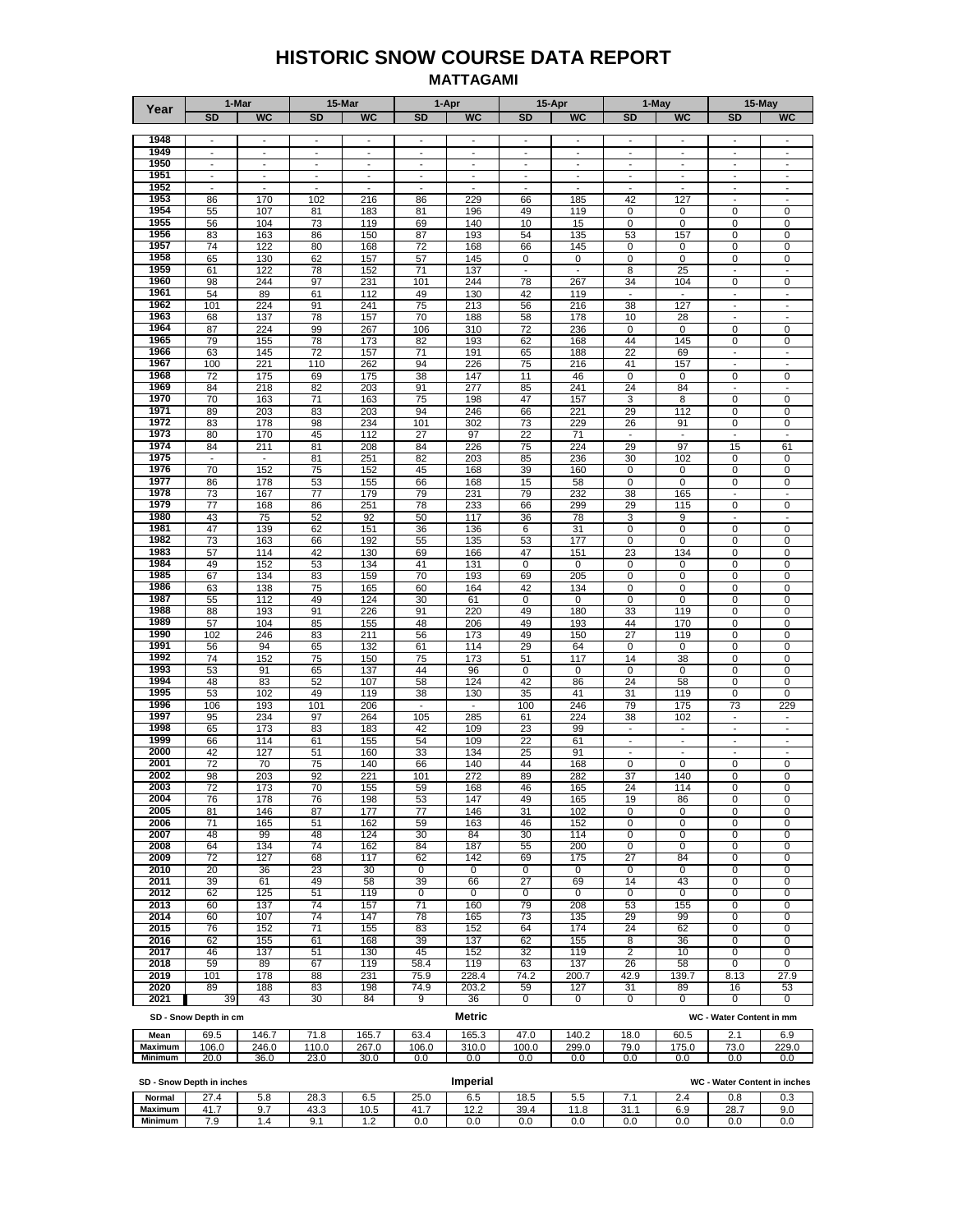#### **HISTORIC SNOW COURSE DATA REPORT MOUNTJOY**

|                |                           | 1-Mar                    |                          | 15-Mar                   |                          | 1-Apr                    |                          | 15-Apr                   |                          | 1-May                    |                              | 15-May                   |
|----------------|---------------------------|--------------------------|--------------------------|--------------------------|--------------------------|--------------------------|--------------------------|--------------------------|--------------------------|--------------------------|------------------------------|--------------------------|
| Year           | <b>SD</b>                 | <b>WC</b>                | SD                       | <b>WC</b>                | <b>SD</b>                | <b>WC</b>                | <b>SD</b>                | <b>WC</b>                | <b>SD</b>                | <b>WC</b>                | <b>SD</b>                    | <b>WC</b>                |
|                |                           |                          |                          |                          |                          |                          |                          |                          |                          |                          |                              |                          |
|                |                           |                          |                          |                          |                          |                          |                          |                          |                          |                          |                              |                          |
| 1948           | $\overline{\phantom{a}}$  | $\overline{\phantom{a}}$ | $\sim$                   | $\overline{\phantom{a}}$ | $\sim$                   | $\sim$                   | $\sim$                   | $\overline{\phantom{a}}$ | $\sim$                   | $\sim$                   | $\overline{\phantom{a}}$     | $\overline{\phantom{a}}$ |
| 1949           | $\overline{\phantom{a}}$  | $\overline{\phantom{a}}$ | $\overline{\phantom{a}}$ | $\overline{\phantom{a}}$ | $\overline{\phantom{a}}$ | $\overline{\phantom{a}}$ | $\overline{\phantom{a}}$ | $\blacksquare$           | $\overline{\phantom{a}}$ | $\overline{\phantom{a}}$ | $\overline{\phantom{a}}$     | $\overline{\phantom{a}}$ |
| 1950           | $\overline{\phantom{a}}$  | $\overline{\phantom{a}}$ | $\sim$                   | $\overline{\phantom{a}}$ | $\sim$                   | $\sim$                   | $\mathbf{r}$             | $\overline{\phantom{a}}$ | $\sim$                   | $\sim$                   | $\overline{\phantom{a}}$     | $\sim$                   |
|                |                           |                          |                          |                          |                          |                          |                          |                          |                          |                          |                              |                          |
| 1951           | $\overline{\phantom{a}}$  | $\overline{\phantom{a}}$ | $\blacksquare$           | $\overline{\phantom{a}}$ | $\overline{\phantom{a}}$ | $\overline{\phantom{a}}$ | $\overline{\phantom{a}}$ | $\overline{\phantom{a}}$ | $\overline{\phantom{a}}$ | $\blacksquare$           | $\overline{\phantom{a}}$     | $\overline{\phantom{a}}$ |
| 1952           | $\blacksquare$            | $\blacksquare$           | $\overline{\phantom{a}}$ | $\overline{\phantom{a}}$ | $\overline{\phantom{a}}$ | $\overline{\phantom{a}}$ | $\blacksquare$           | $\blacksquare$           | $\overline{\phantom{a}}$ | $\sim$                   | $\overline{\phantom{a}}$     | $\sim$                   |
| 1953           |                           | $\overline{\phantom{a}}$ | $\overline{\phantom{a}}$ | $\overline{\phantom{a}}$ | $\overline{\phantom{a}}$ | $\overline{\phantom{a}}$ |                          |                          | $\overline{\phantom{a}}$ |                          | $\overline{\phantom{a}}$     | $\overline{\phantom{a}}$ |
|                | $\blacksquare$            |                          |                          |                          |                          |                          | $\blacksquare$           | $\blacksquare$           |                          | $\overline{\phantom{a}}$ |                              |                          |
| 1954           | $\sim$                    | $\blacksquare$           | $\overline{a}$           | $\blacksquare$           | $\sim$                   | $\overline{\phantom{a}}$ | $\blacksquare$           | $\sim$                   | $\sim$                   | $\overline{\phantom{a}}$ | $\sim$                       | $\overline{\phantom{a}}$ |
| 1955           | $\overline{\phantom{a}}$  | $\overline{\phantom{a}}$ | $\overline{\phantom{a}}$ | $\overline{\phantom{a}}$ | $\overline{\phantom{a}}$ | $\overline{\phantom{a}}$ | $\overline{\phantom{a}}$ | $\overline{\phantom{a}}$ | $\overline{\phantom{a}}$ | $\overline{\phantom{a}}$ | $\overline{\phantom{a}}$     | $\overline{\phantom{a}}$ |
|                |                           |                          |                          |                          |                          |                          |                          |                          |                          |                          |                              |                          |
| 1956           | $\overline{\phantom{a}}$  | $\overline{a}$           | $\overline{\phantom{a}}$ | $\overline{a}$           | $\overline{\phantom{a}}$ | $\overline{a}$           | $\sim$                   | $\overline{\phantom{a}}$ | $\sim$                   | $\overline{a}$           | $\blacksquare$               | $\sim$                   |
| 1957           | $\blacksquare$            | $\overline{\phantom{a}}$ | $\overline{\phantom{a}}$ | $\overline{\phantom{a}}$ | $\overline{\phantom{a}}$ | $\overline{\phantom{a}}$ | $\overline{\phantom{a}}$ | $\blacksquare$           | $\overline{\phantom{a}}$ | $\overline{\phantom{a}}$ | $\overline{\phantom{a}}$     | $\overline{\phantom{a}}$ |
| 1958           | $\sim$                    | $\blacksquare$           | $\overline{\phantom{a}}$ | $\blacksquare$           | $\blacksquare$           | $\overline{a}$           | $\blacksquare$           | $\sim$                   | $\blacksquare$           | $\blacksquare$           | $\blacksquare$               | $\overline{\phantom{a}}$ |
|                |                           |                          |                          |                          |                          |                          |                          |                          |                          |                          |                              |                          |
| 1959           | $\overline{\phantom{a}}$  | $\overline{\phantom{a}}$ | $\overline{\phantom{a}}$ | $\overline{\phantom{a}}$ | $\overline{\phantom{a}}$ | $\overline{\phantom{a}}$ | $\overline{\phantom{a}}$ | $\overline{\phantom{a}}$ | $\overline{\phantom{a}}$ | $\blacksquare$           | $\overline{\phantom{a}}$     | $\overline{\phantom{a}}$ |
| 1960           | $\overline{\phantom{a}}$  | ÷,                       | ÷,                       | $\frac{1}{2}$            | $\overline{a}$           | $\overline{\phantom{a}}$ | $\overline{\phantom{a}}$ | $\blacksquare$           | ÷,                       | $\overline{\phantom{a}}$ | $\overline{\phantom{a}}$     | $\blacksquare$           |
|                |                           |                          |                          |                          |                          |                          |                          |                          |                          |                          |                              |                          |
| 1961           | $\overline{\phantom{a}}$  | $\overline{\phantom{a}}$ | $\overline{\phantom{a}}$ | $\overline{\phantom{a}}$ | $\overline{\phantom{a}}$ | $\overline{\phantom{a}}$ | $\overline{\phantom{a}}$ | $\overline{\phantom{a}}$ | $\overline{\phantom{a}}$ | $\overline{\phantom{a}}$ | $\overline{\phantom{a}}$     | $\overline{\phantom{a}}$ |
| 1962           | $\sim$                    | $\overline{a}$           | $\overline{\phantom{a}}$ | $\frac{1}{2}$            | $\overline{\phantom{a}}$ | Ĭ.                       | $\blacksquare$           | $\overline{\phantom{a}}$ | $\overline{\phantom{a}}$ | $\sim$                   | $\overline{\phantom{a}}$     | $\sim$                   |
| 1963           |                           |                          |                          | $\overline{\phantom{a}}$ |                          |                          |                          |                          |                          |                          |                              | $\sim$                   |
|                | $\overline{\phantom{a}}$  | $\blacksquare$           | $\overline{\phantom{a}}$ |                          | $\overline{\phantom{a}}$ | $\overline{\phantom{a}}$ | $\overline{\phantom{a}}$ | $\overline{\phantom{a}}$ | $\overline{\phantom{a}}$ | $\blacksquare$           | $\overline{\phantom{a}}$     |                          |
| 1964           | $\blacksquare$            | $\blacksquare$           | ÷,                       | $\blacksquare$           | $\frac{1}{2}$            | $\overline{\phantom{a}}$ | $\overline{\phantom{a}}$ | $\blacksquare$           | $\overline{\phantom{a}}$ | $\overline{\phantom{a}}$ | $\overline{\phantom{a}}$     | $\overline{\phantom{a}}$ |
| 1965           | $\sim$                    | $\overline{\phantom{a}}$ | $\sim$                   | $\sim$                   | $\sim$                   | $\overline{\phantom{a}}$ | $\blacksquare$           | $\blacksquare$           | $\blacksquare$           | $\overline{\phantom{a}}$ | $\blacksquare$               | $\overline{\phantom{a}}$ |
|                |                           |                          |                          |                          |                          |                          |                          |                          |                          |                          |                              |                          |
| 1966           | $\overline{\phantom{a}}$  | $\overline{\phantom{a}}$ | $\overline{\phantom{a}}$ | $\overline{\phantom{a}}$ | $\overline{\phantom{a}}$ | $\overline{\phantom{a}}$ | $\overline{\phantom{a}}$ | $\overline{\phantom{a}}$ | $\overline{\phantom{a}}$ | $\overline{\phantom{a}}$ | $\overline{\phantom{a}}$     | $\overline{\phantom{a}}$ |
| 1967           | $\blacksquare$            | $\overline{\phantom{a}}$ | $\blacksquare$           | $\overline{\phantom{a}}$ | $\overline{\phantom{a}}$ | $\overline{\phantom{a}}$ | $\overline{\phantom{a}}$ | $\overline{\phantom{a}}$ | $\overline{\phantom{a}}$ | $\overline{\phantom{a}}$ | $\overline{\phantom{a}}$     | $\overline{\phantom{a}}$ |
| 1968           |                           |                          |                          |                          |                          |                          |                          |                          |                          |                          |                              |                          |
|                | $\blacksquare$            | $\overline{\phantom{a}}$ | $\overline{\phantom{a}}$ | $\overline{\phantom{a}}$ | $\overline{\phantom{a}}$ | $\overline{\phantom{a}}$ | $\blacksquare$           | $\blacksquare$           | $\overline{\phantom{a}}$ | $\overline{\phantom{a}}$ | $\overline{\phantom{a}}$     | $\overline{\phantom{a}}$ |
| 1969           | $\sim$                    | $\overline{\phantom{a}}$ | $\blacksquare$           | $\overline{\phantom{a}}$ | $\overline{\phantom{a}}$ | $\overline{\phantom{a}}$ | $\blacksquare$           | $\blacksquare$           | $\overline{\phantom{a}}$ | $\overline{\phantom{a}}$ | $\overline{\phantom{a}}$     | $\overline{\phantom{a}}$ |
| 1970           | $\overline{\phantom{a}}$  | $\overline{\phantom{a}}$ | $\overline{\phantom{a}}$ | $\overline{\phantom{a}}$ | $\overline{\phantom{a}}$ | $\overline{\phantom{a}}$ | $\overline{\phantom{a}}$ | $\blacksquare$           | $\overline{\phantom{a}}$ | $\overline{\phantom{a}}$ | $\overline{\phantom{a}}$     | $\overline{\phantom{a}}$ |
|                |                           |                          |                          |                          |                          |                          |                          |                          |                          |                          |                              |                          |
| 1971           | $\overline{\phantom{a}}$  | $\blacksquare$           | $\sim$                   | $\overline{\phantom{a}}$ | $\overline{\phantom{a}}$ | $\overline{\phantom{a}}$ | $\mathbf{r}$             | $\blacksquare$           | $\overline{\phantom{a}}$ | $\sim$                   | $\overline{\phantom{a}}$     | $\sim$                   |
| 1972           | $\overline{\phantom{a}}$  | $\overline{\phantom{a}}$ | $\overline{\phantom{a}}$ | $\overline{\phantom{a}}$ | $\overline{\phantom{a}}$ | $\overline{\phantom{a}}$ | $\overline{\phantom{a}}$ | $\blacksquare$           | $\overline{\phantom{a}}$ | $\blacksquare$           | $\overline{\phantom{a}}$     | $\overline{\phantom{a}}$ |
| 1973           | $\overline{\phantom{a}}$  | $\overline{\phantom{a}}$ | $\overline{\phantom{a}}$ | $\overline{\phantom{a}}$ | $\overline{\phantom{a}}$ | $\sim$                   | $\overline{\phantom{a}}$ | $\blacksquare$           | $\overline{\phantom{a}}$ | $\sim$                   | $\overline{\phantom{a}}$     | $\overline{\phantom{a}}$ |
|                |                           |                          |                          |                          |                          |                          |                          |                          |                          |                          |                              |                          |
| 1974           | $\overline{\phantom{a}}$  | $\overline{\phantom{a}}$ | $\overline{\phantom{a}}$ | $\overline{\phantom{a}}$ | $\overline{\phantom{a}}$ | $\overline{\phantom{a}}$ | $\overline{\phantom{a}}$ | $\overline{\phantom{a}}$ | $\overline{\phantom{a}}$ | $\blacksquare$           | $\overline{\phantom{a}}$     | $\overline{\phantom{a}}$ |
| 1975           | $\blacksquare$            | $\overline{\phantom{a}}$ | $\overline{\phantom{a}}$ | $\overline{\phantom{a}}$ | $\overline{\phantom{a}}$ | $\overline{\phantom{a}}$ | $\blacksquare$           | $\blacksquare$           | $\blacksquare$           | $\sim$                   | $\blacksquare$               | $\sim$                   |
|                |                           |                          |                          |                          |                          |                          |                          |                          |                          |                          |                              |                          |
| 1976           | $\overline{\phantom{a}}$  | $\overline{\phantom{a}}$ | $\blacksquare$           | $\overline{\phantom{a}}$ | $\overline{\phantom{a}}$ | $\overline{\phantom{a}}$ | $\blacksquare$           | $\blacksquare$           | $\overline{\phantom{a}}$ | $\overline{\phantom{a}}$ | $\overline{\phantom{a}}$     | $\overline{\phantom{a}}$ |
| 1977           | $\sim$                    | $\overline{a}$           | $\overline{\phantom{a}}$ | $\blacksquare$           | $\blacksquare$           | $\overline{\phantom{a}}$ | $\blacksquare$           | $\sim$                   | $\blacksquare$           | $\overline{\phantom{a}}$ | $\blacksquare$               | $\overline{\phantom{a}}$ |
| 1978           | $\overline{\phantom{a}}$  | $\overline{\phantom{a}}$ | $\overline{\phantom{a}}$ | $\overline{\phantom{a}}$ | $\overline{\phantom{a}}$ | $\overline{\phantom{a}}$ | $\overline{\phantom{a}}$ | $\overline{\phantom{a}}$ | $\overline{\phantom{a}}$ | $\overline{\phantom{a}}$ | $\overline{\phantom{a}}$     | $\overline{\phantom{a}}$ |
|                |                           |                          |                          |                          |                          |                          |                          |                          |                          |                          |                              |                          |
| 1979           | $\mathbf{r}$              | $\overline{\phantom{a}}$ | $\overline{a}$           | $\overline{\phantom{a}}$ | $\overline{\phantom{a}}$ | $\overline{a}$           | $\sim$                   | $\overline{\phantom{a}}$ | $\sim$                   | $\overline{\phantom{a}}$ | $\sim$                       | $\sim$                   |
| 1980           | $\blacksquare$            | $\overline{\phantom{a}}$ | $\overline{\phantom{a}}$ | $\overline{\phantom{a}}$ | $\overline{\phantom{a}}$ | $\overline{\phantom{a}}$ | $\blacksquare$           | $\blacksquare$           | $\overline{\phantom{a}}$ | $\overline{\phantom{a}}$ | $\overline{\phantom{a}}$     | $\overline{\phantom{a}}$ |
|                | $\sim$                    | $\overline{a}$           | $\overline{\phantom{a}}$ | $\blacksquare$           | $\blacksquare$           | $\overline{\phantom{a}}$ | $\blacksquare$           |                          | $\blacksquare$           | $\overline{\phantom{a}}$ | $\blacksquare$               | $\overline{\phantom{a}}$ |
| 1981           |                           |                          |                          |                          |                          |                          |                          | $\overline{\phantom{a}}$ |                          |                          |                              |                          |
| 1982           | $\overline{\phantom{a}}$  | $\overline{\phantom{a}}$ | $\blacksquare$           | $\overline{\phantom{a}}$ | $\blacksquare$           | $\overline{a}$           | $\overline{\phantom{a}}$ | $\overline{\phantom{a}}$ | $\overline{\phantom{a}}$ | $\overline{\phantom{a}}$ | $\blacksquare$               | $\overline{\phantom{a}}$ |
| 1983           | $\overline{\phantom{a}}$  | $\overline{a}$           | $\overline{a}$           | $\overline{a}$           | $\overline{a}$           | Ĭ.                       | $\overline{\phantom{a}}$ | $\frac{1}{2}$            | $\overline{\phantom{a}}$ | $\overline{\phantom{a}}$ | $\overline{a}$               | ÷,                       |
|                |                           |                          |                          |                          |                          |                          |                          |                          |                          |                          |                              |                          |
| 1984           | $\overline{\phantom{a}}$  | $\overline{\phantom{a}}$ | $\overline{\phantom{a}}$ | $\overline{\phantom{a}}$ | $\overline{\phantom{a}}$ | $\overline{\phantom{a}}$ | $\overline{\phantom{a}}$ | $\overline{\phantom{a}}$ | $\overline{\phantom{a}}$ | $\overline{\phantom{a}}$ | $\overline{\phantom{a}}$     | $\overline{\phantom{a}}$ |
| 1985           | $\sim$                    | $\overline{a}$           | $\overline{\phantom{a}}$ | $\overline{a}$           | $\overline{\phantom{a}}$ | Ĭ.                       | $\blacksquare$           | $\frac{1}{2}$            | ÷,                       | $\overline{\phantom{a}}$ | $\overline{\phantom{a}}$     | $\sim$                   |
| 1986           |                           |                          |                          |                          |                          |                          | $\overline{\phantom{a}}$ |                          |                          |                          |                              | $\sim$                   |
|                | $\overline{\phantom{a}}$  | $\blacksquare$           | $\overline{\phantom{a}}$ | $\overline{\phantom{a}}$ | $\overline{\phantom{a}}$ | $\overline{\phantom{a}}$ |                          | $\overline{\phantom{a}}$ | $\overline{\phantom{a}}$ | $\blacksquare$           | $\overline{\phantom{a}}$     |                          |
| 1987           | $\overline{\phantom{a}}$  | $\overline{\phantom{a}}$ | ÷,                       | $\overline{\phantom{a}}$ | $\overline{a}$           | $\frac{1}{2}$            | $\overline{\phantom{a}}$ | $\blacksquare$           | $\overline{\phantom{a}}$ | $\overline{\phantom{a}}$ | $\overline{\phantom{a}}$     | $\overline{\phantom{a}}$ |
| 1988           | $\overline{\phantom{a}}$  | $\overline{\phantom{a}}$ | $\overline{\phantom{a}}$ | $\overline{\phantom{a}}$ | $\overline{\phantom{a}}$ | $\overline{\phantom{a}}$ | $\overline{\phantom{a}}$ | $\overline{\phantom{a}}$ | $\overline{\phantom{a}}$ | $\overline{\phantom{a}}$ | $\overline{\phantom{a}}$     | $\overline{\phantom{a}}$ |
|                |                           |                          |                          |                          |                          |                          |                          |                          |                          |                          |                              |                          |
| 1989           | $\overline{\phantom{a}}$  | $\blacksquare$           | $\overline{\phantom{a}}$ | $\overline{\phantom{a}}$ | $\overline{\phantom{a}}$ | $\overline{\phantom{a}}$ | $\overline{\phantom{a}}$ | $\blacksquare$           | $\overline{\phantom{a}}$ | $\overline{\phantom{a}}$ | $\overline{\phantom{a}}$     | $\overline{\phantom{a}}$ |
| 1990           | $\blacksquare$            | $\overline{\phantom{a}}$ | $\blacksquare$           | $\sim$                   | $\blacksquare$           | $\overline{\phantom{a}}$ | $\blacksquare$           | $\overline{\phantom{a}}$ | $\overline{\phantom{a}}$ | $\blacksquare$           | $\blacksquare$               | $\overline{\phantom{a}}$ |
| 1991           |                           |                          |                          |                          |                          |                          |                          |                          |                          |                          |                              |                          |
|                | $\blacksquare$            | $\overline{\phantom{a}}$ | $\overline{\phantom{a}}$ | $\overline{\phantom{a}}$ | $\overline{\phantom{a}}$ | $\overline{\phantom{a}}$ | $\blacksquare$           | $\overline{\phantom{a}}$ | $\overline{\phantom{a}}$ | $\overline{\phantom{a}}$ | $\overline{\phantom{a}}$     | $\blacksquare$           |
| 1992           | $\sim$                    | $\overline{\phantom{a}}$ | $\blacksquare$           | $\blacksquare$           | $\blacksquare$           | $\overline{\phantom{a}}$ | $\overline{\phantom{a}}$ | $\blacksquare$           | $\overline{\phantom{a}}$ | $\overline{\phantom{a}}$ | $\blacksquare$               | $\overline{\phantom{a}}$ |
| 1993           | $\overline{\phantom{a}}$  | $\overline{\phantom{a}}$ | $\overline{\phantom{a}}$ | $\overline{\phantom{a}}$ | $\blacksquare$           | $\overline{\phantom{a}}$ | $\blacksquare$           | $\overline{\phantom{a}}$ | $\overline{\phantom{a}}$ | $\overline{\phantom{a}}$ | $\overline{\phantom{a}}$     | $\overline{\phantom{a}}$ |
|                |                           |                          |                          |                          |                          |                          |                          |                          |                          |                          |                              |                          |
| 1994           | 40                        | 86                       | 48                       | 111                      | 53                       | 121                      | 20                       | 61                       | 0                        | 0                        | 0                            | 0                        |
| 1995           | 72                        | 112                      | 26                       | 76                       | 32                       | 79                       | 27                       | 89                       | 0                        | 0                        | 0                            | 0                        |
| 1996           | $\overline{\phantom{a}}$  | $\overline{\phantom{a}}$ | 86                       | 130                      | 91                       | 183                      | 85                       | 140                      | $\overline{\phantom{a}}$ | $\sim$                   | 59                           | 91                       |
|                |                           |                          |                          |                          |                          |                          |                          |                          |                          |                          |                              |                          |
| 1997           | 95                        | 243                      | 110                      | 267                      | 92                       | 231                      | 59                       | 246                      | 24                       | 78                       | 0                            | 0                        |
| 1998           | 74                        | 119                      | 75                       | 135                      | 41                       | 117                      | 15                       | 42                       | 0                        | 0                        | 0                            | 0                        |
| 1999           |                           |                          |                          |                          |                          |                          |                          |                          |                          |                          |                              |                          |
|                | 70                        | 109                      | 64                       | 116                      | $\blacksquare$           | $\overline{\phantom{a}}$ | 25                       | 69                       | 0                        | 0                        | 0                            | 0                        |
| 2000           | 39                        | 127                      | 37                       | 91                       | 23                       | 66                       | 18                       | 55                       | $\overline{\phantom{a}}$ | $\overline{\phantom{a}}$ | $\overline{\phantom{a}}$     | $\overline{\phantom{a}}$ |
| 2001           | 73                        | 137                      | 85                       | 135                      | 66                       | 137                      | 29                       | 86                       | 0                        | 0                        | 0                            | 0                        |
|                |                           |                          |                          |                          |                          |                          |                          |                          |                          |                          |                              |                          |
| 2002           | 95                        | 180                      | 111                      | 206                      | 93                       | 188                      | 63                       | 140                      | 15                       | 46                       | 0                            | 0                        |
| 2003           | 76                        | 137                      | 72                       | 132                      | 63                       | 142                      | 43                       | 127                      | 18                       | 41                       | 0                            | 0                        |
| 2004           | 72                        | 140                      | 82                       | 173                      | 52                       | 145                      | 46                       | 155                      | 16                       | 53                       | 0                            | U                        |
|                |                           |                          |                          |                          |                          |                          |                          |                          |                          |                          |                              |                          |
| 2005           | 59                        | 114                      | 77                       | 162                      | 49                       | 69                       | 18                       | 41                       | 0                        | 0                        | 0                            | 0                        |
| 2006           | 70                        | 173                      | 69                       | 157                      | 54                       | 119                      | 41                       | 101                      | 0                        | 0                        | 0                            | 0                        |
| 2007           | 54                        | 89                       | 50                       | 102                      | 27                       | 81                       | 42                       | 127                      | 0                        | 0                        | 0                            | 0                        |
|                |                           |                          |                          |                          |                          |                          |                          |                          |                          |                          |                              |                          |
| 2008           | 65                        | 134                      | 78                       | 124                      | 89                       | 150                      | 61                       | 155                      | 0                        | 0                        | 0                            | 0                        |
| 2009           | 87                        | 147                      | 84                       | 165                      | 81                       | 160                      | 88                       | 188                      | 31                       | 51                       | 0                            | 0                        |
| 2010           | 45                        | 76                       | 21                       | 41                       | 4                        | 12                       | 0                        | 0                        | $\mathbf 0$              | 0                        | 0                            | 0                        |
|                |                           |                          |                          |                          |                          |                          |                          |                          |                          |                          |                              |                          |
| 2011           | 46                        | 71                       | 54                       | 99                       | 52                       | 86                       | 25                       | 46                       | 9                        | 28                       | 0                            | 0                        |
| 2012           | 71                        | 142                      | 57                       | 94                       | 5                        | 11                       | 0                        | $\mathbf 0$              | 0                        | $\mathbf 0$              | 0                            | 0                        |
| 2013           |                           |                          |                          |                          |                          |                          |                          |                          |                          |                          |                              |                          |
|                | 65                        | 130                      | 81                       | 157                      | 73                       | 168                      | 86                       | 193                      | 50                       | 132                      | 0                            | 0                        |
| 2014           | 62                        | 109                      | 80                       | 135                      | 81                       | 137                      | 80                       | 114                      | 25                       | 53                       | 3                            | 5                        |
| 2015           | 81                        | 152                      | 83                       | 142                      | 83.8                     | 180.3                    | 55                       | 114                      | 16                       | 46                       | 0                            | 0                        |
|                |                           |                          |                          |                          |                          |                          |                          |                          |                          |                          |                              |                          |
| 2016           | 77                        | 189                      | 60.3                     | 136                      | 60                       | 172                      | 49.5                     | 176                      | 13.6                     | 56.4                     | 0                            | 0                        |
| 2017           | 55.1                      | 116.6                    | 52.2                     | 146.3                    | 49.4                     | 123.7                    | 31.9                     | 77.22                    | 3.6                      | 4.8                      | 0                            | 0                        |
| 2018           |                           |                          |                          |                          |                          |                          |                          |                          |                          |                          | 0                            | 0                        |
|                | 60.8                      | 113.8                    | 64.1                     | 126                      | 59.5                     | 119.9                    | 62.9                     | 132.85                   | 29.4                     | 62.8                     |                              |                          |
| 2019           | 97.8                      | 219                      | 99.8                     | 190                      | 77.2                     | 209                      | 82.3                     | 221                      | 58.2                     | 160                      | 19                           | 39.4                     |
| 2020           | 81.6                      | 170.4                    | 82.3                     | 188                      | 81.2                     | 166.6                    | 68.7                     | 182.4                    | 49.9                     | 148.6                    | 25.4                         | 81.5                     |
|                |                           |                          |                          |                          |                          |                          |                          |                          |                          |                          |                              |                          |
| 2021           | 37.1                      | 73.4                     | 35.2                     | 83                       | 12.7                     | 39.1                     | 0                        | 0                        | 0                        | 0                        | 0                            | 0                        |
|                |                           |                          |                          |                          |                          | <b>Metric</b>            |                          |                          |                          |                          |                              |                          |
|                | SD - Snow Depth in cm     |                          |                          |                          |                          |                          |                          |                          |                          |                          | WC - Water Content in mm     |                          |
| Normal         | 67.4                      | <u>133.7</u>             | 68.7                     | 136.4                    | 57.2                     | 126.4                    | 43.6                     | <u>109.9</u>             | 13.8                     | 36.9                     | 3.9                          | 8.0                      |
| Maximum        | 97.8                      | 243.0                    | 111.0                    | 267.0                    | 93.0                     | 231.0                    | 88.0                     | 246.0                    | 58.2                     | 160.0                    | 59.0                         | 91.0                     |
|                |                           |                          |                          |                          |                          |                          |                          |                          |                          |                          |                              |                          |
| <b>Minimum</b> | 37.1                      | 71.0                     | 21.0                     | 41.0                     | 4.0                      | 11.0                     | 0.0                      | 0.0                      | 0.0                      | 0.0                      | 0.0                          | 0.0                      |
|                |                           |                          |                          |                          |                          |                          |                          |                          |                          |                          |                              |                          |
|                | SD - Snow Depth in inches |                          |                          |                          |                          | Imperial                 |                          |                          |                          |                          | WC - Water Content in inches |                          |
| Normal         | 26.5                      | 5.3                      | 27.1                     | 5.4                      | 22.5                     | 5.0                      | 17.2                     | 4.3                      | 5.4                      | 1.5                      | 1.6                          | 0.3                      |
|                |                           |                          |                          |                          |                          |                          |                          |                          |                          |                          |                              |                          |
| Maximum        | 38.5                      | 9.6                      | 43.7                     | 10.5                     | 36.6                     | 9.1                      | 34.6                     | 9.7                      | 22.9                     | 6.3                      | 23.2                         | 3.6                      |
| Minimum        | 14.6                      | 2.8                      | 8.3                      | 1.6                      | 1.6                      | 0.4                      | 0.0                      | 0.0                      | 0.0                      | 0.0                      | 0.0                          | 0.0                      |
|                |                           |                          |                          |                          |                          |                          |                          |                          |                          |                          |                              |                          |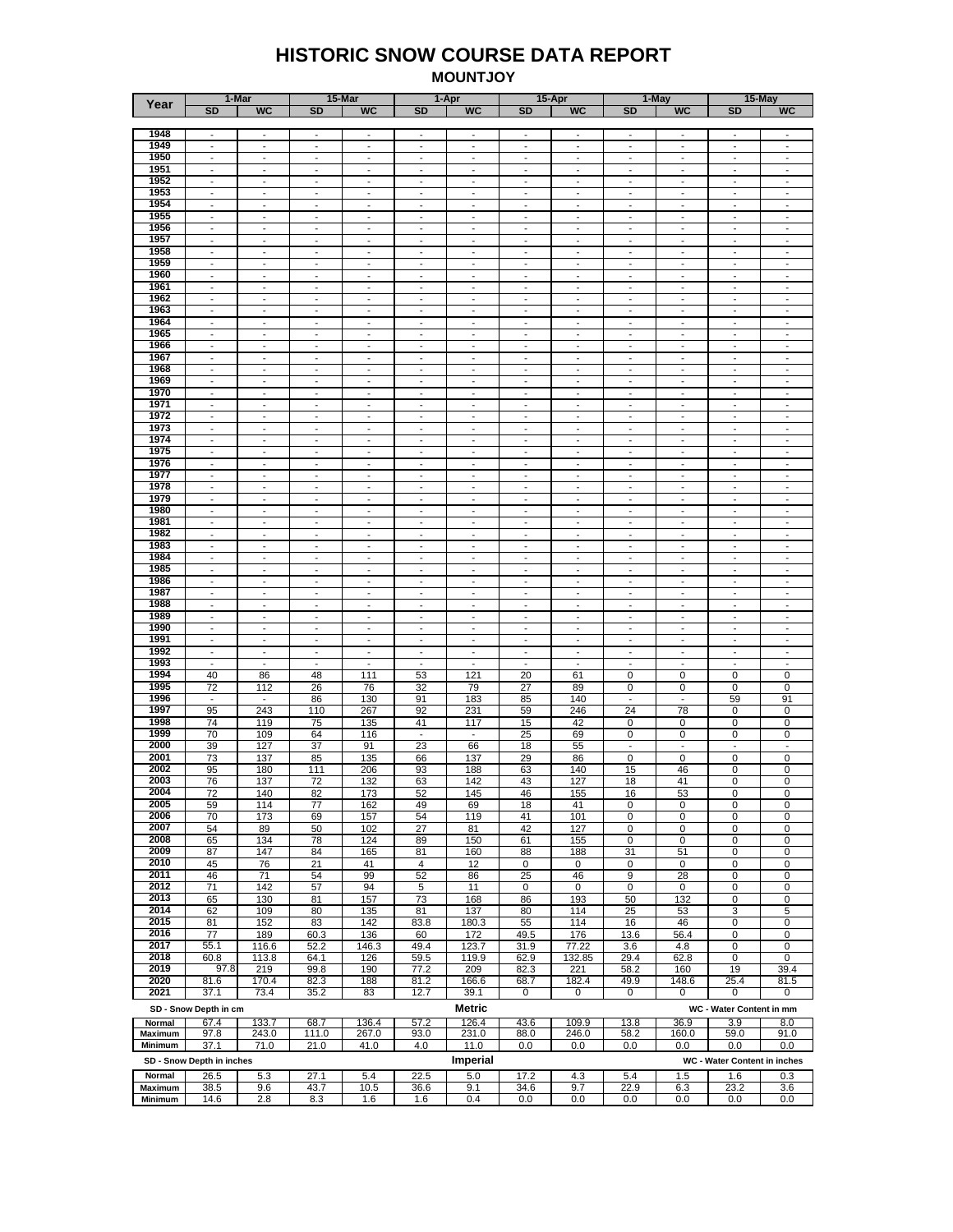#### **HISTORIC SNOW COURSE DATA REPORT SHILLINGTON**

|                |                           | 1-Mar                    |                          | 15-Mar                   |              | 1-Apr           |                | 15-Apr                   |                          | 1-May                    |                              | 15-May                   |
|----------------|---------------------------|--------------------------|--------------------------|--------------------------|--------------|-----------------|----------------|--------------------------|--------------------------|--------------------------|------------------------------|--------------------------|
| Year           | <b>SD</b>                 | <b>WC</b>                | <b>SD</b>                | <b>WC</b>                | <b>SD</b>    | WC              | <b>SD</b>      | <b>WC</b>                | <b>SD</b>                | <b>WC</b>                | <b>SD</b>                    | <b>WC</b>                |
|                |                           |                          |                          |                          |              |                 |                |                          |                          |                          |                              |                          |
| 1948           | 75                        | 160                      | 71                       | 137                      | 61           | 152             | 32             | 107                      |                          |                          | $\overline{\phantom{a}}$     |                          |
|                |                           |                          |                          |                          |              |                 |                |                          |                          |                          |                              |                          |
| 1949           | 89                        | 135                      | 82                       | 135                      | 89           | 193             | 49             | 122                      | $\overline{\phantom{a}}$ | $\overline{\phantom{a}}$ | $\blacksquare$               | $\sim$                   |
| 1950           | 106                       | 191                      | 104                      | 183                      | 103          | 206             |                | $\overline{\phantom{a}}$ | 67                       | 155                      | 20                           | 64                       |
| 1951           | 97                        | 178                      | 96                       | 208                      | 94           | 224             | 37             | 114                      | $\sim$                   | $\overline{\phantom{a}}$ | $\overline{\phantom{a}}$     | ÷,                       |
| 1952           | 62                        | 79                       | 80                       | 142                      | 84           | 163             | 61             | 142                      | 22                       | 66                       | $\Box$                       | $\overline{\phantom{a}}$ |
| 1953           |                           |                          | $\overline{\phantom{a}}$ | $\sim$                   |              |                 |                |                          |                          |                          | $\overline{\phantom{a}}$     |                          |
|                | 88                        | 160                      |                          |                          | 52           | 168             | 41             | 130                      | 24                       | 69                       |                              |                          |
| 1954           | 53                        | 89                       | 71                       | 127                      | 85           | 165             | 51             | 127                      | 0                        | 0                        | 0                            | 0                        |
| 1955           | 62                        | 119                      | 67                       | 137                      | 74           | 165             | 18             | 69                       | 0                        | 0                        | 0                            | 0                        |
| 1956           | 81                        | 142                      | 93                       | 180                      | 86           | 196             | 56             | 155                      | 62                       | 203                      | 0                            | 0                        |
| 1957           | 76                        | 140                      |                          | 203                      | 73           |                 |                | 140                      |                          | $\blacksquare$           |                              |                          |
|                |                           |                          | 87                       |                          |              | 168             | 71             |                          |                          |                          |                              |                          |
| 1958           | 66                        | 112                      | 57                       | 130                      | 41           | 109             | 0              | 0                        | 0                        | $\pmb{0}$                | 0                            | 0                        |
| 1959           | 68                        | 132                      | 78                       | 155                      | 78           | 173             | 57             | 150                      | 16                       | 56                       | 0                            | $\overline{\phantom{a}}$ |
| 1960           | 102                       | 239                      | 97                       | 226                      | 101          | 246             | 83             | 236                      | 45                       | 157                      | $\overline{27}$              | 99                       |
| 1961           | 57                        | 81                       | 59                       | 84                       | 39           | 79              | 37             | 99                       |                          | $\sim$                   | $\overline{\phantom{a}}$     |                          |
| 1962           |                           |                          |                          |                          |              |                 |                |                          |                          |                          |                              |                          |
|                | 97                        | 185                      | 83                       | 193                      | 66           | 183             | 48             | 132                      | 31                       | 109                      | $\overline{\phantom{a}}$     | $\overline{\phantom{a}}$ |
| 1963           | 67                        | 137                      | 78                       | 165                      | 74           | 185             | 69             | 185                      | 26                       | 79                       | $\blacksquare$               |                          |
| 1964           | 85                        | 229                      | 99                       | 264                      | 99           | 195             | 108            | 323                      | 23                       | 104                      | $\overline{\phantom{a}}$     | $\frac{1}{2}$            |
| 1965           | 102                       | 173                      | 88                       | 170                      | 90           | 196             | 68             | 158                      | 38                       | 142                      | 0                            | 0                        |
| 1966           |                           |                          |                          |                          |              |                 |                |                          |                          |                          |                              |                          |
|                | 60                        | 140                      | 71                       | 173                      | 70           | 201             | 62             | 191                      | 15                       | 36                       | $\overline{\phantom{a}}$     | $\overline{\phantom{a}}$ |
| 1967           | 112                       | 277                      | 122                      | 320                      | 101          | 295             | 80             | 284                      | 63                       | 236                      |                              |                          |
| 1968           | 76                        | 180                      | 73                       | 180                      | 54           | 160             | 0              | 0                        | 0                        | 0                        | 0                            | 0                        |
| 1969           | 82                        | 206                      | 82                       | 211                      | 89           | 244             | 86             | 259                      |                          |                          |                              |                          |
| 1970           | 72                        | 165                      | 75                       | 168                      | 71           | 188             | 59             | 160                      | 19                       | 84                       | $\overline{\phantom{a}}$     | $\frac{1}{2}$            |
|                |                           |                          |                          |                          |              |                 |                |                          |                          |                          | $\overline{\phantom{a}}$     | $\overline{a}$           |
| 1971           | 86                        | 178                      | 80                       | 178                      | 100          | 244             | 70             | 203                      | 40                       | 168                      |                              |                          |
| 1972           | $\overline{a}$            | $\mathbf{r}$             | $\overline{\phantom{a}}$ | $\overline{\phantom{a}}$ | $\mathbf{r}$ | $\blacksquare$  | $\blacksquare$ | $\overline{\phantom{a}}$ | $\mathbf{r}$             | $\mathbf{r}$             | $\overline{\phantom{a}}$     | $\overline{\phantom{a}}$ |
| 1973           | 56                        | 104                      | 44                       | 124                      | 36           | 97              | 24             | 81                       |                          | $\overline{\phantom{a}}$ | $\overline{\phantom{a}}$     | ÷,                       |
| 1974           | 82                        | 208                      | 81                       | 208                      | 80           | 218             | 89             | 251                      | 41                       | 137                      | 22                           | 89                       |
| 1975           |                           |                          |                          |                          |              |                 |                |                          |                          |                          | ÷,                           |                          |
|                | 56                        | 157                      | 69                       | 198                      | 76           | 168             | 57             | 173                      | 14                       | 51                       |                              |                          |
| 1976           | 87                        | 185                      | 99                       | 231                      | 79           | 259             | 73             | 290                      | 0                        | 0                        | 0                            | $\overline{0}$           |
| 1977           | 92                        | 175                      | 85                       | 201                      | 55           | 157             | 38             | 114                      | 0                        | 0                        | 0                            | 0                        |
| 1978           | 74                        | 165                      | 82                       | 194                      | 93           | 231             | 81             | 282                      | 52                       | 226                      | $\overline{\phantom{a}}$     |                          |
| 1979           | 77                        | 171                      | 103                      | 252                      | 105          | 298             | 72             | 233                      | 42                       | 170                      | 0                            | 0                        |
|                |                           |                          |                          |                          |              |                 |                |                          |                          |                          |                              |                          |
| 1980           | 54                        | 84                       | 58                       | 104                      | 75           | 150             | 57             | 115                      | 5                        | 15                       | 0                            | 0                        |
| 1981           | 44                        | 138                      | 53                       | 157                      | 36           | 152             | 13             | 63                       | 0                        | 0                        | 0                            | 0                        |
| 1982           | 77                        | 180                      | 74                       | 211                      | 64           | 168             | 65             | 201                      | 47                       | 150                      | 0                            | 0                        |
| 1983           | 69                        | 115                      | 51                       | 116                      | 87           | 171             | 54             | 127                      | 31                       | 88                       | 0                            | 0                        |
| 1984           |                           |                          |                          |                          |              |                 |                |                          |                          |                          |                              |                          |
|                | 50                        | 176                      | 61                       | 186                      | 57           | 221             | 46             | 183                      | 9                        | 25                       | 0                            | 0                        |
| 1985           | 69                        | 142                      | 71                       | 170                      | 76           | 188             | 69             | 209                      | 5                        | 25                       | 0                            | 0                        |
| 1986           | 64                        | 127                      | 73                       | 141                      | 70           | 178             | 51             | 164                      | 9                        | 8                        | 0                            | 0                        |
| 1987           | 64                        | 131                      | 54                       | 124                      | 28           | 88              | 0              | 0                        | 0                        | 0                        | 0                            | 0                        |
| 1988           |                           | $\overline{\phantom{a}}$ | 103                      | 305                      | 91           | 264             | 54             | 226                      | 48                       | 188                      | 0                            | 0                        |
|                |                           |                          |                          |                          |              |                 |                |                          |                          |                          |                              |                          |
| 1989           | 70                        | 137                      | 78                       | 152                      | 61           | 213             | 62             | 218                      | 36                       | 160                      | 0                            | 0                        |
| 1990           | 99                        | 264                      | 80                       | 226                      | 56           | 203             | 48             | 145                      | 15                       | 51                       | 0                            | 0                        |
| 1991           | 62                        | 127                      | 73                       | 119                      | 67           | 132             | 58             | 191                      | 0                        | 0                        | 0                            | 0                        |
| 1992           | 78                        | 168                      | 80                       | 178                      | 76           | 180             |                | 178                      | 22                       | 56                       | 0                            | 0                        |
|                |                           |                          |                          |                          |              |                 | 61             |                          |                          |                          |                              |                          |
| 1993           | 61                        | 127                      | 60                       | 140                      | 37           | 91              | 26             | 71                       | 0                        | 0                        | 0                            | 0                        |
| 1994           | 44                        | 145                      | 54                       | 114                      | 61           | 190             | 34             | 81                       | 0                        | 0                        | 0                            | 0                        |
| 1995           | 62                        | 152                      | 47                       | 142                      | 34           | 147             | 39             | 145                      | 27                       | 112                      | 0                            | 0                        |
| 1996           |                           | $\sim$                   | 94                       | 211                      |              |                 | 83             | 198                      | 69                       | 211                      | 30                           | 117                      |
| 1997           | 102                       | 196                      | 103                      |                          |              |                 |                |                          | $\overline{\phantom{a}}$ | $\overline{\phantom{a}}$ | $\overline{\phantom{a}}$     | ÷,                       |
|                |                           |                          |                          | 302                      | 116          | 312             | 61             | 262                      |                          |                          |                              |                          |
| 1998           | 62                        | 152                      | 78                       | 231                      | 42           | 158             | 7              | 38                       | $\mathbf{r}$             | $\overline{\phantom{a}}$ | $\overline{\phantom{a}}$     | $\frac{1}{2}$            |
| 1999           | 70                        | 172                      | 62                       | 140                      | 52           | 124             | 27             | 89                       | $\overline{\phantom{a}}$ | $\overline{\phantom{a}}$ | $\overline{\phantom{a}}$     | $\overline{\phantom{a}}$ |
| 2000           | 43                        | 127                      | 45                       | 168                      | 26           | 104             | 14             | 6                        |                          | $\blacksquare$           | ÷.                           |                          |
| 2001           | 78                        | 135                      | 90                       | 165                      | 70           | 201             | 35             | 124                      | 0                        | 0                        | 0                            | 0                        |
| 2002           |                           |                          |                          |                          |              |                 |                |                          |                          |                          |                              |                          |
|                | 95                        | 188                      | 110                      | 251                      | 99           | 239             | 79             | 262                      | 25                       | 132                      | 0                            | 0                        |
| 2003           | 66                        | 135                      | 75                       | 168                      | 55           | 168             | 40             | 132                      | 11                       | 46                       | 0                            | 0                        |
| 2004           | 71                        | 183                      | 76                       | 173                      | 36           | 99              | 37             | 127                      | 0                        |                          |                              |                          |
| 2005           | 69                        | 91                       | 77                       | 180                      | 46           | 117             | 24             | 89                       | 0                        | 0                        | 0                            | 0                        |
| 2006           | 73                        | 178                      | 71                       | 155                      | 54           | 152             | 18             | 89                       | 0                        | 0                        | 0                            | 0                        |
| 2007           | 31                        | 64                       | 33                       | 79                       | 14           | 46              | 21             | 66                       | 0                        | 0                        | 0                            | 0                        |
|                |                           |                          |                          |                          |              |                 |                |                          |                          |                          |                              |                          |
| 2008           | 71                        | 175                      | 74                       | 162                      | 84           | 187             | 55             | 200                      | 0                        | 0                        | 0                            | 0                        |
| 2009           | 93                        | 145                      | 88                       | 180                      | 90           | 244             | 90             | 244                      | 28                       | 86                       | 0                            | 0                        |
| 2010           | 46                        | 58                       | 25                       | 33                       | 18           | 36              | 0              | 0                        | 0                        | 0                        | 0                            | 0                        |
| 2011           | 49                        | 99                       | 60                       | 140                      | 57           | 137             | 31             | 99                       | 51                       | 18                       | 0                            | 0                        |
| 2012           | 77                        | 147                      | 62                       | 140                      | 0            | 0               | 0              | 0                        | 0                        | 0                        | 0                            | 0                        |
|                |                           |                          |                          |                          |              |                 |                |                          |                          |                          |                              |                          |
| 2013           | 77                        | 170                      | 83                       | 206                      | 82           | 196             | 81             | 231                      | 25                       | 114                      | 0                            | 0                        |
| 2014           | 75                        | 155                      | 80                       | 145                      | 99           | 203             | 81             | 150                      | 13                       | 48                       | 0                            | 0                        |
| 2015           | 87                        | 190                      | 83                       | 160                      | 86           | 234             | 51             | 114                      | 11                       | 36                       | 0                            | 0                        |
| 2016           | 76                        | 234                      | 61                       | 208                      | 60           | 152             | 76             | 234                      | 18                       | 69                       | 0                            | 0                        |
| 2017           | 55                        | 163                      |                          | 142                      |              |                 |                |                          | 0                        | 0                        | 0                            | 0                        |
|                |                           |                          | 50                       |                          | 54           | 180             | 33             | 127                      |                          |                          |                              |                          |
| 2018           | 60                        | 147                      | 64                       | 163                      | 57.4         | 116             | 61             | 114                      | 19                       | 53                       | 0                            | 0                        |
| 2019           | 99                        | 264                      | 96                       | 221                      | 80.8         | 213.4           | 80.7           | 238.8                    | 57.9                     | 157.5                    | 9.65                         | 35.56                    |
| 2020           | 80                        | 165                      | 72                       | 163                      | 57.9         | 127             | 57             | 170                      | 31.1                     | 109                      | 14                           | 46                       |
| 2021           | 50                        | 79                       | 40                       | 109                      | 19           | 58              | 0              | $\mathbf 0$              | 0                        | $\mathbf 0$              | 0                            | 0                        |
|                |                           |                          |                          |                          |              |                 |                |                          |                          |                          |                              |                          |
|                | SD - Snow Depth in cm     |                          |                          |                          |              | Metric          |                |                          |                          |                          | WC - Water Content in mm     |                          |
|                |                           |                          |                          |                          |              |                 |                |                          |                          |                          |                              | 9.0                      |
| Normal         | 72.8                      | 155.2                    | 74.7                     | 173.0                    | 67.1         | 173.1           | 49.4           | 147.7                    | 20.2                     | 67.8                     | 2.4                          |                          |
| Maximum        | 112.0                     | 277.0                    | 122.0                    | 320.0                    | 116.0        | 312.0           | 108.0          | 323.0                    | 69.0                     | 236.0                    | 30.0                         | 117.0                    |
| Minimum        | 31.0                      | 58.0                     | 25.0                     | 33.0                     | 0.0          | 0.0             | 0.0            | 0.0                      | 0.0                      | 0.0                      | 0.0                          | 0.0                      |
|                |                           |                          |                          |                          |              | <b>Imperial</b> |                |                          |                          |                          |                              |                          |
|                | SD - Snow Depth in inches |                          |                          |                          |              |                 |                |                          |                          |                          | WC - Water Content in inches |                          |
| Normal         | 28.7                      | 6.1                      | 29.4                     | 6.8                      | 26.4         | 6.8             | 19.4           | 5.8                      | 8.0                      | 2.7                      | 0.9                          | 0.4                      |
| Maximum        | 44.1                      | 10.9                     | 48.0                     | 12.6                     | 45.7         | 12.3            | 42.5           | 12.7                     | 27.2                     | 9.3                      | 11.8                         | 4.6                      |
|                |                           |                          |                          |                          |              |                 |                |                          |                          |                          |                              |                          |
| <b>Minimum</b> | 12.2                      | 2.3                      | 9.8                      | 1.3                      | 0.0          | 0.0             | 0.0            | 0.0                      | 0.0                      | 0.0                      | 0.0                          | 0.0                      |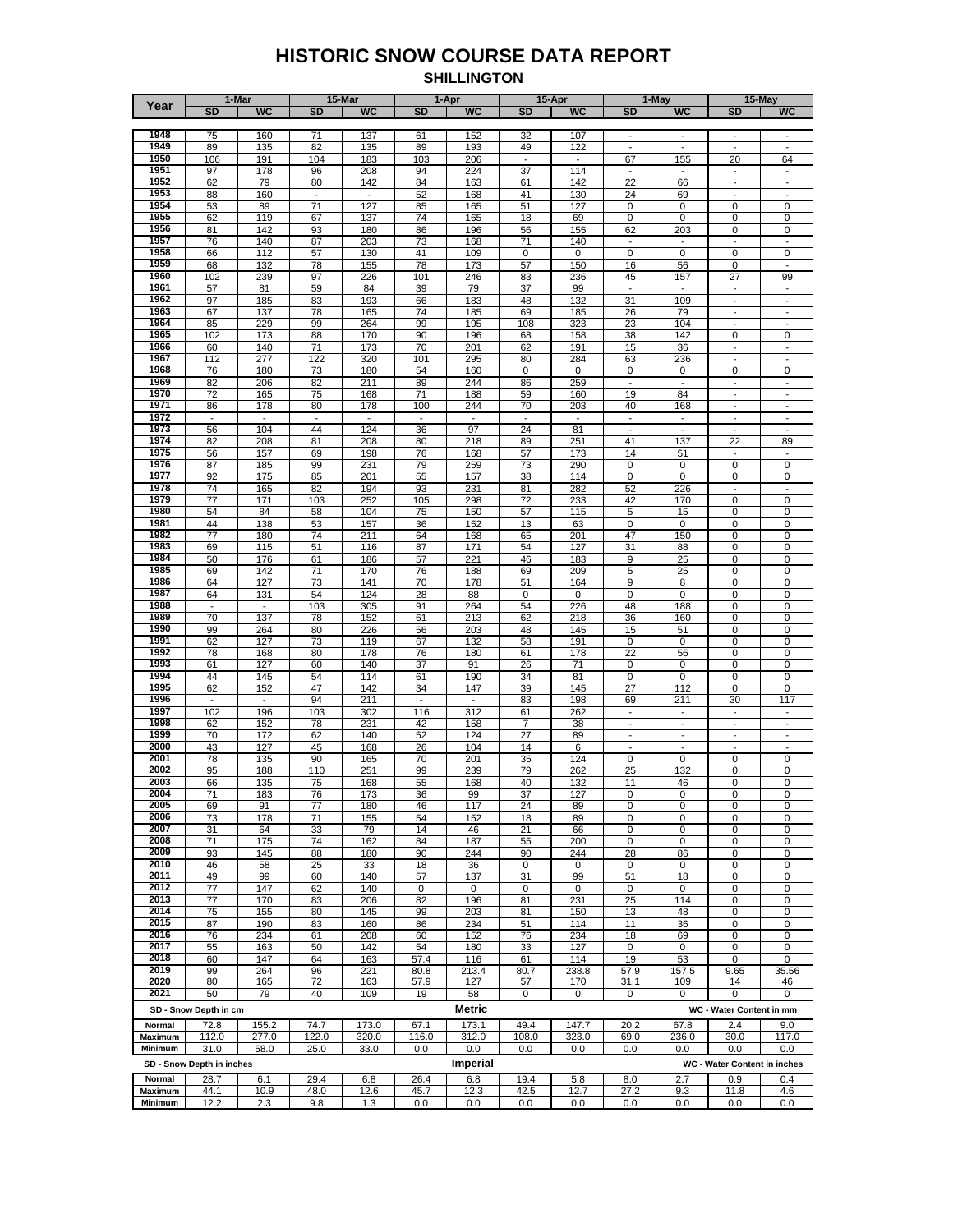#### **HISTORIC SNOW COURSE DATA REPORT SHINING TREE**

|                   |                                            | 1-Mar                                                |                                                      | 15-Mar                                               |                                                      | 1-Apr                                                |                                                      | 15-Apr                                               |                                                      | 1-May                                      |                                                      | 15-May                   |
|-------------------|--------------------------------------------|------------------------------------------------------|------------------------------------------------------|------------------------------------------------------|------------------------------------------------------|------------------------------------------------------|------------------------------------------------------|------------------------------------------------------|------------------------------------------------------|--------------------------------------------|------------------------------------------------------|--------------------------|
| Year              | <b>SD</b>                                  | <b>WC</b>                                            | <b>SD</b>                                            | <b>WC</b>                                            | <b>SD</b>                                            | <b>WC</b>                                            | <b>SD</b>                                            | <b>WC</b>                                            | <b>SD</b>                                            | <b>WC</b>                                  | <b>SD</b>                                            | WC                       |
|                   |                                            |                                                      |                                                      |                                                      |                                                      |                                                      |                                                      |                                                      |                                                      |                                            |                                                      |                          |
| 1948              | $\overline{\phantom{a}}$                   | $\blacksquare$                                       | $\overline{\phantom{a}}$                             | $\blacksquare$                                       | $\frac{1}{2}$                                        | $\blacksquare$                                       | $\overline{\phantom{a}}$                             | $\overline{\phantom{a}}$                             | $\overline{\phantom{a}}$                             | $\overline{a}$                             | $\overline{\phantom{a}}$                             | $\blacksquare$           |
| 1949              | $\overline{\phantom{a}}$                   | $\overline{a}$                                       | $\overline{a}$                                       | $\overline{a}$                                       | ÷,                                                   |                                                      | ÷,                                                   | $\overline{\phantom{a}}$                             | $\overline{\phantom{a}}$                             |                                            | $\overline{a}$                                       | $\sim$                   |
| 1950              | $\blacksquare$                             | $\overline{\phantom{a}}$                             | $\overline{\phantom{a}}$                             | $\overline{\phantom{a}}$                             | $\overline{a}$                                       | $\overline{\phantom{a}}$                             | $\overline{\phantom{a}}$                             | $\blacksquare$                                       | $\overline{\phantom{a}}$                             | $\frac{1}{2}$                              | $\blacksquare$                                       | $\mathbf{r}$             |
| 1951              | $\sim$                                     | $\sim$                                               |                                                      | $\overline{a}$                                       | $\overline{a}$                                       |                                                      |                                                      | ÷,                                                   | $\overline{a}$                                       |                                            | $\overline{a}$                                       | $\sim$                   |
| 1952              | $\overline{\phantom{a}}$                   | $\overline{\phantom{a}}$                             | $\overline{\phantom{a}}$                             | $\overline{\phantom{a}}$                             | ÷,                                                   | $\overline{\phantom{a}}$                             | ÷,                                                   | $\overline{\phantom{a}}$                             | $\overline{\phantom{m}}$                             | $\overline{a}$                             | $\blacksquare$                                       | $\sim$                   |
| 1953<br>1954      | $\overline{\phantom{a}}$<br>$\blacksquare$ | $\overline{\phantom{a}}$<br>$\overline{\phantom{a}}$ | $\overline{\phantom{a}}$<br>$\overline{\phantom{a}}$ | $\overline{\phantom{a}}$<br>$\overline{\phantom{a}}$ | $\overline{\phantom{a}}$<br>$\overline{\phantom{a}}$ | $\overline{\phantom{a}}$<br>$\overline{\phantom{a}}$ | $\overline{\phantom{a}}$<br>$\overline{\phantom{a}}$ | $\overline{\phantom{a}}$<br>$\overline{\phantom{a}}$ | $\overline{\phantom{a}}$<br>$\overline{\phantom{a}}$ | $\overline{\phantom{a}}$<br>$\blacksquare$ | $\overline{\phantom{a}}$<br>$\overline{\phantom{a}}$ | $\blacksquare$<br>$\sim$ |
| 1955              | $\overline{\phantom{a}}$                   | $\overline{\phantom{a}}$                             | $\overline{\phantom{a}}$                             | $\overline{\phantom{a}}$                             | $\overline{\phantom{a}}$                             | $\overline{\phantom{a}}$                             | $\overline{\phantom{a}}$                             | $\overline{\phantom{a}}$                             | $\overline{\phantom{a}}$                             | $\overline{\phantom{a}}$                   | $\overline{\phantom{a}}$                             |                          |
| 1956              | $\blacksquare$                             | $\blacksquare$                                       | $\overline{\phantom{a}}$                             | $\blacksquare$                                       | $\overline{\phantom{a}}$                             | $\overline{\phantom{a}}$                             | $\overline{\phantom{a}}$                             | $\overline{\phantom{a}}$                             | $\overline{\phantom{a}}$                             | $\overline{\phantom{a}}$                   | $\blacksquare$                                       | $\overline{\phantom{a}}$ |
| 1957              | 64                                         | 114                                                  | 69                                                   | 127                                                  | 57                                                   | 114                                                  | 67                                                   | 132                                                  | 0                                                    | 0                                          | 0                                                    | 0                        |
| 1958              | 55                                         | 97                                                   | 59                                                   | 107                                                  | 53                                                   | 124                                                  | 0                                                    | 0                                                    | 0                                                    | 0                                          | 0                                                    | 0                        |
| 1959              | 58                                         | 104                                                  | 88                                                   | 135                                                  | 71                                                   | 145                                                  | 49                                                   | 84                                                   | 24                                                   | 51                                         | $\overline{\phantom{a}}$                             |                          |
| 1960              | 88                                         | 178                                                  | 85                                                   | 183                                                  | 82                                                   | 185                                                  | 69                                                   | 185                                                  | 40                                                   | 91                                         | 0                                                    | 0                        |
| 1961              | 40                                         | 56                                                   | 51                                                   | 104                                                  | 39                                                   | 79                                                   | 43                                                   | 97                                                   | $\overline{\phantom{a}}$                             | $\blacksquare$                             | $\overline{\phantom{a}}$                             | $\overline{\phantom{a}}$ |
| 1962              | 92                                         | 163                                                  | $\sim$                                               | $\overline{\phantom{a}}$                             | 72                                                   | 170                                                  | 53                                                   | 109                                                  | 20                                                   | 43                                         | $\overline{\phantom{a}}$                             |                          |
| 1963              | 59                                         | 91                                                   | 66                                                   | 91                                                   | 55                                                   | 124                                                  | 47                                                   | 124                                                  | 21                                                   | 46                                         | $\overline{\phantom{a}}$                             | $\overline{\phantom{a}}$ |
| 1964              | 68                                         | 130                                                  | 74                                                   | 140                                                  | 93                                                   | 158                                                  | 69                                                   | 114                                                  | 22                                                   | 53                                         | $\overline{\phantom{a}}$                             | $\sim$                   |
| 1965              | 77                                         | 107                                                  | 67                                                   | 107                                                  | 70                                                   | 112                                                  | 56                                                   | 86                                                   | 34                                                   | 66                                         | 0                                                    | 0                        |
| 1966              | 58                                         | 112                                                  | 72                                                   | 99                                                   | 74                                                   | 178                                                  | 71                                                   | 170                                                  | 33                                                   | 79                                         |                                                      |                          |
| 1967              | 91                                         | 163                                                  | 91                                                   | 188                                                  | 81                                                   | 173                                                  | 61                                                   | 145                                                  | 43                                                   | 122                                        | $\overline{\phantom{a}}$                             | $\overline{\phantom{a}}$ |
| 1968              | 66                                         | 122                                                  | 60                                                   | 81                                                   | 34                                                   | 79                                                   |                                                      | $\blacksquare$                                       |                                                      |                                            |                                                      |                          |
| 1969<br>1970      | 72                                         | 135                                                  | 69                                                   | 137                                                  | 71                                                   | 152                                                  | 71                                                   | 135                                                  | 8                                                    | 33                                         | $\overline{\phantom{a}}$                             | $\overline{\phantom{a}}$ |
| 1971              | 63<br>75                                   | 94                                                   | 64                                                   | 117<br>142                                           |                                                      |                                                      | 52                                                   | 104                                                  | 0<br>$\overline{\phantom{a}}$                        | 0<br>$\frac{1}{2}$                         | 0<br>$\overline{\phantom{a}}$                        | 0<br>÷,                  |
| 1972              | 70                                         | 142                                                  | 78<br>87                                             | 142                                                  | 81<br>$\frac{1}{2}$                                  | 185                                                  | 59<br>68                                             | 132<br>176                                           | 44                                                   | 119                                        | $\overline{\phantom{a}}$                             | $\overline{\phantom{a}}$ |
| 1973              | $\overline{\phantom{a}}$                   | 94<br>$\blacksquare$                                 | 50                                                   | 84                                                   | 43                                                   | 104                                                  | 30                                                   | 69                                                   | $\overline{\phantom{a}}$                             | $\sim$                                     | $\overline{\phantom{a}}$                             | $\overline{\phantom{a}}$ |
| 1974              | 84                                         | 152                                                  | 75                                                   | 152                                                  | 77                                                   | 163                                                  | 72                                                   | 183                                                  | 27                                                   | 58                                         | 0                                                    | $\pmb{0}$                |
| 1975              | 63                                         | 107                                                  | 69                                                   | 107                                                  | 78                                                   | 155                                                  | 69                                                   | 163                                                  | 29                                                   | 69                                         | $\blacksquare$                                       | $\sim$                   |
| 1976              | 70                                         | 102                                                  | 86                                                   | 150                                                  | 52                                                   | 130                                                  | 17                                                   | 43                                                   | $\overline{\phantom{a}}$                             | $\frac{1}{2}$                              | ÷.                                                   | $\overline{\phantom{a}}$ |
| 1977              | 86                                         | 137                                                  | 62                                                   | 163                                                  | 55                                                   | 117                                                  | 49                                                   | 135                                                  | $\blacksquare$                                       | $\overline{\phantom{a}}$                   | $\blacksquare$                                       | $\blacksquare$           |
| 1978              | 69                                         | 137                                                  | 74                                                   | 133                                                  | 73                                                   | 157                                                  | 73                                                   | 159                                                  | 48                                                   | 124                                        | $\overline{\phantom{a}}$                             |                          |
| 1979              | 79                                         | 161                                                  | 91                                                   | 199                                                  | 74                                                   | 220                                                  | 73                                                   | 221                                                  | 41                                                   | 119                                        | $\blacksquare$                                       | $\overline{\phantom{a}}$ |
| 1980              | 46                                         | 84                                                   | 55                                                   | 84                                                   | 60                                                   | 140                                                  | 53                                                   | 104                                                  | $\overline{\phantom{a}}$                             | $\overline{\phantom{a}}$                   | $\overline{\phantom{a}}$                             | $\overline{\phantom{a}}$ |
| 1981              | 55                                         | 130                                                  | 61                                                   | 150                                                  | 53                                                   | 168                                                  | 0                                                    | 0                                                    | 0                                                    | 0                                          | 0                                                    | 0                        |
| 1982              | 65                                         | 61                                                   | 62                                                   | 66                                                   | 60                                                   | 140                                                  | 55                                                   | 155                                                  | 0                                                    | 0                                          | 0                                                    | 0                        |
| 1983              | 48                                         | 105                                                  | 36                                                   | 110                                                  | 50                                                   | 127                                                  | 41                                                   | 124                                                  | 0                                                    | 0                                          | 0                                                    | $\pmb{0}$                |
| 1984              | 50                                         | 139                                                  | 53                                                   | 135                                                  | 46                                                   | 144                                                  | 28                                                   | 109                                                  | 0                                                    | 0                                          | 0                                                    | 0                        |
| 1985              | 64                                         | 123                                                  | 75                                                   | 157                                                  | 82                                                   | 202                                                  | 84                                                   | 207                                                  | $\sim$                                               | $\overline{\phantom{a}}$                   | $\overline{\phantom{a}}$                             |                          |
| 1986<br>1987      | 58                                         | 108                                                  | 76                                                   | 149                                                  | 51                                                   | 128                                                  | 39                                                   | 118                                                  | 0                                                    | $\mathbf 0$                                | 0                                                    | $\overline{0}$           |
| 1988              | 53<br>76                                   | 86<br>123                                            | 52<br>108                                            | 124<br>239                                           | 32<br>65                                             | 46<br>132                                            | 0<br>39                                              | 0<br>102                                             | 0<br>33                                              | 0<br>97                                    | 0<br>0                                               | 0<br>0                   |
| 1989              | 57                                         | 79                                                   | 83                                                   | 135                                                  | 52                                                   | 180                                                  | 50                                                   | 170                                                  | 39                                                   | 150                                        | 0                                                    | 0                        |
| 1990              | 89                                         | 196                                                  | 70                                                   | 147                                                  | 48                                                   | 135                                                  | 40                                                   | 132                                                  | 28                                                   | 97                                         | 0                                                    | 0                        |
| 1991              | 47                                         | 66                                                   | 63                                                   | 91                                                   | 62                                                   | 104                                                  | 23                                                   | 74                                                   | 0                                                    | 0                                          | 0                                                    | 0                        |
| 1992              | 61                                         | 102                                                  | 69                                                   | 117                                                  | 63                                                   | 104                                                  | 53                                                   | 107                                                  | 0                                                    | 0                                          | 0                                                    | 0                        |
| 1993              | 49                                         | 71                                                   | 56                                                   | 104                                                  | 26                                                   | 48                                                   | 0                                                    | 0                                                    | 0                                                    | 0                                          | 0                                                    | 0                        |
| 1994              | 51                                         | 86                                                   | 53                                                   | 102                                                  | 54                                                   | 124                                                  | 35                                                   | 53                                                   | 12                                                   | 28                                         | 0                                                    | 0                        |
| 1995              | 45                                         | 69                                                   | 46                                                   | 124                                                  | 37                                                   | 104                                                  | 30                                                   | 53                                                   | 21                                                   | 69                                         | 0                                                    | 0                        |
| 1996              | 95                                         | 182                                                  | $\overline{\phantom{a}}$                             | $\sim$                                               | 87                                                   | 208                                                  | 94                                                   | 173                                                  | 70                                                   | 117                                        | 40                                                   | 104                      |
| 1997              | 86                                         | 147                                                  | 79                                                   | 178                                                  | 89                                                   | 221                                                  | 50                                                   | 165                                                  | 19                                                   | 36                                         | $\overline{a}$                                       |                          |
| 1998              | 53                                         | 89                                                   | 67                                                   | 125                                                  | 23                                                   | 41                                                   | 6                                                    | 15                                                   | $\overline{\phantom{a}}$                             | $\blacksquare$                             | $\overline{\phantom{a}}$                             | $\sim$                   |
| 1999              | 70                                         | 96                                                   | 46                                                   | 89                                                   | 37                                                   | 66                                                   | 0                                                    | 0                                                    | $\mathbf 0$                                          | $\mathbf 0$                                | $\overline{\phantom{a}}$                             | $\overline{\phantom{a}}$ |
| 2000<br>2001      | 43                                         | 127                                                  | 45                                                   | 145                                                  | 38                                                   | 119                                                  | 29                                                   | 89                                                   | 0                                                    | 0                                          | $\overline{\phantom{a}}$                             | $\overline{\phantom{a}}$ |
| 2002              | 78                                         | 114                                                  | 80                                                   | 160                                                  | 74                                                   | 180                                                  | 46                                                   | 185                                                  | 0                                                    | 0                                          | 0                                                    | $\pmb{0}$                |
| 2003              | 74<br>56                                   | 140<br>117                                           | 76<br>61                                             | 178<br>114                                           | 86<br>45                                             | 234<br>114                                           | 81<br>32                                             | 236<br>109                                           | 19<br>6                                              | 63<br>23                                   | 0<br>0                                               | 0<br>0                   |
| 2004              | 64                                         | 129                                                  | 64                                                   | 145                                                  | 51                                                   | 147                                                  | 30                                                   | 99                                                   | 4                                                    | 18                                         | 0                                                    | 0                        |
| 2005              | 48                                         | 71                                                   | 55                                                   | 104                                                  | 38                                                   | 78                                                   | 10                                                   | 30                                                   | 0                                                    | 0                                          | 0                                                    | 0                        |
| 2006              | 57                                         | 114                                                  | 51                                                   | 114                                                  | 59                                                   | 117                                                  | 26                                                   | 81                                                   | 0                                                    | 0                                          | 0                                                    | 0                        |
| 2007              | 35                                         | 69                                                   | 27                                                   | 56                                                   | 11                                                   | 22                                                   | 11                                                   | 31                                                   | 0                                                    | 0                                          | 0                                                    | 0                        |
| 2008              | 52                                         | 104                                                  | 55                                                   | 114                                                  | 68                                                   | 145                                                  | 44                                                   | 145                                                  | $\mathbf 0$                                          | $\mathbf 0$                                | 0                                                    | 0                        |
| 2009              | 73                                         | 132                                                  | 63                                                   | 135                                                  | 60                                                   | 150                                                  | 62                                                   | 160                                                  | 21                                                   | 91                                         | 0                                                    | 0                        |
| 2010              | 20                                         | 38                                                   | 19                                                   | 28                                                   | 0                                                    | 0                                                    | 0                                                    | 0                                                    | 0                                                    | 0                                          | 0                                                    | 0                        |
| 2011              | 45                                         | 64                                                   | 45                                                   | 66                                                   | 40                                                   | 76                                                   | 20                                                   | 59                                                   | 5                                                    | 5                                          | 0                                                    | 0                        |
| 2012              | 47                                         | 69                                                   | 35                                                   | 76                                                   | 0                                                    | 0                                                    | 0                                                    | $\mathbf 0$                                          | $\mathbf 0$                                          | $\mathbf 0$                                | 0                                                    | 0                        |
| 2013<br>2014      | 56                                         | 104                                                  | 63                                                   | 119                                                  | 59                                                   | 109                                                  | 65                                                   | 155                                                  | 34                                                   | 99                                         | 0                                                    | 0                        |
| 2015              | 62<br>70                                   | 114<br>99                                            | 72<br>64                                             | 122<br>112                                           | 74<br>73                                             | 152<br>135                                           | 59<br>49                                             | 122<br>86                                            | 21<br>9                                              | 46<br>25                                   | 0<br>0                                               | 0<br>0                   |
| 2016              | 69                                         | 158                                                  | 45                                                   | 160                                                  | 45                                                   | 132                                                  | 52                                                   | 170                                                  | 9                                                    | 41                                         | 0                                                    | 0                        |
| 2017              | 42                                         | 112                                                  | 45                                                   | 132                                                  | 43                                                   | 112                                                  | 29                                                   | 104                                                  | 0                                                    | 0                                          | 0                                                    | 0                        |
| 2018              | 42                                         | 51                                                   | 51                                                   | 81                                                   | 45.7                                                 | 86.4                                                 | 50                                                   | 130                                                  | 19                                                   | 51                                         | 0                                                    | 0                        |
| 2019              | 82.8                                       | 190                                                  | 79                                                   | 208                                                  | 69.9                                                 | 170.2                                                | 65                                                   | 147.3                                                | 36.1                                                 | 83.8                                       | 0                                                    | 0                        |
| 2020              | 78                                         | 201                                                  | 74                                                   | 132                                                  | 64                                                   | 127                                                  | 49                                                   | 124                                                  | 19                                                   | 76                                         | 14                                                   | 41                       |
| 2021              | 30                                         | 53                                                   | 19                                                   | 51                                                   | 1                                                    | 3                                                    | $\mathbf 0$                                          | 0                                                    | 0                                                    | $\mathbf 0$                                | 0                                                    | 0                        |
|                   |                                            |                                                      |                                                      |                                                      |                                                      | Metric                                               |                                                      |                                                      |                                                      |                                            |                                                      |                          |
|                   | SD - Snow Depth in cm                      |                                                      |                                                      |                                                      |                                                      |                                                      |                                                      |                                                      |                                                      |                                            | WC - Water Content in mm                             |                          |
| Normal<br>Maximum | 62.3<br>95.0                               | 112.7<br>201.0                                       | 63.3                                                 | 124.9                                                | 55.7<br>93.0                                         | 126.9<br>234.0                                       | 42.9<br>94.0                                         | 107.6                                                | 15.3<br>70.0                                         | 40.9                                       | 1.3<br>40.0                                          | 3.5<br>104.0             |
| Minimum           | 20.0                                       | 38.0                                                 | 108.0<br>19.0                                        | 239.0<br>28.0                                        | 0.0                                                  | $0.0\,$                                              | 0.0                                                  | 236.0<br>0.0                                         | 0.0                                                  | 150.0<br>0.0                               | 0.0                                                  | 0.0                      |
|                   |                                            |                                                      |                                                      |                                                      |                                                      |                                                      |                                                      |                                                      |                                                      |                                            |                                                      |                          |
|                   | SD - Snow Depth in inches                  |                                                      |                                                      |                                                      |                                                      | <b>Imperial</b>                                      |                                                      |                                                      |                                                      |                                            | WC - Water Content in inches                         |                          |
| Normal            | 24.5                                       | 4.4                                                  | 24.9                                                 | 4.9                                                  | 21.9                                                 | 5.0                                                  | 16.9                                                 | 4.2                                                  | 6.0                                                  | 1.6                                        | 0.5                                                  | 0.1                      |
| Maximum           | 37.4                                       | 7.9                                                  | 42.5                                                 | 9.4                                                  | 36.6                                                 | 9.2                                                  | 37.0                                                 | 9.3                                                  | 27.6                                                 | 5.9                                        | 15.7                                                 | 4.1                      |
| Minimum           | 7.9                                        | 1.5                                                  | 7.5                                                  | 1.1                                                  | 0.0                                                  | 0.0                                                  | 0.0                                                  | 0.0                                                  | 0.0                                                  | 0.0                                        | 0.0                                                  | 0.0                      |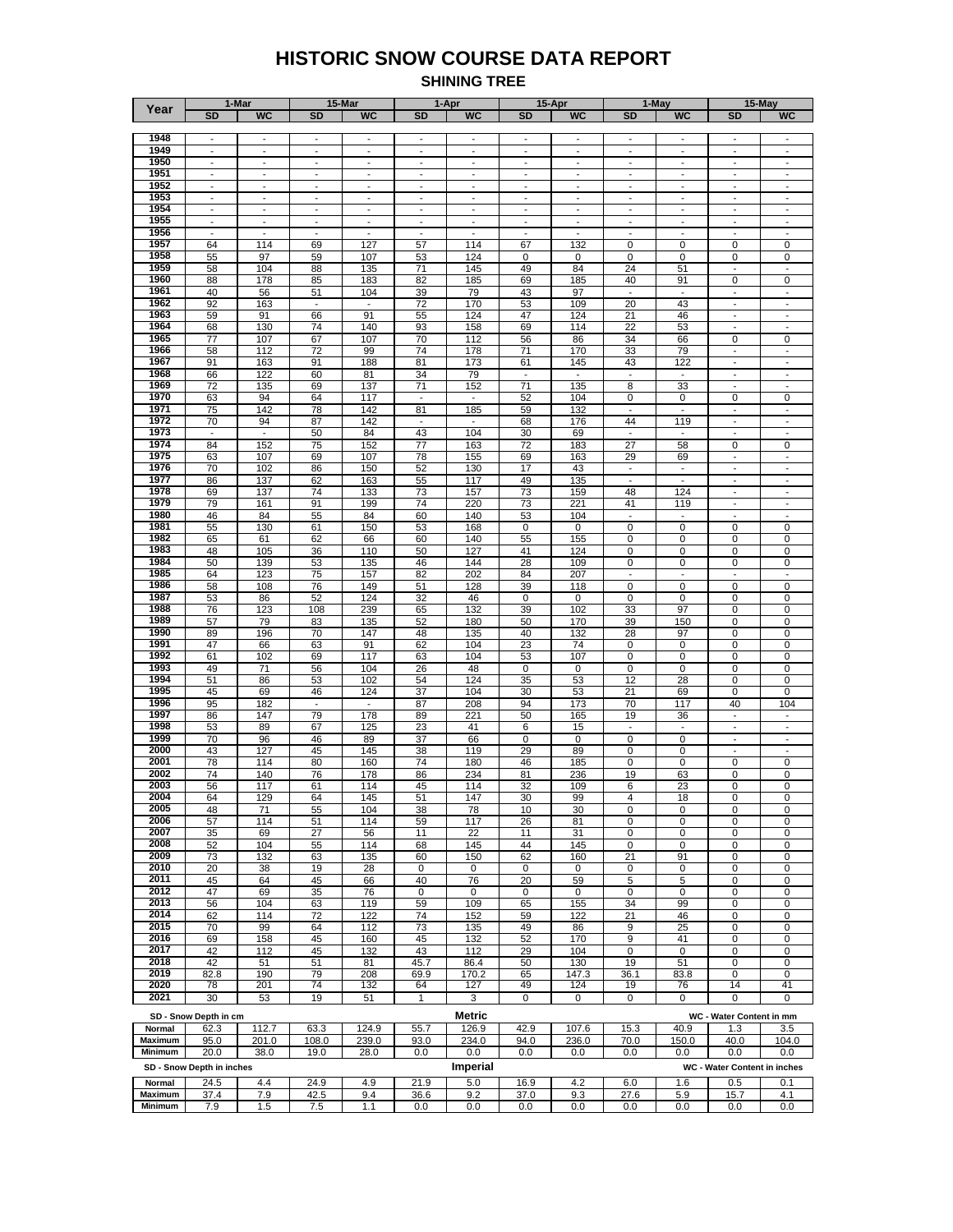#### **HISTORIC SNOW COURSE DATA REPORT PORCUPINE**

|                | 1-Mar<br>15-Mar           |                          |                          |                          |                          | 1-Apr           |                          | 15-Apr                   |                          | 1-May                    |                              | 15-May                   |
|----------------|---------------------------|--------------------------|--------------------------|--------------------------|--------------------------|-----------------|--------------------------|--------------------------|--------------------------|--------------------------|------------------------------|--------------------------|
| Year           | <b>SD</b>                 | <b>WC</b>                | <b>SD</b>                | <b>WC</b>                | <b>SD</b>                | <b>WC</b>       | <b>SD</b>                | <b>WC</b>                | <b>SD</b>                | <b>WC</b>                | <b>SD</b>                    | <b>WC</b>                |
|                |                           |                          |                          |                          |                          |                 |                          |                          |                          |                          |                              |                          |
| 1948           | 67                        | 140                      | 65                       | 135                      | 50                       | 155             | 12                       | 41                       | $\mathbf{r}$             |                          | $\sim$                       |                          |
| 1949           | 88                        | 122                      | 81                       | 152                      | 84                       | 201             | 41                       | 114                      | $\overline{\phantom{a}}$ | $\blacksquare$           | $\overline{\phantom{a}}$     | $\overline{\phantom{a}}$ |
| 1950           | 92                        | 165                      | 96                       | 201                      | 88                       | 198             |                          | $\overline{\phantom{a}}$ | $\mathbf{r}$             | ÷,                       | $\sim$                       | $\mathbf{r}$             |
| 1951           | 95                        | 185                      | 96                       | 241                      | 88                       | 259             | 44                       | 99                       | $\overline{\phantom{a}}$ | $\blacksquare$           | $\blacksquare$               | $\overline{\phantom{a}}$ |
| 1952           | 58                        | 89                       | 73                       | 122                      | 74                       | 145             | 52                       | 127                      | 6                        | 15                       | $\sim$                       |                          |
| 1953           |                           |                          |                          |                          |                          |                 |                          |                          |                          |                          |                              |                          |
|                | 87                        | 157                      | $\blacksquare$           | $\blacksquare$           | 53                       | 157             | 37                       | 104                      | 0                        | 0                        | 0                            | 0                        |
| 1954           | 50                        | 94                       | 70                       | 142                      | 79                       | 183             | 42                       | 97                       | 0                        | 0                        | 0                            | 0                        |
| 1955           | 58                        | 109                      | 65                       | 119                      | 71                       | 163             | 12                       | 33                       | 0                        | 0                        | 0                            | 0                        |
| 1956           | 80                        | 137                      | 89                       | 147                      | 88                       | 160             | 55                       | 152                      | 58                       | 175                      | ÷,                           |                          |
| 1957           | 79                        | 196                      | 83                       | 206                      | 73                       | 170             | 70                       | 142                      | 0                        | 0                        | 0                            | 0                        |
| 1958           | 69                        | 124                      | 61                       | 150                      | 49                       | 127             | 0                        | 0                        | 0                        | 0                        | 0                            | 0                        |
| 1959           | 66                        | 132                      | 75                       | 147                      | 75                       | 170             | 54                       | 147                      | 10                       | 28                       | 0                            | 0                        |
| 1960           | 101                       | 236                      | 97                       | 229                      | 104                      | 264             | 84                       | 241                      | 44                       | 135                      | 19                           | 61                       |
| 1961           | 60                        | 89                       | 66                       | 130                      | 42                       | 102             | 41                       | 122                      | $\overline{4}$           | 10                       | $\overline{\phantom{a}}$     | $\mathbf{r}$             |
| 1962           | 100                       | 211                      | 86                       | 201                      | 70                       | 196             | 51                       | 157                      | 37                       | 114                      | ÷.                           | $\frac{1}{2}$            |
| 1963           | 63                        | 135                      | 72                       | 152                      | 56                       | 178             | 65                       | 180                      | 13                       | 33                       | $\overline{\phantom{a}}$     | $\sim$                   |
| 1964           | 85                        | 229                      | 97                       | 272                      | 105                      | 318             | 104                      | 333                      | 11                       | 46                       | ÷,                           | $\frac{1}{2}$            |
| 1965           | 89                        | 160                      | 80                       | 152                      | 84                       | 183             | 70                       | 157                      | 36                       | 119                      | 0                            | 0                        |
| 1966           |                           |                          |                          |                          |                          |                 |                          |                          |                          |                          |                              |                          |
|                | 60                        | 150                      | 72                       | 180                      | 69                       | 201             | 62                       | 185                      | 20                       | 51                       | $\overline{\phantom{a}}$     |                          |
| 1967           | 110                       | 279                      | 120                      | 335                      | 101                      | 312             | 73                       | 262                      | 50                       | 188                      | $\overline{\phantom{a}}$     | $\overline{\phantom{a}}$ |
| 1968           | 75                        | 185                      | 74                       | 183                      | 45                       | 152             | 0                        | 0                        | 0                        | 0                        | 0                            | 0                        |
| 1969           | 86                        | 216                      | 87                       | 231                      | 95                       | 251             | 91                       | 246                      | $\overline{\phantom{a}}$ | $\overline{\phantom{a}}$ | $\blacksquare$               |                          |
| 1970           | 71                        | 157                      | 72                       | 163                      | 69                       | 173             | 53                       | 163                      | 0                        | 0                        | 0                            | 0                        |
| 1971           | 85                        | 170                      | 82                       | 183                      | 104                      | 267             | 72                       | 224                      | 34                       | 137                      | $\blacksquare$               | $\overline{\phantom{a}}$ |
| 1972           | 81                        | 185                      | 95                       | 267                      | 118                      | 257             | 73                       | 231                      | 30                       | 112                      | 0                            | 0                        |
| 1973           | 69                        | 137                      | 43                       | 122                      | 33                       | 119             | 21                       | 66                       | $\blacksquare$           | $\overline{\phantom{a}}$ | $\sim$                       |                          |
| 1974           | 79                        | 198                      | $\overline{\phantom{a}}$ |                          | 80                       | 208             | 86                       | 257                      | 27                       | 109                      | 17                           | 65                       |
| 1975           | 60                        | 160                      | 86                       | 244                      | $\sim$                   | $\sim$          | $\overline{\phantom{a}}$ | $\blacksquare$           | 37                       | 127                      | 0                            | 0                        |
| 1976           | 82                        | 180                      | 97                       | 211                      | 67                       | 249             | 62                       | 254                      | 0                        | 0                        | 0                            | 0                        |
| 1977           | 89                        | 188                      | 67                       | 178                      | 67                       | 165             | 30                       | 99                       | 0                        | 0                        | 0                            | 0                        |
| 1978           | 81                        | 191                      | 88                       | 211                      | 103                      | 282             | 84                       | 279                      | 49                       | 155                      | $\overline{\phantom{a}}$     | $\overline{\phantom{a}}$ |
| 1979           |                           | $\overline{\phantom{a}}$ | 165                      | 277                      | 101                      | 335             | 71                       | 239                      | 46                       | 149                      | 0                            | 0                        |
| 1980           | 48                        | 76                       | 50                       | 87                       | 62                       | 122             | 45                       | 89                       | 2                        | 5                        | $\overline{\phantom{a}}$     | $\overline{\phantom{a}}$ |
| 1981           | 44                        | 118                      | 52                       | 139                      | 23                       | 84              | 14                       | 59                       | 0                        | 0                        | 0                            | 0                        |
| 1982           | 73                        |                          |                          | 170                      | 64                       | 174             |                          |                          | 34                       | 94                       | $\overline{\phantom{a}}$     | $\overline{a}$           |
| 1983           |                           | 170                      | 68                       |                          |                          |                 | 50                       | 170                      |                          |                          |                              |                          |
|                | 68                        | 102                      | 60                       | 117                      | 82                       | 177             | 58                       | 135                      | 38                       | 116                      | 0                            | 0                        |
| 1984           | 51                        | 158                      | 62                       | 177                      | 53                       | 174             | 51                       | 177                      | 0                        | 0                        | 0                            | 0                        |
| 1985           | 66                        | 145                      | 68                       | 157                      | 69                       | 169             | 66                       | 176                      | 8                        | 33                       | 0                            | 0                        |
| 1986           | 68                        | 137                      | 80                       | 161                      | 74                       | 183             | 58                       | 168                      | 8                        | 8                        | 0                            | 0                        |
| 1987           | 58                        | 137                      | 43                       | 96                       | 35                       | 108             | 0                        | 0                        | 0                        | $\mathbf 0$              | 0                            | 0                        |
| 1988           | 90                        | 230                      | 94                       | 272                      | 102                      | 251             | 58                       | 201                      | 48                       | 188                      | 0                            | 0                        |
| 1989           | 72                        | 137                      | 50                       | 140                      | 64                       | 213             | 69                       | 218                      | 48                       | 178                      | 0                            | 0                        |
| 1990           | 109                       | 292                      | 82                       | 241                      | 74                       | 292             | 57                       | 198                      | 29                       | 109                      | 0                            | 0                        |
| 1991           | 70                        | 119                      | 84                       | 155                      | 65                       | 137             | 59                       | 117                      | 0                        | 0                        | 0                            | 0                        |
| 1992           | 85                        | 191                      | 83                       | 201                      | 81                       | 206             | 73                       | 201                      | 29                       | 83                       | 0                            | 0                        |
| 1993           | $\overline{\phantom{a}}$  | $\overline{\phantom{a}}$ | ٠                        | $\overline{\phantom{a}}$ | $\blacksquare$           |                 |                          | $\blacksquare$           | $\overline{\phantom{a}}$ | $\overline{\phantom{a}}$ | $\overline{\phantom{a}}$     |                          |
| 1994           | $\blacksquare$            | $\sim$                   | $\sim$                   | $\sim$                   | 52                       | 114             | 75                       | 40                       | $\blacksquare$           | $\blacksquare$           | $\overline{\phantom{a}}$     | $\blacksquare$           |
| 1995           | 77                        | 127                      | 89                       | 147                      | 52                       | 127             | 44                       | 155                      | $\overline{\phantom{a}}$ | $\overline{\phantom{a}}$ | $\overline{\phantom{a}}$     | ۰                        |
| 1996           | 111                       | 156                      | 101                      | 184                      | $\sim$                   | $\sim$          | 100                      | 147                      | 92                       | 167                      | $\sim$                       | $\mathbf{r}$             |
| 1997           | 107                       | 277                      | 121                      | 310                      | 99                       | 284             | 76                       | 264                      | 40                       | 137                      | $\blacksquare$               | $\overline{\phantom{a}}$ |
| 1998           | 87                        | 152                      | 88                       | 179                      | 54                       | 170             | 24                       | 79                       | $\overline{\phantom{a}}$ | $\sim$                   | $\sim$                       | $\mathbf{r}$             |
| 1999           | 58                        | 81                       | 69                       | 112                      | $\overline{\phantom{a}}$ | $\blacksquare$  | 37                       | 101                      | $\overline{\phantom{a}}$ | $\overline{\phantom{a}}$ | $\overline{\phantom{a}}$     | $\overline{\phantom{a}}$ |
| 2000           | 37                        | 137                      | 42                       | 132                      | 24                       | 81              | 21                       | 71                       | $\sim$                   | ÷,                       | ÷,                           |                          |
| 2001           | 76                        | 165                      | 94                       | 185                      | 83                       | 175             | 39                       | 99                       | 0                        | 0                        | 0                            | 0                        |
| 2002           |                           |                          |                          |                          |                          |                 |                          |                          |                          |                          |                              |                          |
|                | 99                        | 198                      | 111                      | 239                      | 108                      | 274             | 72                       | 236                      | 32                       | 86                       | 0                            | 0                        |
| 2003           | 80                        | 163                      | 75                       | 145                      | 69                       | 188             | 52                       | 160                      | 30                       | 79                       | 0                            | 0                        |
| 2004           | 74                        | 155                      | 89                       | 188                      | 60                       | 168             | 47                       | 175                      | 17                       | 63                       | 0                            | 0                        |
| 2005           | 66                        | 109                      | 74                       | 94                       | 50                       | 76              | 25                       | 74                       | 0                        | 0                        | 0                            | 0                        |
| 2006           | 75                        | 184                      | 77                       | 193                      | 65                       | 147             | 48                       | 106                      | 0                        | 0                        | 0                            | 0                        |
| 2007           | 57                        | 122                      | 53                       | 109                      | 38                       | 79              | 53                       | 162                      | 0                        | 0                        | 0                            | 0                        |
| 2008           | 71                        | 147                      | 84                       | 175                      | 96                       | 193             | 67                       | 178                      | 0                        | 0                        | $\mathbf 0$                  | 0                        |
| 2009           | 96                        | 163                      | 92                       | 180                      | 91                       | 216             | 99                       | 241                      | 48                       | 119                      | 0                            | 0                        |
| 2010           | 51                        | 91                       | 28                       | 61                       | 19                       | 53              | 0                        | 0                        | 0                        | 0                        | 0                            | 0                        |
| 2011           | 57                        | 109                      | 65                       | 109                      | 60                       | 122             | 37                       | 48                       | 33                       | 99                       | 0                            | 0                        |
| 2012           | 80                        | 152                      | 65                       | 107                      | 12                       | 31              | 0                        | $\mathbf 0$              | 0                        | 0                        | 0                            | 0                        |
| 2013           | 70                        | 152                      | 88                       | 170                      | 85                       | 218             | 95                       | 236                      | 57                       | 162                      | 0                            | 0                        |
| 2014           | 72                        | 132                      | 83                       | 127                      | 87                       | 150             | 86                       | 91                       | 33                       | 86                       | 4                            | 15                       |
| 2015           | 89                        | 201                      | 90                       | 175                      | 93                       | 210.8           | 68                       | 145                      | 23                       | 69                       | 0                            | 0                        |
| 2016           | 79.8                      | 201.9                    | 63                       | 132                      | 64.5                     | 169.4           | 61.4                     | 204.7                    | 27.1                     | 95                       | 0                            | 0                        |
| 2017           | 60.4                      | 134.4                    | 58                       | 152.9                    | 55.6                     | 142             | 40.5                     | 93.2                     | 2                        | 3.1                      | 0                            | 0                        |
| 2018           | 66.2                      | 118.6                    | 72.1                     | 131.6                    | 66.5                     | 139.4           | 68.1                     | 151.4                    | 34.4                     | 75.2                     | 0                            | 0                        |
| 2019           | 104.2                     | 222                      | 105.2                    | 197                      | 86.9                     | 240             | 88.5                     | 242                      | 60.4                     | 188                      | 19.2                         | 50.6                     |
| 2020           | 84                        | 190                      | 86.3                     | 206.8                    | 84                       | 180.9           | 74.3                     | 212.6                    | 48.1                     | 159                      | 23.2                         | 76.2                     |
| 2021           | 39                        | 85                       | 37.8                     | 100.6                    | 17                       | 46.2            | 0                        | 0                        | 0                        | $\mathbf 0$              | 0                            | 0                        |
|                |                           |                          |                          |                          |                          |                 |                          |                          |                          |                          |                              |                          |
|                | SD - Snow Depth in cm     |                          |                          |                          |                          | Metric          |                          |                          |                          |                          | WC - Water Content in mm     |                          |
| Normal         | 75.2                      | 158.4                    | 78.2                     | 172.0                    | 70.1                     | 179.8           | 53.1                     | 146.1                    | 21.5                     | 66.2                     | 1.7                          | 5.6                      |
| <b>Maximum</b> | 111.0                     | 292.0                    | 165.0                    | 335.0                    | 118.0                    | 335.0           | 104.0                    | 333.0                    | 92.0                     | 188.0                    | 23.2                         | 76.2                     |
| Minimum        | 37.0                      | 76.0                     | 28.0                     | 61.0                     | 12.0                     | 31.0            | 0.0                      | 0.0                      | 0.0                      | 0.0                      | 0.0                          | 0.0                      |
|                |                           |                          |                          |                          |                          |                 |                          |                          |                          |                          |                              |                          |
|                | SD - Snow Depth in inches |                          |                          |                          |                          | <b>Imperial</b> |                          |                          |                          |                          | WC - Water Content in inches |                          |
| Normal         | 29.6                      | 6.2                      | 30.8                     | 6.8                      | 27.6                     | 7.1             | 20.9                     | 5.8                      | 8.5                      | 2.6                      | 0.7                          | 0.2                      |
| Maximum        | 43.7                      | 11.5                     | 65.0                     | 13.2                     | 46.5                     | 13.2            | 40.9                     | 13.1                     | 36.2                     | 7.4                      | 9.1                          | 3.0                      |
| <b>Minimum</b> | 14.6                      | 3.0                      | 11.0                     | 2.4                      | 4.7                      | 1.2             | 0.0                      | 0.0                      | 0.0                      | 0.0                      | 0.0                          | 0.0                      |
|                |                           |                          |                          |                          |                          |                 |                          |                          |                          |                          |                              |                          |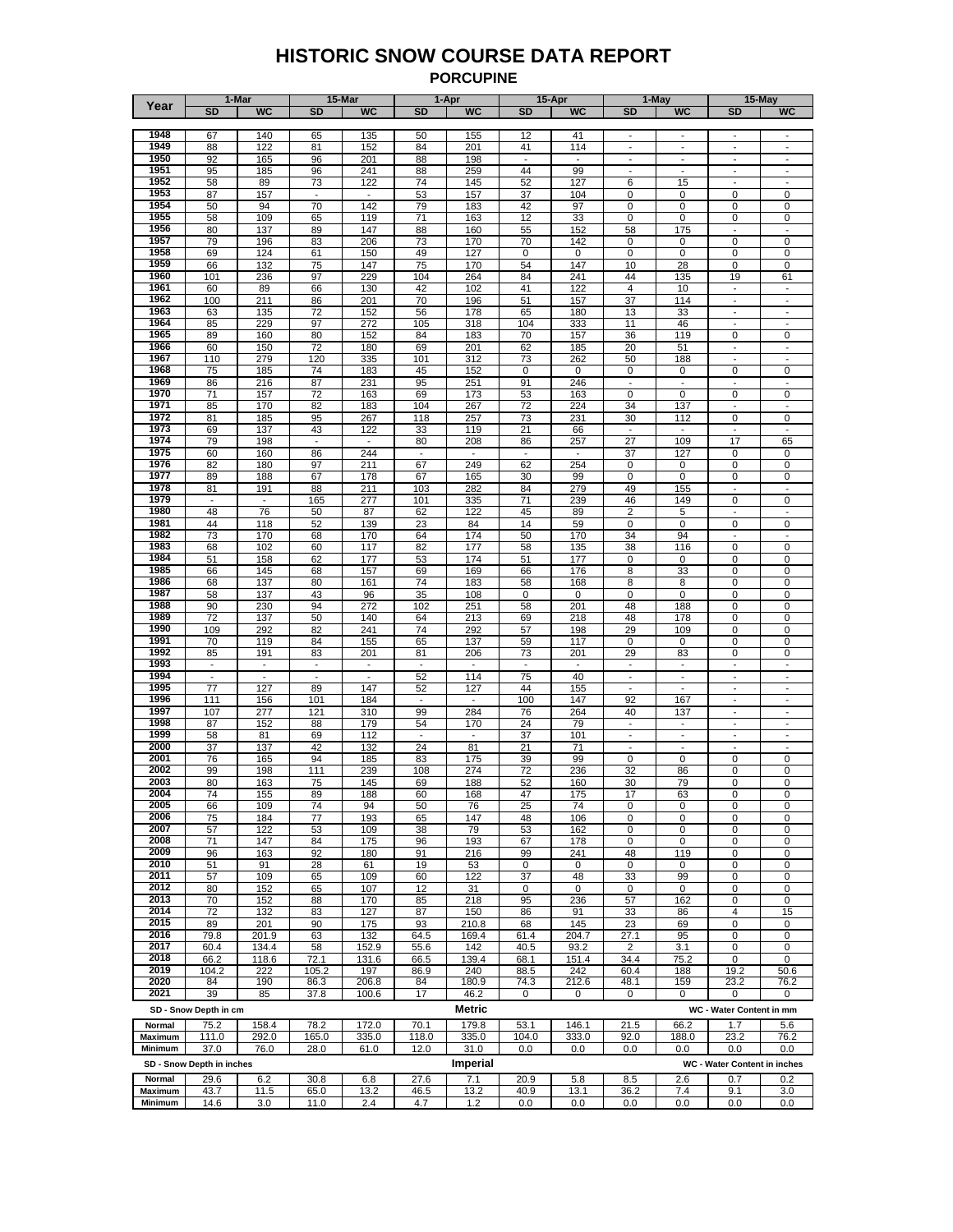# **HISTORIC SNOW COURSE DATA SUMMARY**

**SD - Snow Depth IMPERIAL WC - Water Content** 

#### **MATTAGAMI**

| <b>DATE</b>    |           | 1-Mar     |      | 15-Mar    |           | 1-Apr     |           | 15-Apr    |           | 1-May     |      | 15-May    |  |  |
|----------------|-----------|-----------|------|-----------|-----------|-----------|-----------|-----------|-----------|-----------|------|-----------|--|--|
|                | <b>SD</b> | <b>WC</b> | SD   | <b>WC</b> | <b>SD</b> | <b>WC</b> | <b>SD</b> | <b>WC</b> | <b>SD</b> | <b>WC</b> | SD   | <b>WC</b> |  |  |
| Normal         | 27.4      | 5.8       | 28.3 | 6.5       | 25.0      | 6.5       | 18.5      | 5.5       | $\cdot$ . | 2.4       | 0.8  | 0.3       |  |  |
| <b>Maximum</b> | 41.7      | 9.7       | 43.3 | 10.5      | 41.7      | 12.2      | 39.4      | 11.8      | 31.1      | 6.9       | 28.7 | 9.0       |  |  |
| <b>Minimum</b> | 7.9       | 1.4       | 9.1  | 1.2       | 0.0       | 0.0       | 0.0       | 0.0       | 0.0       | 0.0       | 0.0  | 0.0       |  |  |

#### **MOUNTJOY**

| <b>DATE</b>    |           | 1-Mar     |      | 15-Mar    |           | 1-Apr     |           | 15-Apr    |           | 1-May     |           | 15-May    |
|----------------|-----------|-----------|------|-----------|-----------|-----------|-----------|-----------|-----------|-----------|-----------|-----------|
|                | <b>SD</b> | <b>WC</b> | SD   | <b>WC</b> | <b>SD</b> | <b>WC</b> | <b>SD</b> | <b>WC</b> | <b>SD</b> | <b>WC</b> | <b>SD</b> | <b>WC</b> |
| Normal         | 26.5      | 5.3       | 27.1 | 5.4       | 22.5      | 5.0       | 17.2      | 4.3       | 5.4       | ں.ו       | 1.6       | 0.3       |
| <b>Maximum</b> | 38.5      | 9.6       | 43.7 | 10.5      | 36.6      | 9.1       | 34.6      | 9.7       | 22.9      | 6.3       | 23.2      | 3.6       |
| <b>Minimum</b> | 14.6      | 2.8       | 8.3  | 1.6       | 1.6       | 0.4       | 0.0       | 0.0       | 0.0       | 0.0       | 0.0       | 0.0       |

#### **SHILLINGTON**

| <b>DATE</b>    |           | 1-Mar     |      | 15-Mar    |           | 1-Apr     |           | 15-Apr    |           | 1-May            |           | 15-May    |
|----------------|-----------|-----------|------|-----------|-----------|-----------|-----------|-----------|-----------|------------------|-----------|-----------|
|                | <b>SD</b> | <b>WC</b> | SD   | <b>WC</b> | <b>SD</b> | <b>WC</b> | <b>SD</b> | <b>WC</b> | <b>SD</b> | <b>WC</b>        | <b>SD</b> | <b>WC</b> |
| Normal         | 28.7      | 6.1       | 29.4 | 6.8       | 26.4      | 6.8       | 19.4      | 5.8       | 8.0       | $\sim$ $-$<br>۷. | 0.9       | 0.4       |
| <b>Maximum</b> | 44.1      | 10.9      | 48.0 | 12.6      | 45.7      | 12.3      | 42.5      | 12.7      | 27.2      | 9.3              | 1.8       | 4.6       |
| <b>Minimum</b> | 12.2      | 2.3       | 9.8  | 1.3       | 0.0       | 0.0       | 0.0       | 0.0       | 0.0       | 0.0              | 0.0       | 0.0       |

#### **SHINING TREE**

| <b>DATE</b>    |           | 1-Mar     |           | 15-Mar    |           | 1-Apr     |           | 15-Apr    |           | 1-May     |           | 15-May    |
|----------------|-----------|-----------|-----------|-----------|-----------|-----------|-----------|-----------|-----------|-----------|-----------|-----------|
|                | <b>SD</b> | <b>WC</b> | <b>SD</b> | <b>WC</b> | <b>SD</b> | <b>WC</b> | <b>SD</b> | <b>WC</b> | <b>SD</b> | <b>WC</b> | <b>SD</b> | <b>WC</b> |
| Normal         | 24.5      | 4.4       | 24.9      | 4.9       | 21.9      | 5.0       | 16.9      | 4.2       | 6.0       | 1.6       | 0.5       | 0.1       |
| <b>Maximum</b> | 37.4      | 7.9       | 42.5      | 9.4       | 36.6      | 9.2       | 37.0      | 9.3       | 27.6      | 5.9       | 15.7      | 4.1       |
| <b>Minimum</b> | 7.9       | -<br>1.5  | 7.5       | L I       | 0.0       | 0.0       | 0.0       | 0.0       | 0.0       | 0.0       | 0.0       | 0.0       |

#### **PORCUPINE**

|                | - - - - - - - - - - - |           |           |           |           |           |           |           |           |           |     |           |  |  |
|----------------|-----------------------|-----------|-----------|-----------|-----------|-----------|-----------|-----------|-----------|-----------|-----|-----------|--|--|
| <b>DATE</b>    |                       | 1-Mar     |           | 15-Mar    |           | 1-Apr     |           | 15-Apr    |           | 1-May     |     | 15-May    |  |  |
|                | <b>SD</b>             | <b>WC</b> | <b>SD</b> | <b>WC</b> | <b>SD</b> | <b>WC</b> | <b>SD</b> | <b>WC</b> | <b>SD</b> | <b>WC</b> | SD  | <b>WC</b> |  |  |
| Normal         | 29.6                  | 6.2       | 30.8      | 6.8       | 27.6      | 7.1       | 20.9      | 5.8       | 8.5       | 2.6       | 0.7 | 0.2       |  |  |
| <b>Maximum</b> | 43.7                  | 11.5      | 65.0      | 13.2      | 46.5      | 13.2      | 40.9      | 13.1      | 36.2      | 7.4       | 9.1 | 3.0       |  |  |
| <b>Minimum</b> | 14.6                  | 3.0       | 11.0      | 2.4       | 4.7       | 1.2       | 0.0       | 0.0       | 0.0       | 0.0       | 0.0 | 0.0       |  |  |

**SD - Snow Depth METRIC WC - Water Content**

#### **MATTAGAMI**

| <b>DATE</b>    | 1-Mar     |           | 15-Mar |           | 1-Apr     |           | 15-Apr    |           | 1-May     |           | 15-Mav       |                 |
|----------------|-----------|-----------|--------|-----------|-----------|-----------|-----------|-----------|-----------|-----------|--------------|-----------------|
|                | <b>SD</b> | <b>WC</b> | SD     | <b>WC</b> | <b>SD</b> | <b>WC</b> | <b>SD</b> | <b>WC</b> | <b>SD</b> | <b>WC</b> | <b>SD</b>    | <b>WC</b>       |
| Normal         | 69.5      | 146.7     | 71.8   | 165.7     | 63.4      | 165.3     | 47.0      | 140.2     | 18.0      | 60.5      | $\sim$<br>۷. | 6.9             |
| <b>Maximum</b> | 106.0     | 246.0     | 110.0  | 267.0     | 106.0     | 310.0     | 100.0     | 299.0     | 79.0      | 175.0     | 73.0         | 229.0           |
| Minimum        | 20.0      | 36.0      | 23.0   | 30.0      | 0.0       | 0.0       | 0.0       | 0.0       | 0.0       | 0.0       | 0.0          | 0. <sub>C</sub> |

#### **MOUNTJOY**

| <b>DATE</b>    | 1-Mar     |                       | 15-Mar    |           | 1-Apr     |           | 15-Apr    |           | 1-May     |           | 15-May |           |
|----------------|-----------|-----------------------|-----------|-----------|-----------|-----------|-----------|-----------|-----------|-----------|--------|-----------|
|                | <b>SD</b> | <b>WC</b>             | <b>SD</b> | <b>WC</b> | <b>SD</b> | <b>WC</b> | <b>SD</b> | <b>WC</b> | <b>SD</b> | <b>WC</b> | SD     | <b>WC</b> |
| Normal         | 67.4      | 133.7                 | 68.7      | 136.4     | 57.2      | 126.4     | 43.6      | 109.9     | 13.8      | 36.9      | 3.9    | 8.0       |
| <b>Maximum</b> | 97.8      | 243.0                 | 111.0     | 267.0     | 93.0      | 231.0     | 88.0      | 246.0     | 58.2      | 160.0     | 59.0   | 91.0      |
| <b>Minimum</b> | 37.1      | 71<br>$^{\prime}$ 1.0 | 21.0      | 41.0      | 4.0       | 11.0      | 0.0       | 0.0       | 0.0       | 0.0       | 0.0    | 0.0       |

#### **SHILLINGTON**

| <b>DATE</b>    | 1-Mar     |           | 15-Mar    |           | 1-Apr     |           | 15-Apr    |           | 1-Mav     |           | 15-May    |           |
|----------------|-----------|-----------|-----------|-----------|-----------|-----------|-----------|-----------|-----------|-----------|-----------|-----------|
|                | <b>SD</b> | <b>WC</b> | <b>SD</b> | <b>WC</b> | <b>SD</b> | <b>WC</b> | <b>SD</b> | <b>WC</b> | <b>SD</b> | <b>WC</b> | <b>SD</b> | <b>WC</b> |
| Normal         | 72.8      | 155.2     | 74.7      | 173.0     | 67.1      | 173.1     | 49.4      | 147.7     | 20.2      | 67.8      | 2.4       | 9.0       |
| <b>Maximum</b> | 112.0     | 277.0     | 122.0     | 320.0     | 16.0      | 312.0     | 108.0     | 323.0     | 69.0      | 236.0     | 30.0      | 117.0     |
| <b>Minimum</b> | 31.0      | 58.0      | 25.0      | 33.0      | 0.0       | 0.0       | 0.0       | 0.0       | 0.0       | 0.0       | 0.0       | 0.0       |

#### **SHINING TREE**

| <b>DATE</b>    | 1-Mar     |           | 15-Mar    |           | 1-Apr     |           | 15-Apr    |           | 1-May     |           | 15-May |           |
|----------------|-----------|-----------|-----------|-----------|-----------|-----------|-----------|-----------|-----------|-----------|--------|-----------|
|                | <b>SD</b> | <b>WC</b> | <b>SD</b> | <b>WC</b> | <b>SD</b> | <b>WC</b> | <b>SD</b> | <b>WC</b> | <b>SD</b> | <b>WC</b> | SD     | <b>WC</b> |
| Normal         | 62.3      | 112.7     | 63.3      | 124.9     | 55.7      | 26.9      | 42.9      | 107.6     | 15.3      | 40.9      | 1.3    | 3.5       |
| <b>Maximum</b> | 95.0      | 201.0     | 108.0     | 239.0     | 93.0      | 234.0     | 94.0      | 236.0     | 70.0      | 150.0     | 40.0   | 104.0     |
| <b>Minimum</b> | 20.0      | 38.0      | 19.0      | 28.0      | 0.0       | 0.0       | 0.0       | 0.0       | 0.0       | 0.0       | 0.0    | 0.0       |

#### **PORCUPINE**

| <b>DATE</b>    | 1-Mar     |           | 15-Mar |           | 1-Apr     |           | 15-Apr |           | 1-Mav     |           | 15-May |           |
|----------------|-----------|-----------|--------|-----------|-----------|-----------|--------|-----------|-----------|-----------|--------|-----------|
|                | <b>SD</b> | <b>WC</b> | SD     | <b>WC</b> | <b>SD</b> | <b>WC</b> | SD     | <b>WC</b> | <b>SD</b> | <b>WC</b> | SD     | <b>WC</b> |
| Normal         | 75.2      | 158.4     | 78.2   | 172.0     | 70.1      | 79.8      | 53.1   | 146.      | 21.5      | 66.2      | .      | 5.6       |
| <b>Maximum</b> | 111.0     | 292.0     | 165.0  | 335.0     | 18.0      | 335.0     | 104.0  | 333.0     | 92.0      | 188.0     | 23.2   | 76.2      |
| <b>Minimum</b> | 37.0      | 76.0      | 28.0   | 61.0      | 12.0      | 31.0      | 0.0    | 0.0       | 0.0       | 0.0       | 0.C    | 0.0       |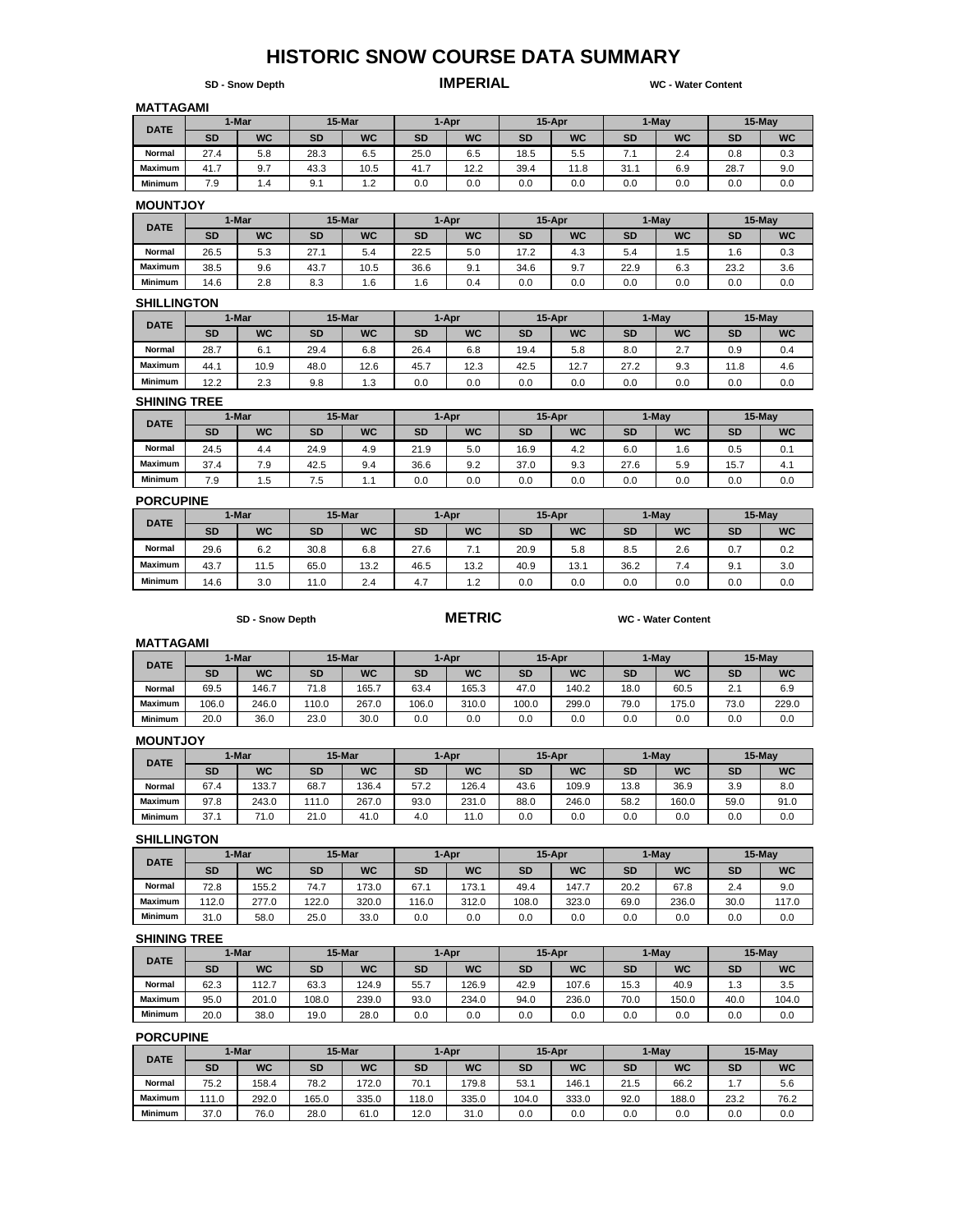#### Appendix H – Sample Messages

#### **SAMPLE WATERSHED CONDITIONS STATEMENT**

XX CA WATERSHED CONDITIONS STATEMENT-WATER SAFETY TO: AFFECTED MUNICIPALITY, MNRF, OTHERS CA MESSAGE NO. ## DATE: MM/DD/YYYY

With the arrival of warmer temperatures, the spring melt is getting underway. As a result, there may be a water safety risk throughout the area including XX Lake, XX River, XX Creek, and XX Lake.

Water levels in local rivers, creeks and lakes are currently not a concern and flooding is not anticipated at this time, but conditions are subject to change. As the melt continues, local rivers, streams and the flood control channels will experience a rise in water levels and flows. Water levels and weather forecasts will be monitored on a daily basis. Updates will be issued as more information is made available, or if water conditions change.

City residents are cautioned against venturing out on lakes, rivers and small streams where slippery stream banks, thin ice, dangerous currents and fast moving cold water will make all waterways very hazardous. Parents especially, are urged to warn their children of these dangers.

Residents can visit the XX website for the latest information on watershed conditions and public advisories.

This message will be in effect until (or updated before) MM/DD/YYYY.

#### **SAMPLE WATERSHED CONDITIONS STATEMENT**

#### XX CA WATERSHED CONDITIONS STATEMENT-FLOOD OUTLOOK TO: AFFECTED MUNICIPALITY, MNRF, OTHERS CA MESSAGE NO. ## DATE: MM/DD/YYYY

A disturbance out of the U.S. south east will bring rain over the next 48 hours. Rainfall amounts over this period could total 50(mm).

Given the above forecast, we expect a significant rise in rivers and streams throughout the watershed. No flooding is currently expected.

Although no flooding is anticipated area residents and businesses are asked to be prepared. These preparations would include moving any unsecured items from along the shore to higher ground as well as preparing a Household Emergency Plan that outlines what you need to do should you be asked to leave your home. City residents, especially children, are cautioned against venturing out on lakes, rivers and small streams. Thin ice, slippery stream banks, dangerous currents and fast moving cold water will make all waterways very hazardous.

This safety watch is in effect until MM/DD/YYYY.